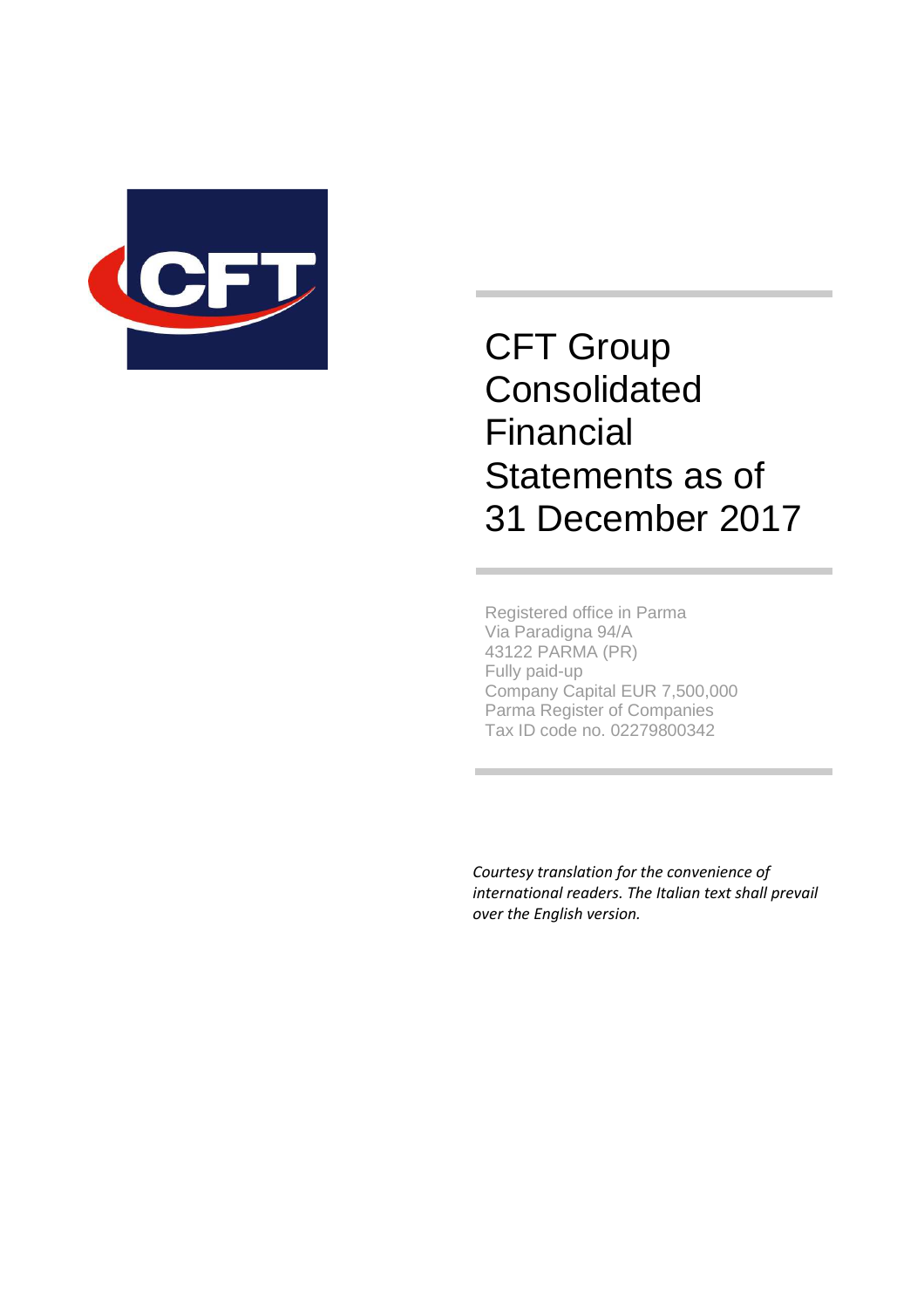## **GOVERNING AND SUPERVISORY BODIES**

## **BOARD OF DIRECTORS**

**Chairman**  Roberto Catelli

## **Managing Director**

Alessandro Merusi

## **Directors**

Catelli Adele Catelli Livia Pozzi Martino

## **BOARD OF STATUTORY AUDITORS**

**Chairman**  Silingardi Andrea

**Standing Auditors**  Anedda Angelo Foschi Andrea

**Alternate Auditors**  Giunipero Cesare Giunipero Emanuele

## **INDEPENDENT AUDITING COMPANY**

PricewaterhouseCoopers SpA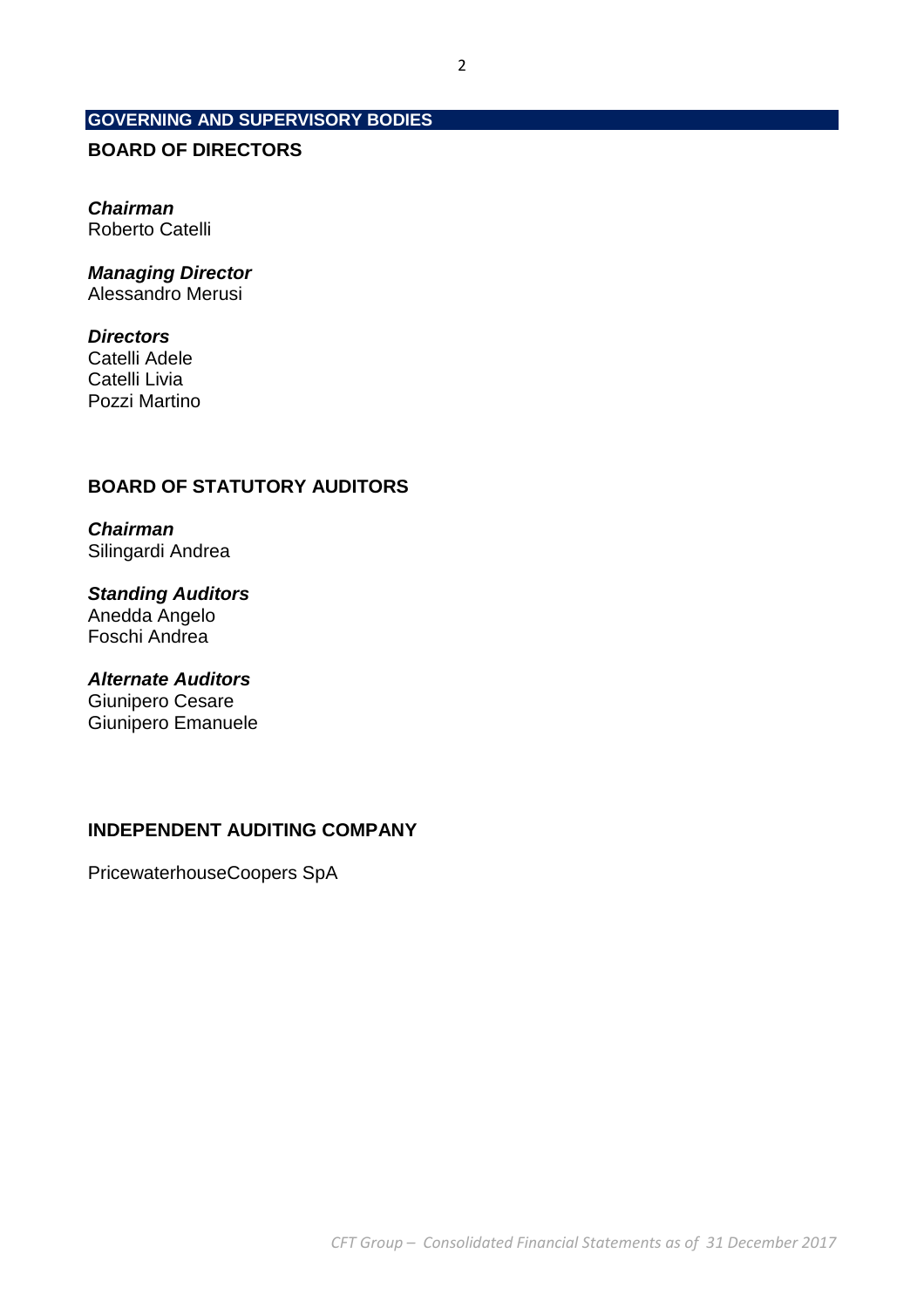# **TABLE OF CONTENTS**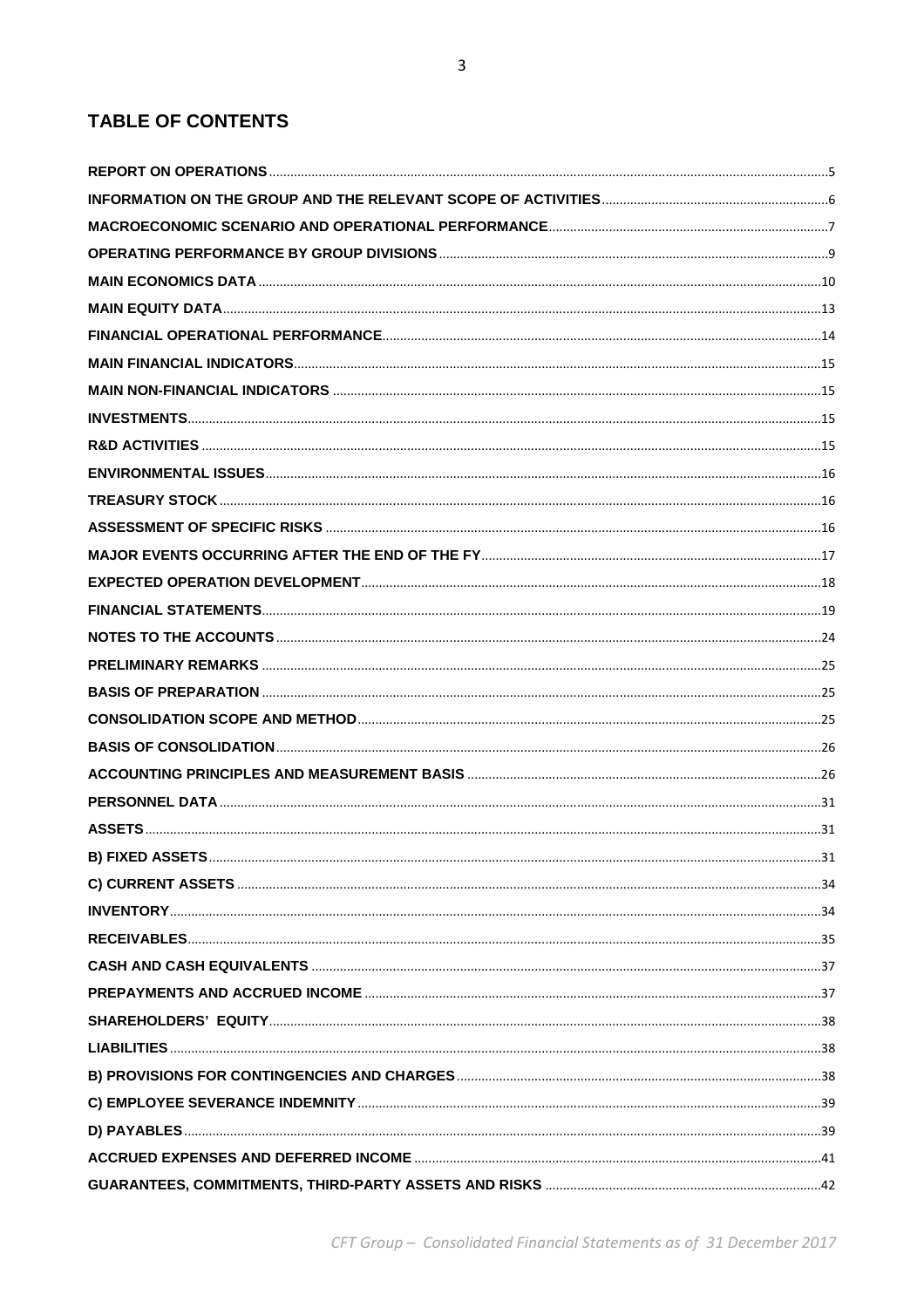| A) |                                                                                             |  |
|----|---------------------------------------------------------------------------------------------|--|
| B) |                                                                                             |  |
| C) |                                                                                             |  |
| D) |                                                                                             |  |
|    |                                                                                             |  |
|    |                                                                                             |  |
|    |                                                                                             |  |
|    |                                                                                             |  |
|    | APPENDIX A - LIST OF COMPANIES INCLUDED IN INTEGRAL CONSOLIDATION METHOD48                  |  |
|    | APPENDIX B - LIST OF EQUITY HOLDINGS IN SUBSIDIARIES, ASSOCIATES AND OTHER NON-CONSOLIDATED |  |
|    | APPENDIX C - RECONCILIATION OF CONSOLIDATION PARENT'S NET RESULT AND EQUITY AND             |  |
|    |                                                                                             |  |
|    |                                                                                             |  |
|    |                                                                                             |  |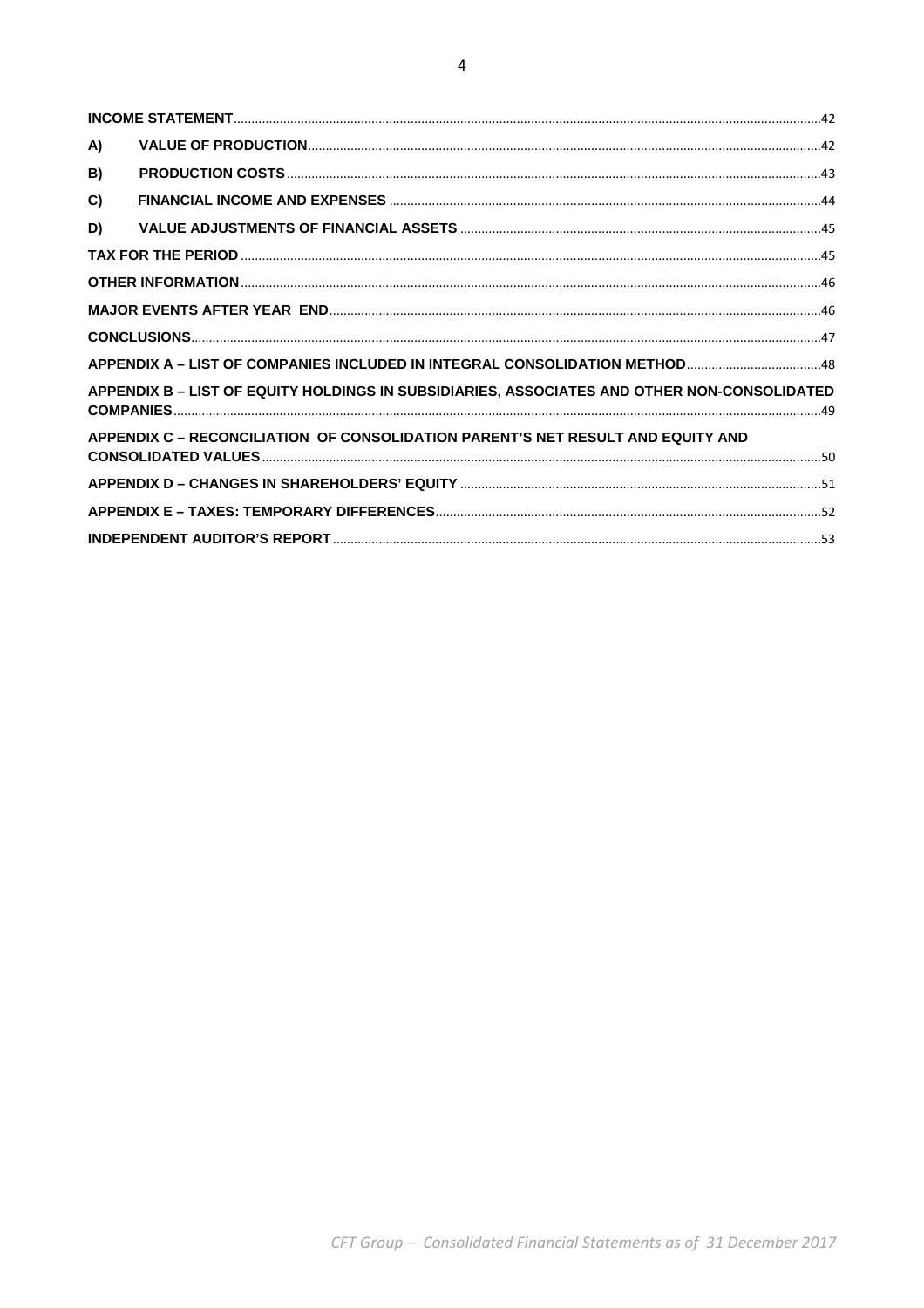**REPORT ON OPERATIONS**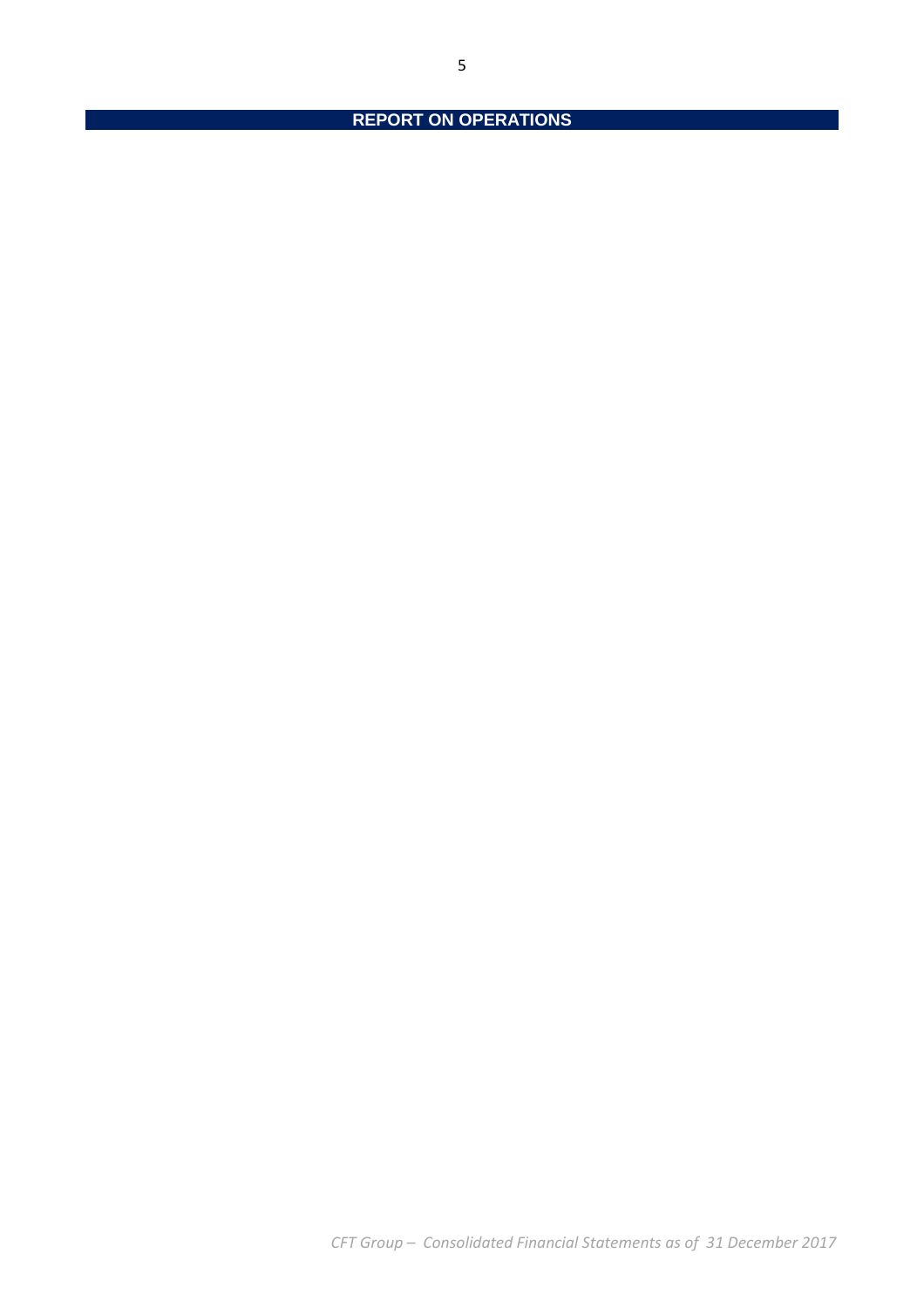## **INFORMATION ON THE GROUP AND THE RELEVANT SCOPE OF ACTIVITIES**

Dear Shareholders,

this report on operations referring to the consolidated financial statements of the CFT Group was drafted in full compliance with the provisions set forth in Art. 2428 of the Italian Civil Code and aims at providing additional economic and financial information to complete the data recorded in the Income Statement, Balance Sheet and Cash Flow Statement.

The CFT Group operates in the metalworking and mechanical engineering sector and specializes in the design and manufacturing of food industry and packaging systems and equipment.

The business and manufacturing activities are performed by the parent company, CFT Spa, whose registered office is in Parma (Italy), as well as its subsidiaries and associates located in Italy and abroad.

In the second half of 2017 the CFT Group has extended its consolidation scope by:

- acquiring 75% of Levati Food Tech Srl, a company specialized in the design and manufacturing of sterilization and pasteurization systems;
- increasing its stake in its associate, Techn'Agro Sas (France).

Please be informed that on 27 February 2018 the parent company, CFT Spa, started a Business Combination operation with Glenalta Spa, a special purpose acquisition company, AIM-listed on the Italian stock exchange. The operation involves a merger by incorporation of Glenalta and the subsequent change of company name into CFT Spa. This operation is subject to the condition precedent of the approval of the Business Combination by Glenalta's Board meeting. For further information on the matter please refer to paragraph "Events following the financial year end" in this report on operations.

The companies included in the consolidation scope are listed in the following chart:

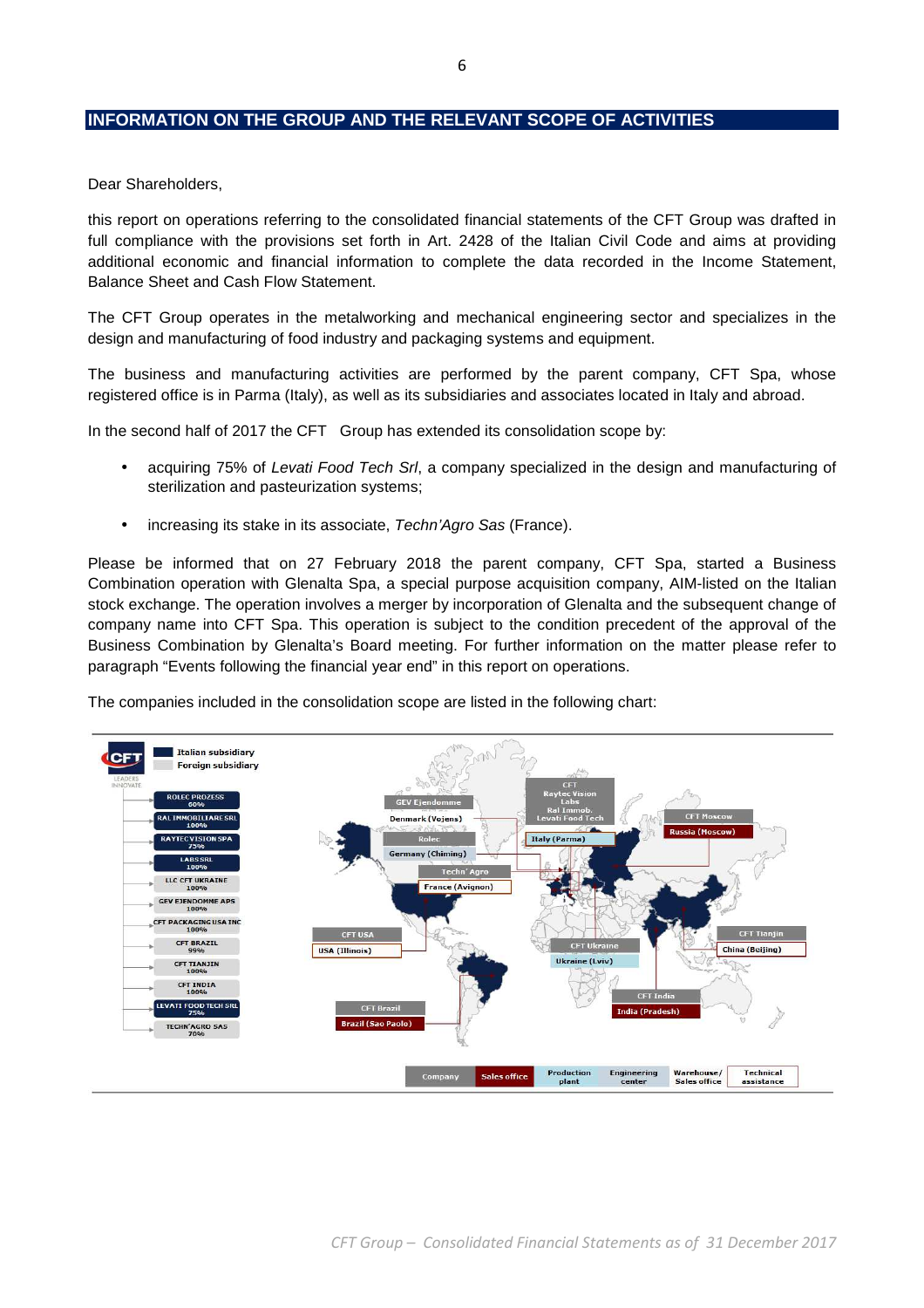### **MACROECONOMIC SCENARIO AND OPERATIONAL PERFORMANCE**

The macroeconomic scenario for 2017 featured general economic growth and a non-significant inflation level. The most peculiar aspect in the period is the upswing in international trade whose growth rate is even higher than expected. Global GDP was not only supported by developed countries – including the Eurozone and the US – but also economy acceleration in developing countries.

Within this scope, the consolidated financial statements as of 31 December 2017 for the CFT Group show a Value of Production of around EUR 222m and an after-tax profit of around EUR 7.1m.

#### **CFT SPA**

The parent company operates internationally in the food system sector by designing and manufacturing machinery and lines for the production, processing and packaging of foodstuffs. The marketed product range is supported by spare part supply and after-sale service. The total end-of-year turnover for the company is EUR 156m and after-tax profit is around EUR 4.6m.

### **RAYTEC-VISION SPA**

This company specializes in the design and production of sorting machines, inspection machines and optical sorters, mainly for the food industry. Its business site is located in Parma, at the registered office of its parent company, CFT SpA. The end-of-year turnover for 2017 – over EUR 24m – and the EUR 3.7m net profit confirmed the positive trend recorded in the past few years.

#### **CFT PACKAGING USA INC.**

This company mainly deals with sales of machines and lines manufactured by CFT Spa's Packaging Division on the US market, as well as local after-sale service provided by US-based skilled staff. CFT Packaging USA's end-of-year turnover for 2017 is around USD 15,200k, that is, EUR 13,500k.

#### **LABS SRL**

This company mainly deals with the manufacturing of food product processing and packaging systems. It specializes both in production-process collection and rinsing lines, and processing fresh products into finished and semi-finished products.

### **ROLEC PROZESS - UND BRAUTECHNIK GMBH**

This company is based in Chieming, Germany, and specializes in the design and manufacturing of industrial and craft beer production systems.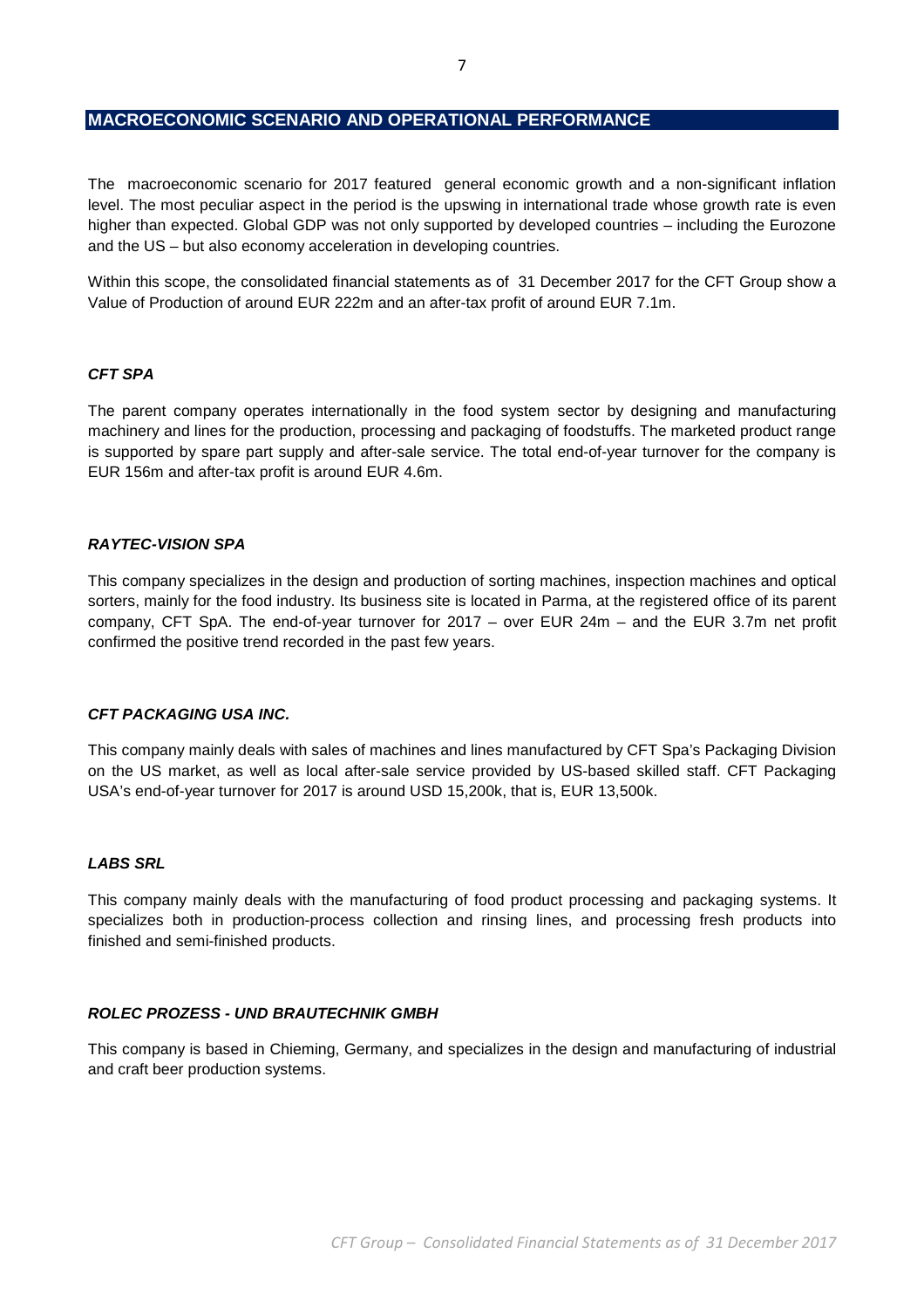#### **CFT TIANJIN CO. LTD**

This company has direct relationships with CFT Spa's Chinese customers by supplying them with more expensive and larger-sized components for the processing lines sold in that country, besides providing assembly support services. Manufacturing these components in China via local suppliers allows saving on the direct costs for import duties, besides offering higher operating flexibility due to reduced operation time as well as lower transport charges.

#### **CFT UKRAINE LLC**

The Ukraine-based company meets the Group's competitiveness requirements in a country where manufacturing costs are significantly lower than in Western European countries. As a matter of fact, the Ukraine-based manufacturing activities can supply fair-quality semi-finished and finished components to specification for assembly on the machinery marketed by operating Group companies.

#### **GEV EJENDOMME APS**

This company only deals with real estate activities as it holds the property of the building where the Ukrainian company is located.

#### **CFT BRASIL**

CFT Brazil operates in the Brazilian market and cooperates with an existing production facility, which allows manufacturing tomato and fruit processing equipment locally, thus removing custom barriers whose impact affects product imported from Italy.

#### **CFT PRIVATE LIMITED INDIA**

CFT India operates in a country featuring a significant trading potential for the Group's scope of activities, especially in the spare part and after-sale service sectors.

#### **RAL IMMOBILIARE SRL**

This company was set up in 2012 within the scope of a divestment involving the Bertoli company. As a matter of fact, the building located at 12, Via Martiri della Liberazione, Parma, as well as the buildings located in San Polo di Torrile (at 7, via Cassola and 1, via Brodolini, respectively), owned by the company, were parcelled out.

#### **LEVATI FOOD TECH SRL**

In the second half of 2017 CFT acquired 75% of the block of shares in Levati Food Tech srl, located in San Polo di Torrile, a company specialized in the design and manufacturing of sterilization and pasteurization systems for canned and bagged foods and beverages. The end-of-year turnover for 2017 is around EUR 10.6m and after-tax profit is EUR 436k.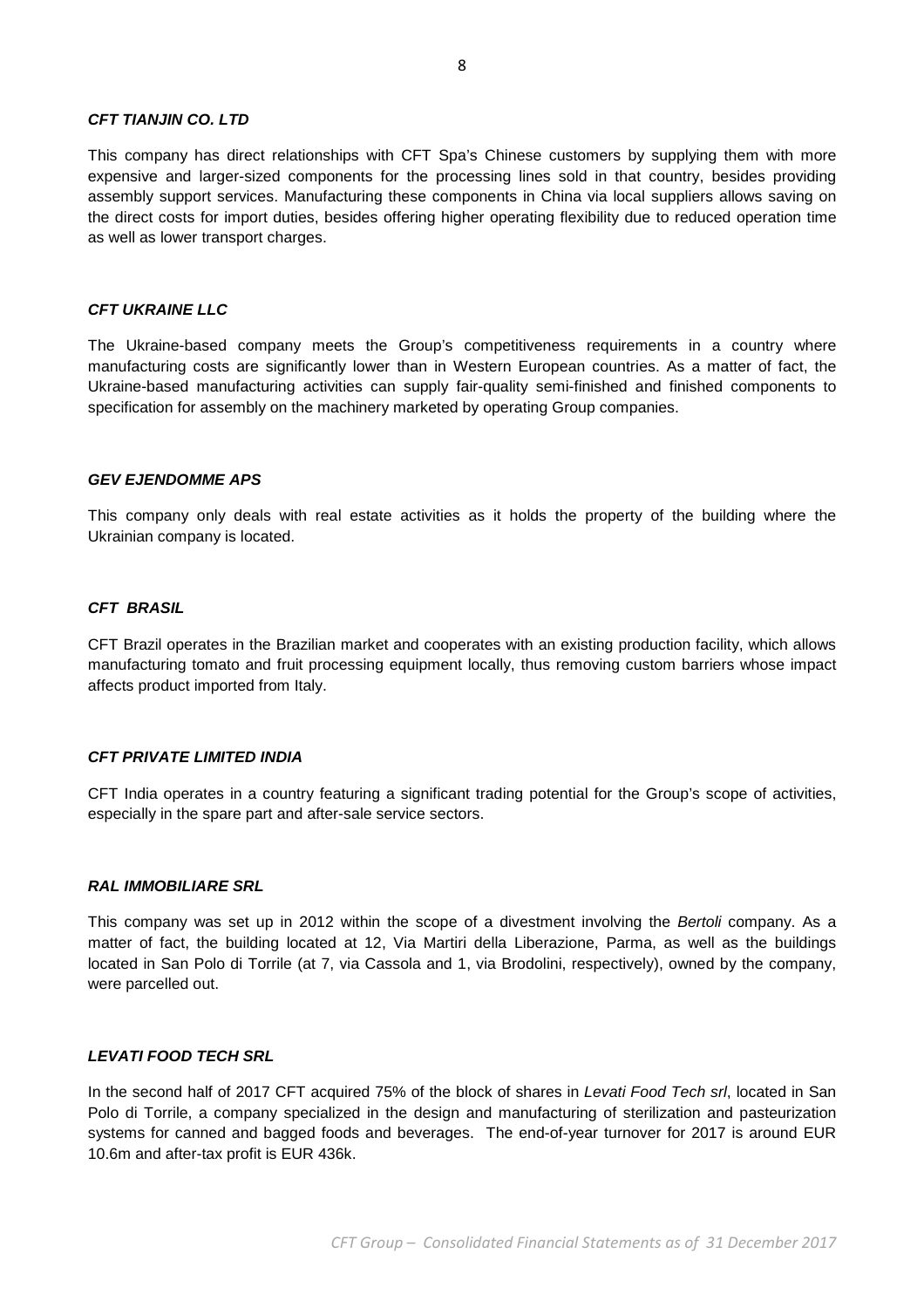### **TECHN'AGRO SAS**

This company is located in Avignon, France, and specializes in after-sale service and the supply of spare parts for CFT lines, mainly sold on the French market. In 2017 CFT increased its stake in the French company to 70%.

## **OPERATING PERFORMANCE BY GROUP DIVISIONS**

The CFT Group includes two major divisions:

#### **Processing & Packaging**

The "Processing & Packaging" Division designs and manufactures individual machines or full lines for the production, processing and subsequent filling and packaging of food and non-food products. The turnover of his division has increased by 12% compared to the previous year.

#### **Sorting**

The "Sorting" Division designs and manufactures optical sorting machines and X-ray inspection machines for the Quality Control of processed food products. This technology is applied both to the production of fresh foodstuffs and frozen or dried products. Data from 2017 confirm the growing trend in the "Sorting" division, as shown by a turnover increase by approximately 20%.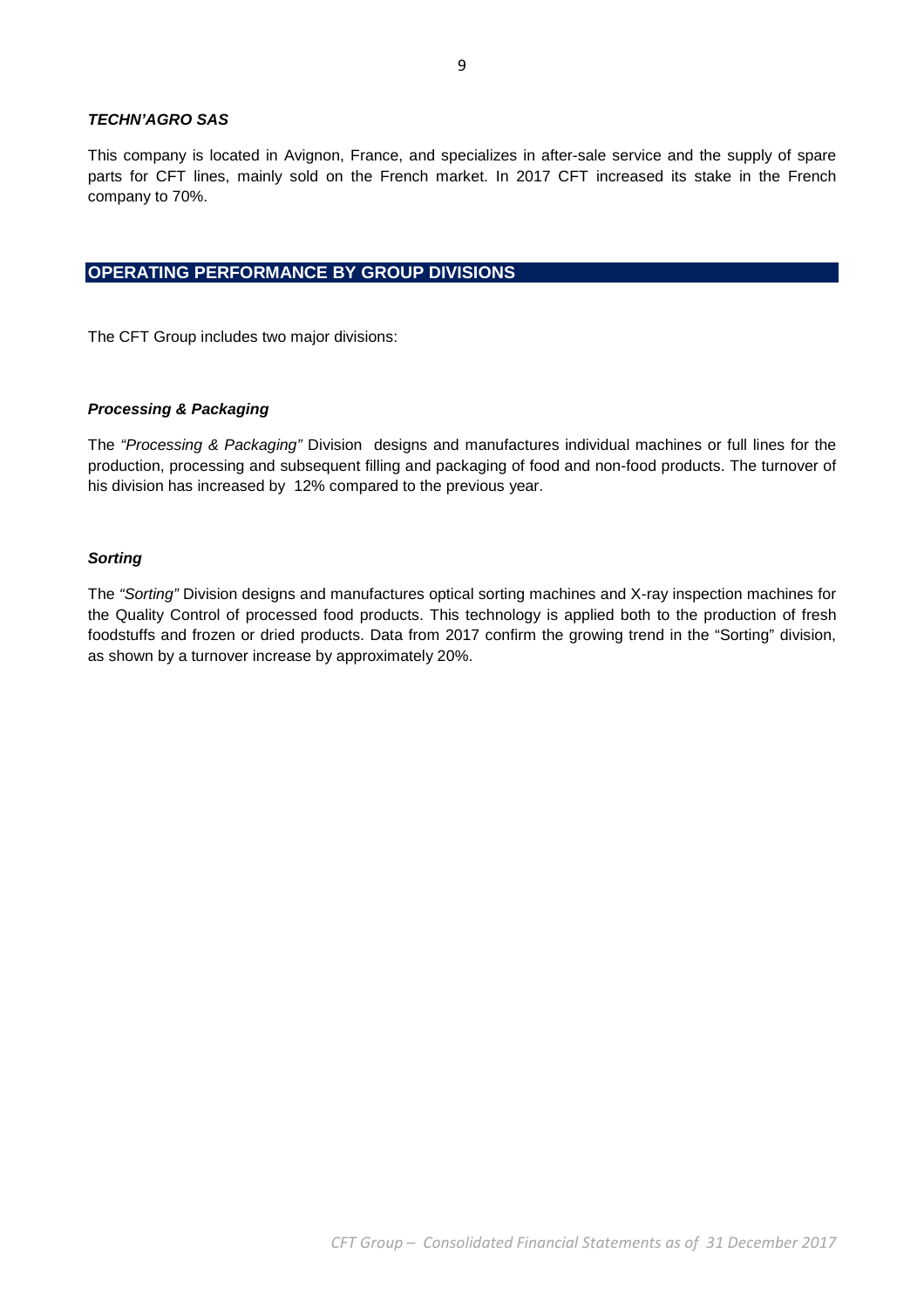## **MAIN ECONOMICS DATA**

The reclassified Income Statement by Group division, compared to the Income Statements from previous FYs, is as follows:

| <b>CFT Group</b>                       | 31/12/2017                        |         | 31/12/2017               |           |                                   |           |                          |           | 31/12/2016 |  | 31/12/2016 |  |
|----------------------------------------|-----------------------------------|---------|--------------------------|-----------|-----------------------------------|-----------|--------------------------|-----------|------------|--|------------|--|
| Data shown in $k \in$                  | <b>Processing &amp; Packaging</b> |         | <b>Sorting</b>           |           | <b>Processing &amp; Packaging</b> |           | <b>Sorting</b>           |           |            |  |            |  |
|                                        |                                   |         |                          |           |                                   |           |                          |           |            |  |            |  |
| Net revenue                            | 183,270                           | 100.0%  | 23,566                   | 100.0%    | 163,714                           | 100.0%    | 19,826                   | 100.0%    |            |  |            |  |
|                                        |                                   |         |                          |           |                                   |           |                          |           |            |  |            |  |
| Change in FP/WIP inventories           | 7,120                             | 3.9%    | 1,080                    | 4.6%      | (2,932)                           | (1.8%)    | 276                      | 1.4%      |            |  |            |  |
| Increase in assets for internal works  | 2,521                             | 1.4%    | 200                      | 0.8%      | 2,207                             | 1.3%      | 800                      | 4.0%      |            |  |            |  |
| Other revenues and proceeds            | 3,219                             | 1.8%    | 802                      | 3.4%      | 4,963                             | 3.0%      | 275                      | 1.4%      |            |  |            |  |
|                                        |                                   |         |                          | 108.8%    |                                   | 102.6%    |                          | 106.8%    |            |  |            |  |
| Value of production                    | 196,130                           | 107.0%  | 25,648                   |           | 167,952                           |           | 21,176                   |           |            |  |            |  |
| Total external expenses                | 148,301                           | 80.9%   | 17,870                   | 75.8%     | 127,019                           | 77.6%     | 14,842                   | 74.9%     |            |  |            |  |
|                                        |                                   |         |                          |           |                                   |           |                          |           |            |  |            |  |
| Value added                            | 47,830                            | 26.1%   | 7,778                    | 33.0%     | 40,934                            | 25.0%     | 6,334                    | 31.9%     |            |  |            |  |
|                                        |                                   |         |                          |           |                                   |           |                          |           |            |  |            |  |
| Labour cost                            | (33, 119)                         | (18.1%) | (2,072)                  | (8.8%)    | (28, 131)                         | (17.2%)   | (1,657)                  | $(8.4\%)$ |            |  |            |  |
|                                        |                                   |         |                          |           |                                   |           |                          |           |            |  |            |  |
| <b>EBITDA</b>                          | 14,710                            | 8.0%    | 5,706                    | 24.2%     | 12,803                            | 7.8%      | 4,677                    | 23.6%     |            |  |            |  |
|                                        |                                   |         |                          |           |                                   |           |                          |           |            |  |            |  |
| Depreciation & Impairments             | (5, 973)                          | (3.3%)  | (441)                    | $(1.9\%)$ | (4,674)                           | $(2.9\%)$ | (98)                     | (0.5%)    |            |  |            |  |
| Provisions for risks                   | (1,255)                           | (0.7%   | $\overline{\phantom{a}}$ | 0.0%      | (179)                             | $(0.1\%)$ | $\overline{\phantom{a}}$ | 0.0%      |            |  |            |  |
| Bad debt provision                     | (799)                             | (0.4% ) | (32)                     | $(0.1\%)$ | (641)                             | (0.4% )   | (123)                    | (0.6% )   |            |  |            |  |
| Total                                  | (8,028)                           | (4.4% ) | (473)                    | $(2.0\%)$ | (5, 494)                          | (3.4% )   | (221)                    | $(1.1\%)$ |            |  |            |  |
| <b>EBIT</b>                            | 6,683                             | 3.6%    | 5,233                    | 22.2%     | 7,309                             | 4.5%      | 4,456                    | 22.5%     |            |  |            |  |
| Value adjustments for financial assets | 41                                | 0.0%    | $\blacksquare$           | 0.0%      | 30                                | 0.0%      | $\blacksquare$           | 0.0%      |            |  |            |  |
| Financial income and charges           | (730)                             | (0.4% ) | (15)                     | $(0.1\%)$ | (1,580)                           | $(1.0\%)$ | (4)                      | $(0.0\%)$ |            |  |            |  |
| <b>EBT</b>                             | 5,994                             | 3.3%    | 5,218                    | 22.1%     | 5,759                             | 3.5%      | 4,453                    | 22.5%     |            |  |            |  |
|                                        |                                   |         |                          |           |                                   |           |                          |           |            |  |            |  |
| Tax on operating income                | (2,664)                           | (1.5%)  | (1,483)                  | (6.3%)    | (2,639)                           | (1.6% )   | (1, 422)                 | (7.2%)    |            |  |            |  |
| Profit (Loss) for the period           | 3,330                             | 1.8%    | 3,736                    | 15.9%     | 3,120                             | 1.9%      | 3,031                    | 15.3%     |            |  |            |  |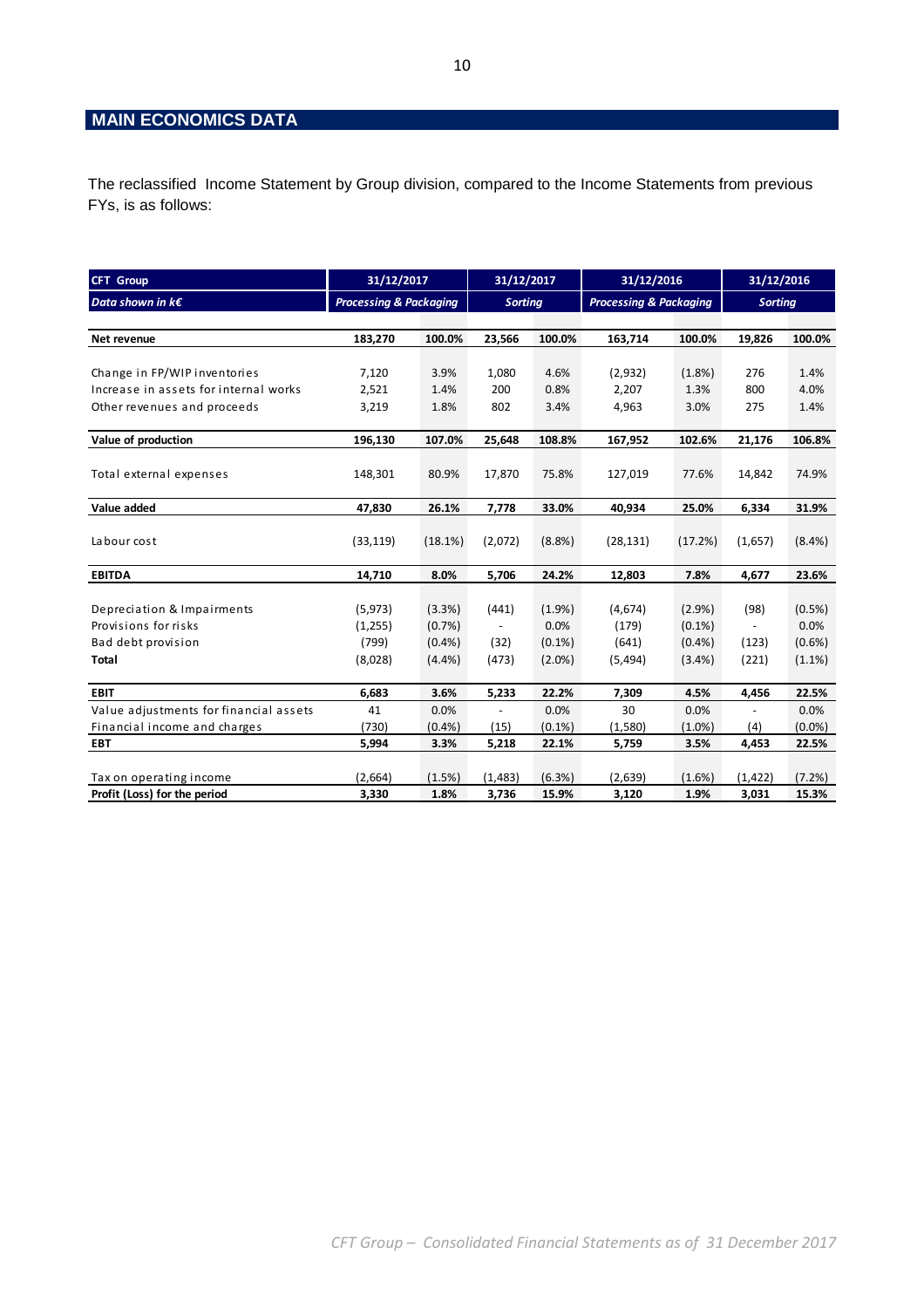Below please find the consolidated Income Statement shown against the one from the previous FY:

| <b>CFT Group</b>                       |            |           | 31/12/2016 |           |  |
|----------------------------------------|------------|-----------|------------|-----------|--|
| Data shown in k€                       | 31/12/2017 |           |            |           |  |
|                                        |            |           |            |           |  |
| Net revenue                            | 206,836    | 100.0%    | 183,540    | 100.0%    |  |
|                                        |            |           |            |           |  |
| Change in FP/WIP inventories           | 8,199      | 4.0%      | (2,656)    | (1.4% )   |  |
| Increase in assets for internal works  | 2,721      | 1.3%      | 3,007      | 1.6%      |  |
| Other revenues and proceeds            | 4,021      | 1.9%      | 5,238      | 2.9%      |  |
|                                        |            |           |            |           |  |
| Value of production                    | 221,778    | 107.2%    | 189,129    | 103.0%    |  |
|                                        |            |           |            |           |  |
| Total external expenses                | 166,170    | 80.3%     | 141,861    | 77.3%     |  |
|                                        |            |           |            |           |  |
| Value added                            | 55,608     | 26.9%     | 47,268     | 25.8%     |  |
|                                        |            |           |            |           |  |
| Labour cost                            | (35, 191)  | (17.0%)   | (29, 788)  | (16.2%)   |  |
| <b>EBITDA</b>                          | 20,417     | 9.9%      | 17,480     | 9.5%      |  |
|                                        |            |           |            |           |  |
| Depreciation & Impairments             | (6, 414)   | $(3.1\%)$ | (4, 772)   | (2.6%)    |  |
| Provisions for risks                   | (1,255)    | $(0.6\%)$ | (179)      | $(0.1\%)$ |  |
| Bad debt provision                     | (832)      | $(0.4\%)$ | (764)      | (0.4% )   |  |
| <b>Total</b>                           | (8,501)    | $(4.1\%)$ | (5, 715)   | (3.1%)    |  |
|                                        |            |           |            |           |  |
| <b>EBIT</b>                            | 11,916     | 5.8%      | 11,766     | 6.4%      |  |
| Value adjustments for financial assets | 41         | 0.0%      | 30         | 0.0%      |  |
| Financial income and charges           | (745)      | (0.4% )   | (1, 584)   | (0.9%     |  |
| Extraordinary revenues/charges         |            | 0.0%      |            | 0.0%      |  |
| <b>EBT</b>                             | 11,212     | 5.4%      | 10,211     | 5.6%      |  |
|                                        |            |           |            |           |  |
| Tax on operating income                | (4, 146)   | $(2.0\%)$ | (4,060)    | (2.2%)    |  |
| Profit (Loss) for the period           | 7,066      | 3.4%      | 6,151      | 3.4%      |  |

With special reference to revenues, below please find detailed information on the turnover gross of intragroup elimination entries:

| <b>CFT Group</b>                                   | 31.12.2017 | 31.12.2016 |        |
|----------------------------------------------------|------------|------------|--------|
| Data shown in $k \in \mathbb{R}$                   |            |            | Change |
| Cft S.p.a.                                         | 156,598    | 153,622    | 2,976  |
| Levati Foodtech S.r.I.                             | 6,052      |            | 6,052  |
| CFT Technagro S.a.s.                               | 1,379      |            | 1,379  |
| Raytec Vision S.p.a.                               | 24,097     | 20,302     | 3,795  |
| Ral immobiliare S.r.l.                             | 235        | 204        | 31     |
| CFT Ukraine L.L.C.                                 | 3,091      | 1,971      | 1,120  |
| Labs $S.r.l.$                                      | 500        | 544        | (44)   |
| Gev Ejendomme A.p.s.                               | 12         | 13         | (1)    |
| Catelli food Equipment Co.Ltd (CFT Tianjin)        | 253        | 363        | (110)  |
| Rolec G.M.B.H                                      | 22,794     | 6,204      | 16,590 |
| Catelli Food Technology Private L.t.d. (CFT India) |            | 0          | (0)    |
| CFT Do Brasil L.T.D.A.                             |            |            |        |
| CFT Packaging USA inc.                             | 13,454     | 10,087     | 3,367  |
| <b>TOTAL</b>                                       | 228,464    | 193,309    | 35,155 |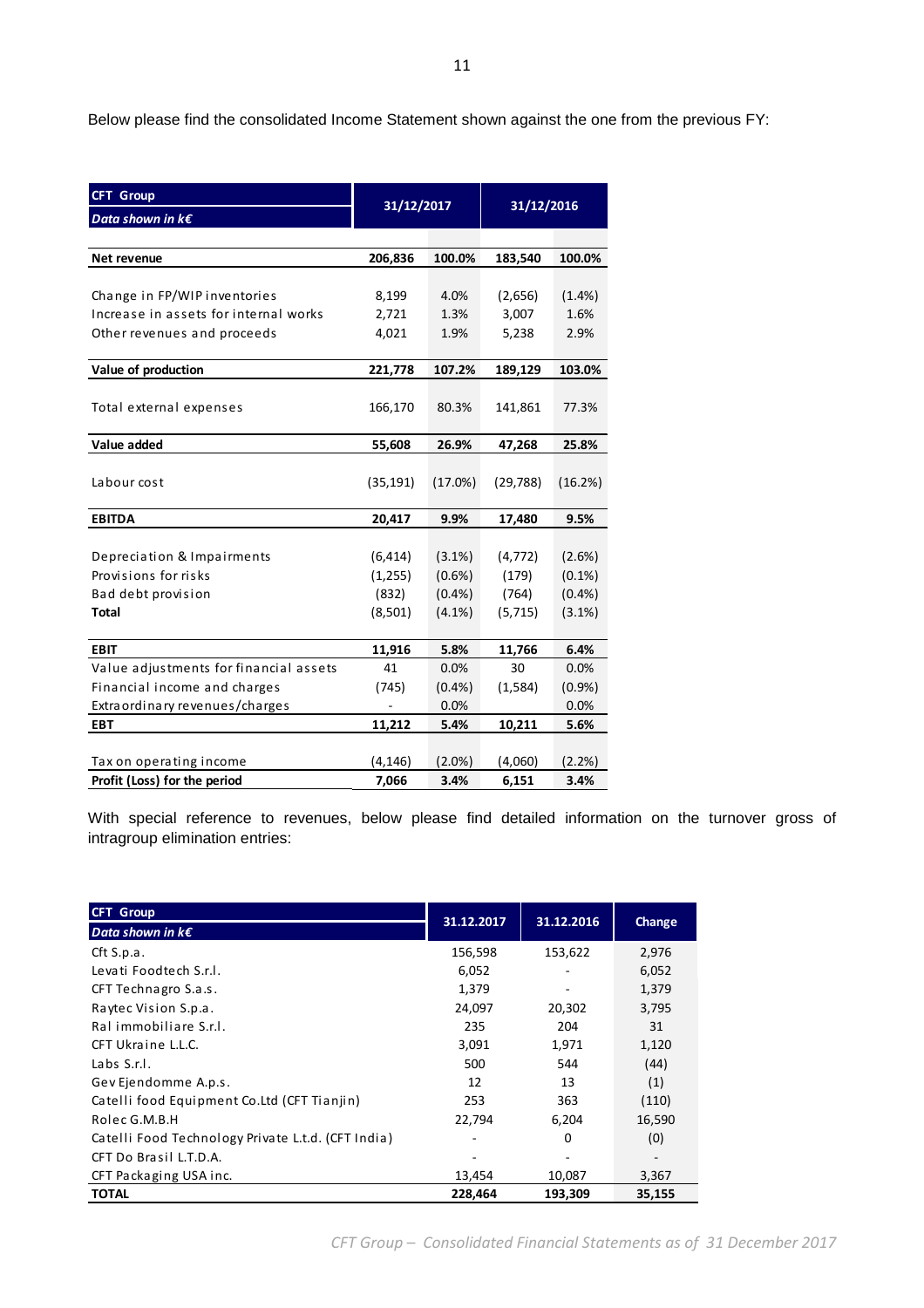The table below shows details on consolidation adjustments for revenues from intragroup sales, eliminated when drafting the consolidated statements.

| <b>Elimination of</b><br>revenue | S.p.a.<br>동 | s.r.l.<br><b>ads</b>     | S.r.I.<br>Immobiliare<br>RAL | é.q.<br>S<br>Vision<br>Raytec | LLC.<br>Ukraine<br>독 | A.p.s.<br>Ejendomme<br>GEV | Tianjin)<br>ent<br>Equipme<br>෪<br>Food<br>t.<br>ဒ္ပႆ<br><u>ზ</u> | 립<br><b>i</b><br>ech<br>⊢<br>Food<br>Levati | S.a.s<br>Techn'agro      | .h.h<br>G.M<br>Rolec | $\tilde{a}$<br>USA<br><b>Packaging</b><br>ET | TOTAL  |
|----------------------------------|-------------|--------------------------|------------------------------|-------------------------------|----------------------|----------------------------|-------------------------------------------------------------------|---------------------------------------------|--------------------------|----------------------|----------------------------------------------|--------|
| Lines and machinery              | 9,345       |                          |                              | 488                           |                      |                            |                                                                   | 4,199                                       | $\overline{\phantom{a}}$ | 3,859                | Ξ.                                           | 17,891 |
| After Sales                      | 1,151       | 10                       |                              | 42                            | 1,808                | -                          |                                                                   | 12                                          | 169                      | -                    | 287                                          | 3,478  |
| Other income                     | 11          | $\overline{\phantom{a}}$ | 235                          | $\overline{\phantom{a}}$      |                      | 12                         |                                                                   |                                             |                          |                      | ۰                                            | 258    |
| <b>TOTAL</b>                     | 10,507      | 10                       | 235                          | 530                           | 1,808                | 12                         |                                                                   | 4,211                                       | 169                      | 3,859                | 287                                          | 21,628 |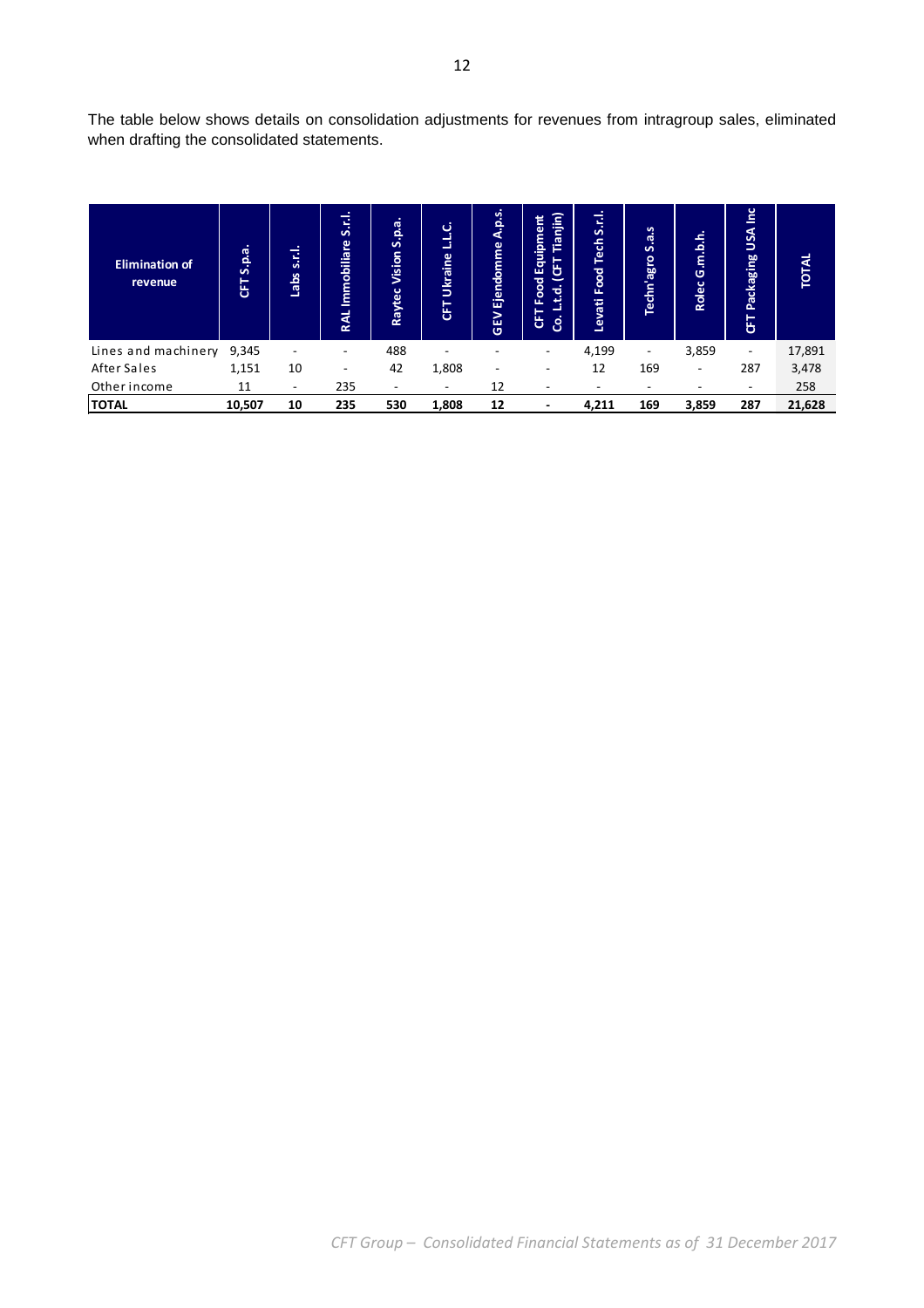## **MAIN EQUITY DATA**

In order to provide a more thorough overview of the company's business trends, its financial performance, standing and results, please find below the reclassified Balance Sheet, including a comparison against the previous FY.

| <b>Assets</b>                                                  | 31/12/2017 |              |            |                   |              |  |
|----------------------------------------------------------------|------------|--------------|------------|-------------------|--------------|--|
| Data shown in $k \in$                                          |            |              |            | 31/12/2016        | <b>Delta</b> |  |
|                                                                |            |              |            |                   |              |  |
| Receivable from customers                                      | 23,934     | 43.0%        | (1, 477)   | (3.6%)            | 25,411       |  |
| Write-down provisions                                          | (3,528)    | (6.3%)       | (4,709)    | (11.4%            | 1,181        |  |
| <b>Receivable from customers</b>                               | 20,406     | 36.6%        | (6,186)    | (15.0%)           | 26,592       |  |
|                                                                |            |              |            |                   |              |  |
| Inventory                                                      | 78,692     | 141.3%       | 69,688     | 169.01%           | 9,005        |  |
| Write-down provisions                                          | (4, 301)   | (7.7%)       | (3,926)    | $-9.52%$          | (375)        |  |
| Inventory                                                      | 74,391     | 133.6%       | 65,762     | 159.5%            | 8,630        |  |
|                                                                |            |              |            |                   |              |  |
| Suppliers                                                      | (64,069)   | (115.1%)     | (56, 847)  | (137.9%)          | (7, 222)     |  |
| Provision for job completion                                   | (5, 183)   | (9.3%)       | (3,956)    | (9.6%)            | (1,227)      |  |
| Payables to suppliers                                          | (69,252)   | (124.4%)     | (60, 803)  | (147.5%)          | (8, 448)     |  |
|                                                                |            |              |            |                   |              |  |
| Other accounts payable and receivable                          | (16, 528)  | (29.7%)      | (1,993)    | (4.8%)            | (14, 535)    |  |
| Provision for risks                                            | (4,989)    | $(9.0\%)$    | (5, 279)   | (12.8%)           | 290          |  |
| Other accounts payable and receivable                          | (21,518)   | (38.6%)      | (7, 273)   | (17.6%)           | (14,245)     |  |
|                                                                |            |              |            |                   |              |  |
| Minority-interest net working capital                          | 4,028      | 7.2%         | (8,500)    | (20.6%)           | 12,529       |  |
|                                                                |            |              |            |                   |              |  |
| Receivables from subsidiaries                                  | 198        | 0.4%         | 190        | 0.5%              | 8            |  |
| Payables to subsidiaries<br>Net working capital (subsidiaries) | 198        | 0.0%<br>0.4% | (0)<br>190 | $(0.0\%)$<br>0.5% | 0<br>8       |  |
|                                                                |            |              |            |                   |              |  |
| Net working capital                                            | 4,227      | 7.6%         | (8, 310)   | (20.2%)           | 12,536       |  |
|                                                                |            |              |            |                   |              |  |
| Receivables from Revenue Office                                | 11,873     | 21.3%        | 7,243      | 17.6%             | 4,630        |  |
| Payables to Revenue Office                                     | (5, 272)   | (9.5%)       | (4, 736)   | (11.5%)           | (537)        |  |
| <b>Revenue Office Payables and Receivables</b>                 | 6,601      | 11.9%        | 2,507      | 6.1%              | 4,094        |  |
|                                                                |            |              |            |                   |              |  |
| Op. Net working capital                                        | 10,827     | 19.4%        | (5,803)    | (14.1%)           | 16,630       |  |
|                                                                |            |              |            |                   |              |  |
| Other non-current receivables                                  | 568        | 1.0%         | 1,447      | 3.5%              | (879)        |  |
| PP&E                                                           | 34,587     | 62.1%        | 36,063     | 87.5%             | (1, 475)     |  |
| Intangible Fixed Assets                                        | 12,312     | 22.1%        | 12,199     | 29.6%             | 113          |  |
| Op. net fixed assets                                           | 47,467     | 85.2%        | 49,708     | 120.6%            | (2, 241)     |  |
| Employee severance indemnity fund                              | (3, 411)   | (6.1%)       | (3,701)    | $(9.0\%)$         | 291          |  |
| Fixed assets and employee severance indemnity fund             | 44,057     | 79.1%        | 46,007     | 111.6%            | (1,951)      |  |
|                                                                |            |              |            |                   |              |  |
| Operating capital employed                                     | 54,884     | 98.6%        | 40,205     | 97.5%             | 14,679       |  |
|                                                                |            |              |            |                   |              |  |
| Other holdings                                                 | 735        | 1.3%         | 650        | 1.6%              | 85           |  |
| Holdings in subsidiaries                                       | 62         | 0.1%         | 378        | 0.9%              | (317)        |  |
| Non-operating net fixed assets                                 | 796        | 1.4%         | 1,028      | 2.5%              | (232)        |  |
|                                                                |            |              |            |                   |              |  |
| <b>Total capital employed</b>                                  | 55,680     | 100.0%       | 41,233     | 100.0%            | 14,447       |  |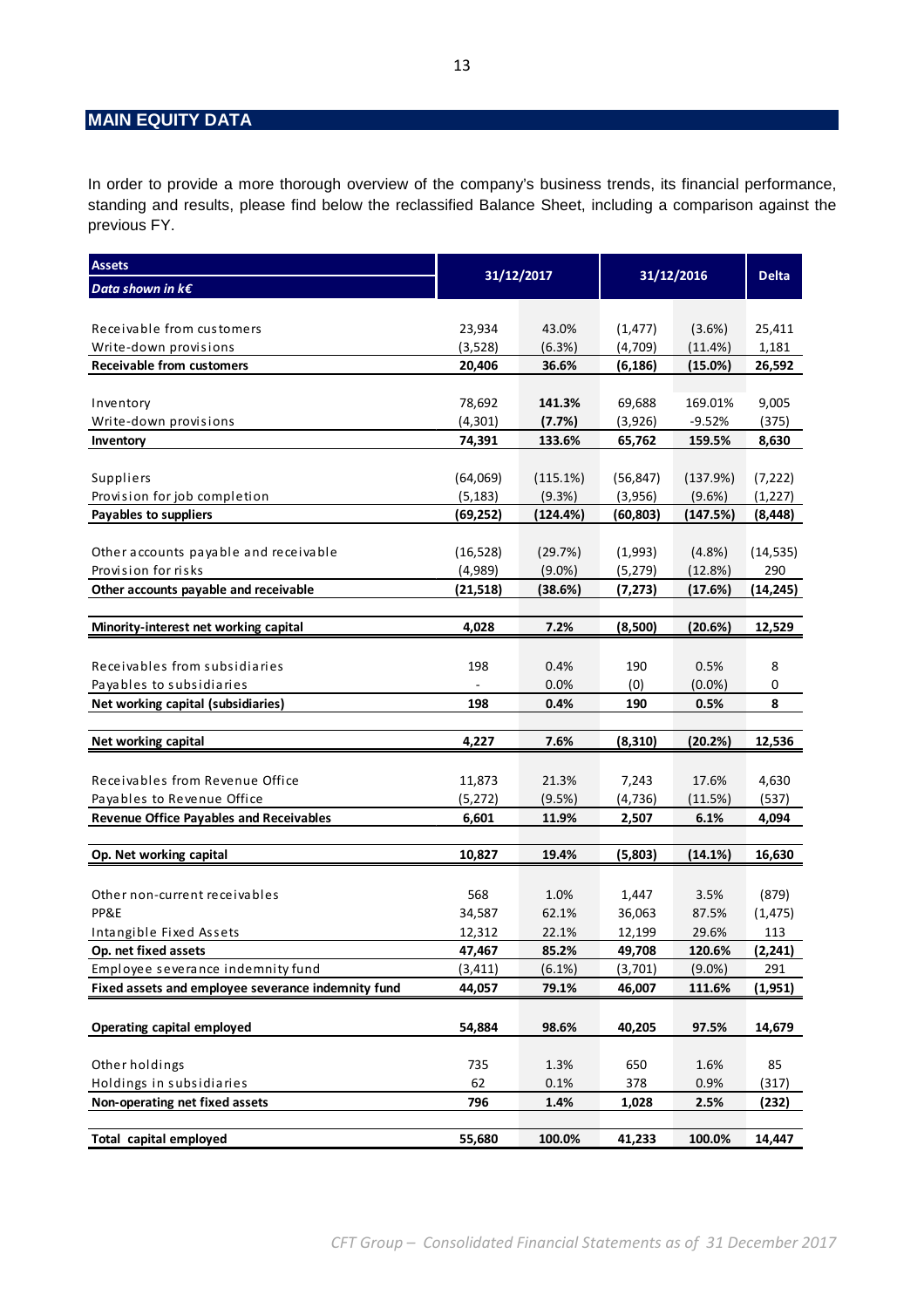| <b>Liabilities</b>                  |            |         | 31/12/2016 |         | <b>Delta</b> |
|-------------------------------------|------------|---------|------------|---------|--------------|
| Data shown in $k\epsilon$           | 31/12/2017 |         |            |         |              |
|                                     |            |         |            |         |              |
| Shareholders' Equity                | (17,241)   | 31.0%   | (18,120)   | 43.9%   | 879          |
| Minority interest equity            | (3,861)    | 6.9%    | (3, 355)   | 8.1%    | (505)        |
| Operating result                    | (5,012)    | 9.0%    | (5, 248)   | 12.7%   | 236          |
| Minority interest Operating result  | (2,054)    | 3.7%    | (904)      | 2.2%    | (1, 150)     |
|                                     |            |         |            |         |              |
| <b>Group Equity</b>                 | (21,101)   | 37.9%   | (21, 476)  | 52.1%   | 374          |
|                                     |            |         |            |         |              |
| Cash and cash equivalents           | 16,546     | (29.7%) | 12,991     | (31.5%) | 3,556        |
| Financial pyables and receivables   | (4, 713)   | 8.5%    | (9,329)    | 22.6%   | 4,616        |
| Bank payables                       | (46,412)   | 83.4%   | (23,419)   | 56.8%   | (22, 993)    |
| <b>Total net financial position</b> | (34,579)   | 62.1%   | (19, 757)  | 47.9%   | (14, 822)    |
|                                     |            |         |            |         |              |
| <b>Total Liabilities</b>            | (55,680)   | 100.0%  | (41,233)   | 100.0%  | (14, 447)    |

Payables to banks includes the amortised value of pool loan started in 2017 and accounting for approximately 30 million Euros. For further information of the breakdown of banking payables please refer to the relevant sections in the Notes to the Accounts. Please note that failure to comply with certain pool loan contract clauses (such as limits to resolutions concerning demerger operations, prohibition to resolve upon merger operations and financial parameters) shall be remedied via the currently ongoing Business Combination operation.

## **FINANCIAL OPERATIONAL PERFORMANCE**

Below please find the consolidated net financial position as of 31 December 2017 compared against 2016:

| <b>Net Financial Debt</b>                    | 31/12/2017 | 31/12/2016 | <b>Delta</b> |
|----------------------------------------------|------------|------------|--------------|
| Data shown in $k \in \mathbb{C}$             |            |            |              |
|                                              |            |            |              |
| Bank accounts                                | 16,539     | 12,972     | 3,566        |
| Cash and cash equivalents                    | 8          | 18         |              |
| Cash in hand                                 | 16,546     | 12,991     | 3,556        |
|                                              |            |            |              |
| Payables to banks (within 12 months)         | (18,793)   | (9, 442)   | (9, 351)     |
| Payables to other lenders (within 12 months) | (700)      | (871)      | 171          |
| Short-term financial debt                    | (19,492)   | (10,313)   | (9, 180)     |
|                                              |            |            |              |
| Short-term net financial debt                | (2,946)    | 2,678      | (5,624)      |
|                                              |            |            |              |
| Payables to banks (after 12 months)          | (27,620)   | (13,977)   | (13, 642)    |
| Payables to other lenders (after 12 months)  | (4,013)    | (8,458)    | 4,445        |
| Long-term net financial debt                 | (31,633)   | (22,435)   | (9,198)      |
|                                              |            |            |              |
| <b>Net Financial Position (NFP)</b>          | (34.579)   | (19.757)   | (14.822)     |
|                                              |            |            |              |

Payables to other lenders refer to the leasing debt, posted to the accounts as per IAS 17.

In 2017 the parent company finalized the divestment operation through the proportional spin-off of the leased real estate, originally held with Unicredit Leasing. This transaction allowed unbundling asset and liability items, including payables to other lenders for approximately EUR 3.9m, and with an equivalent equity value of about EUR 2.8m.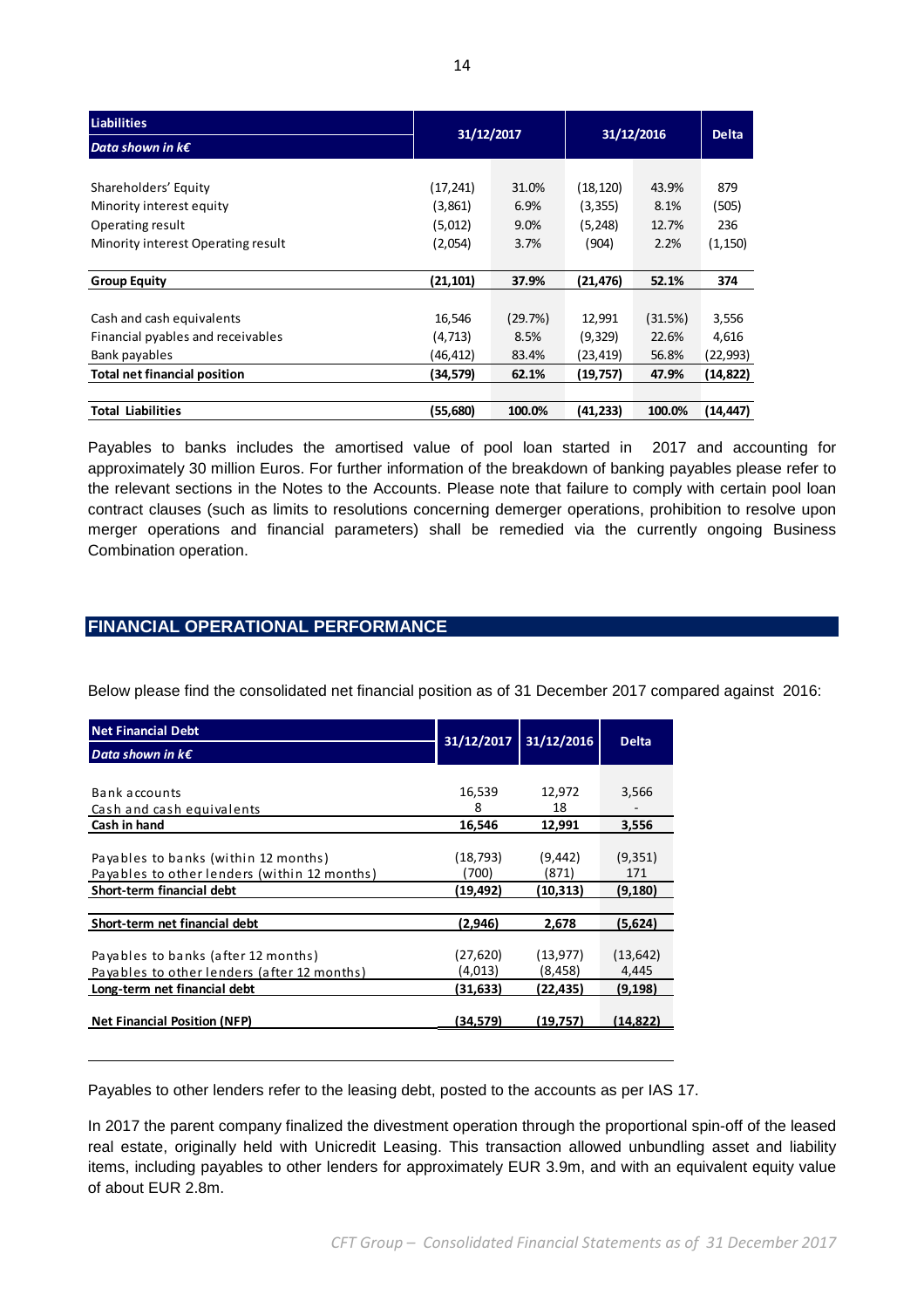## **MAIN FINANCIAL INDICATORS**

To provide additional information on the financial performance, below please find a chart showing a few balance-sheet ratios, compared to the previous year's entries.

| <b>INDICATORS</b>   | 31/12/2017 | 31/12/2016 |
|---------------------|------------|------------|
| EBITDA              | 20,417     | 17,480     |
| EBITDA / VOP        | 9.21%      | 9.24%      |
| NFP/EBITDA          | 1.69       | 1.13       |
| <b>GROUP NFP/SE</b> | 2.01       | 1.09       |

## **MAIN NON-FINANCIAL INDICATORS**

Pursuant to Art. 2428, Sub. 2, of the Italian Civil Code, it is hereby stated that reporting non-financial indicators is not required with a view to the Company's scope of activities.

## **INVESTMENTS**

Investments made in 2017 refer both to tangible and intangible fixed assets.

The value of PP&E is reduced by about EUR 7.3m as a consequence of the divestment operation, which is offset by the investments made by Group companies for a grand total of EUR 2.4m, to be added with the EUR 2.5m extension of the consolidation scope through the Levati company.

### **R&D ACTIVITIES**

The CFT Group continued its R&D activities in 2017 as well, by means of both internal and external resources, in order to implement machine update projects, constantly seeking to streamline performance and technological improvement.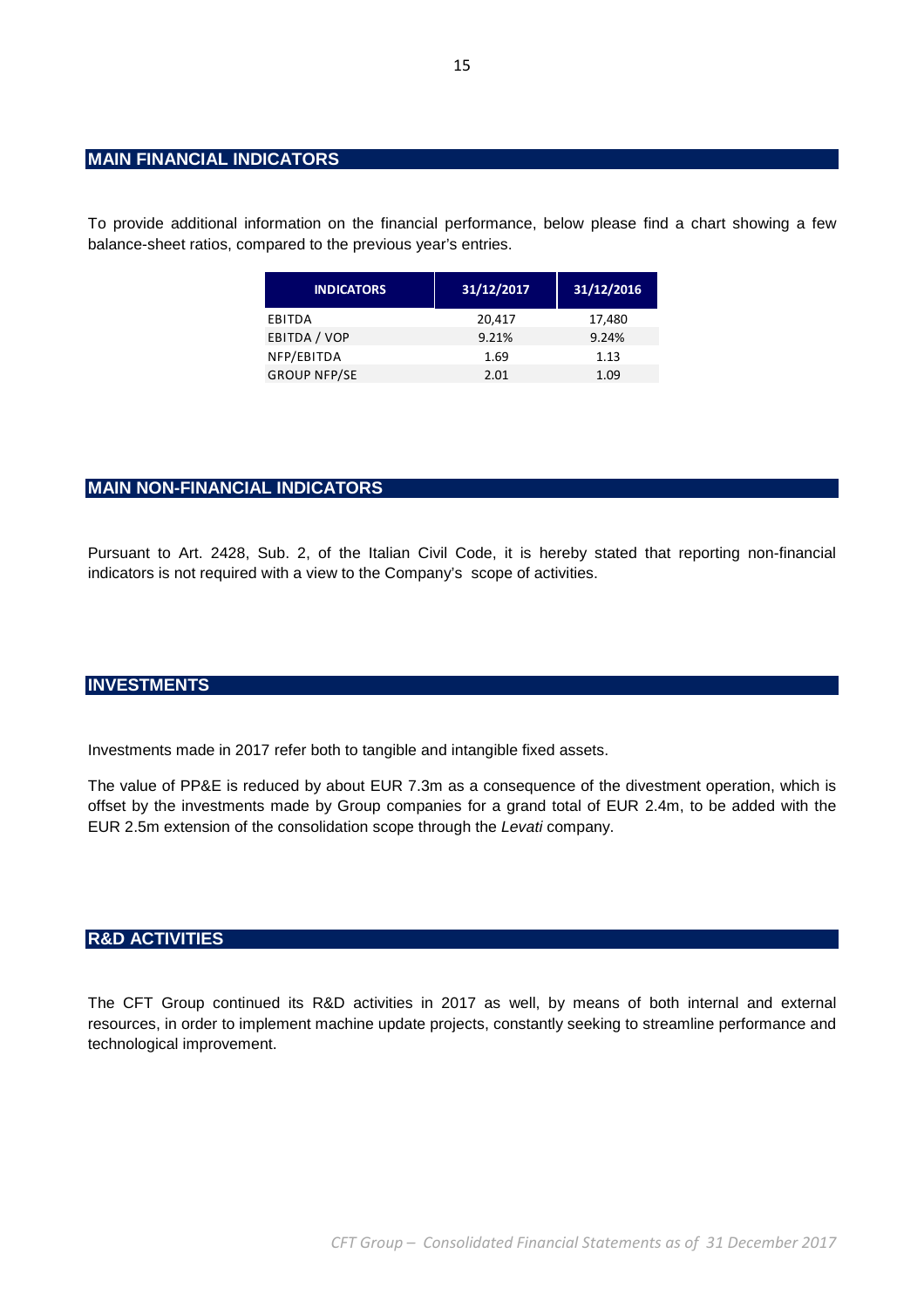### **ENVIRONMENTAL ISSUES**

The Group's scope of activities deals with engineering production and component assembly, whereby no polluting substances are released into the environment, in full compliance with the applicable regulations.

### **TREASURY STOCK**

The Group does not include any companies holding treasury stock.

## **ASSESSMENT OF SPECIFIC RISKS**

### **MARKET RISK**

The market risk is linked to the performance of processed products within the reference market segment. The risk may be deemed as low, considering the diversified product range and the size of the spare part and servicing business.

#### **CREDIT RISK**

Group governance structure is currently organized to implement a constant credit monitoring process, staged according to various reminder levels, applicable according to customer standing and payment delay period, in order to streamline current assets and reduce the credit risk. As a consequence, we believe that the bad debt provision is sufficiently sized to accommodate the current credit risk.

#### **LIQUIDITY RISK**

The Group has set up a financial planning system to monitor the company's long- and short-term cash flow and liquidity position.

With reference to the parent company's current pool loan, please note that failure to meet one financial covenant was recorded as of 31 December 2017.

Considering that, in compliance with the current loan agreement, the aforesaid non-fulfilment may be remedied by the date set for the start of the subsequent "Report on Covenants" (i.e., the approval date for the parent company's financial statements as of 31 December 2018) and the Group has started an extraordinary operation, as described in the following paragraph, aiming at meeting the aforesaid covenants among other requirements, we may state that the company's liquidity position is not currently subject to any major uncertainties.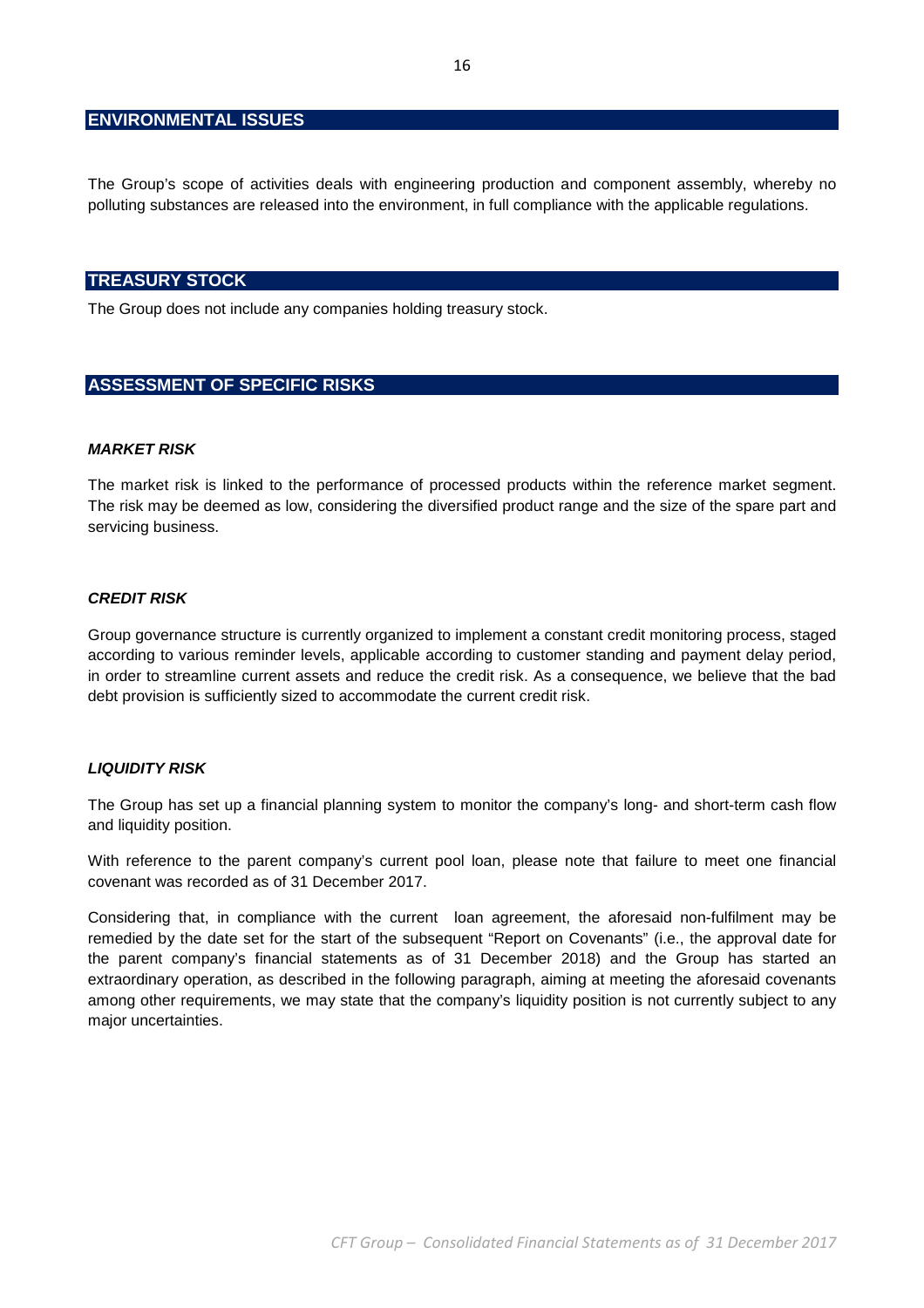#### **EXCHANGE RATE RISK**

The Group sometimes performs sales in foreign currency – including but not limited to USD. As a consequence, in order to offset the exchange risk whenever necessary, the company performs hedging operations when receiving a customer order. Furthermore, the company is subject to a translation risk for the subsidiaries' financial statements which are not expressed in EUR.

#### **INTEREST RATE RISK**

The Group is generally oriented to using variable-rate loans, however, without excluding possible hedging by means of IRS agreements, based on opportunity.

### **PROCESS RISK**

The governance structure and management system for all the companies in the Group are based on responsibility and task allocation to the various corporate functions. Each process is governed by management systems based on task allocation criteria with dedicated profiles and authorizations, which are periodically reviewed. Furthermore, the supervisory bodies perform reliability analysis and assessments of the company supervisory system, followed by process and IT programme adjustments and updates, as required.

#### **NON-COMPLIANCE RISK**

There are no major risks of incurring in any penalties or disqualifications due to non-compliance with the applicable regulations, especially on environmental hazards and workplace health and safety.

## **MAJOR EVENTS OCCURRING AFTER THE END OF THE FY**

On 27 February 2018 a framework agreement was entered into by CFT Spa's Board of Directors and Glenalta Spa's Board of Directors and CFT Spa shareholders, establishing the terms and conditions for the implementation of the Business Combination and the management of the company resulting from a merger between CFT Spa and Glenalta Spa.

Glenalta Spa is a special purpose acquisition company governed by the Italian law, having its registered office is in Milan and a company capital of EUR 11.8m, AIM-listed on the Italian Stock Exchange since 17 July 2017. Its scope of activities is the research and selection of potential equity holdings in other companies by merger. Glenalta currently holds EUR 98m to be used in the Business Combination operation.

The said business combination involves the merger by incorporation of CFT Spa into Glenalta Spa and the following AIM-listing and subsequent change of the company name into CFT Spa. The contract provisions of the aforesaid frame work agreement establish that, in order to implement the business combination, CFT Spa should unbundle a few real estate assets together with 100% of Ral Immobiliare Srl's company capital in favour of Newco Immobiliari held by CFT shareholders, and the concurrent issue of multiple-vote shares.

Upon finalization of the real estate unbundling Glenalta will proceed to purchase no. 772,202 multiple-vote shares at the price of EUR 10 million, which will be followed by the merger operation.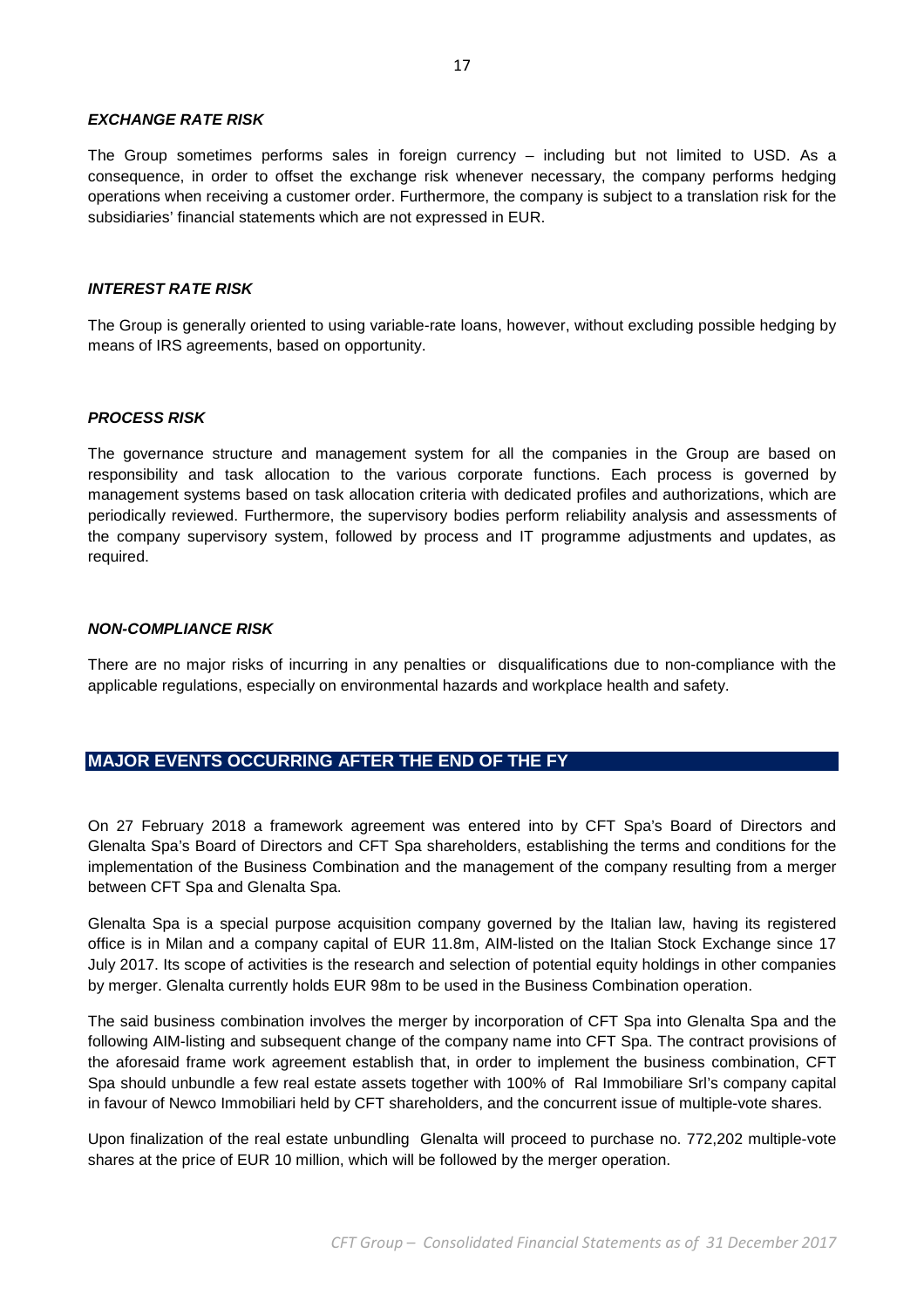Pursuant to Art. 2501-quater of the Italian Civil Code, the merger project plan drafting was based on the financial position of both companies in the period from 1 January 2017 and 31 October 2017, considering a pro-forma situation arising from the divestment. The conversion ratio was established based on the accounting situation being considered.

The conversion ratio thus established that no.21 newly issued Glenalta shares will be issued against no.16 CFT shares, to be divided into ordinary-voting and multiple-votes shares, based on the number of withdrawal rights being exercised.

 For further information on the Business Combination please refer to the merger project plan, published on www.glenalta.it Website, under the "Business Combination" Section.

Furthermore, in the current month the parent company has resolved upon the acquisition of 75% of ADR srl's company capital.

## **EXPECTED OPERATION DEVELOPMENT**

No major changes in the reference market scope need to be reported.

Issued in Parma on 20 April 2018

 The Chairman of the Board of Directors Roberto Catelli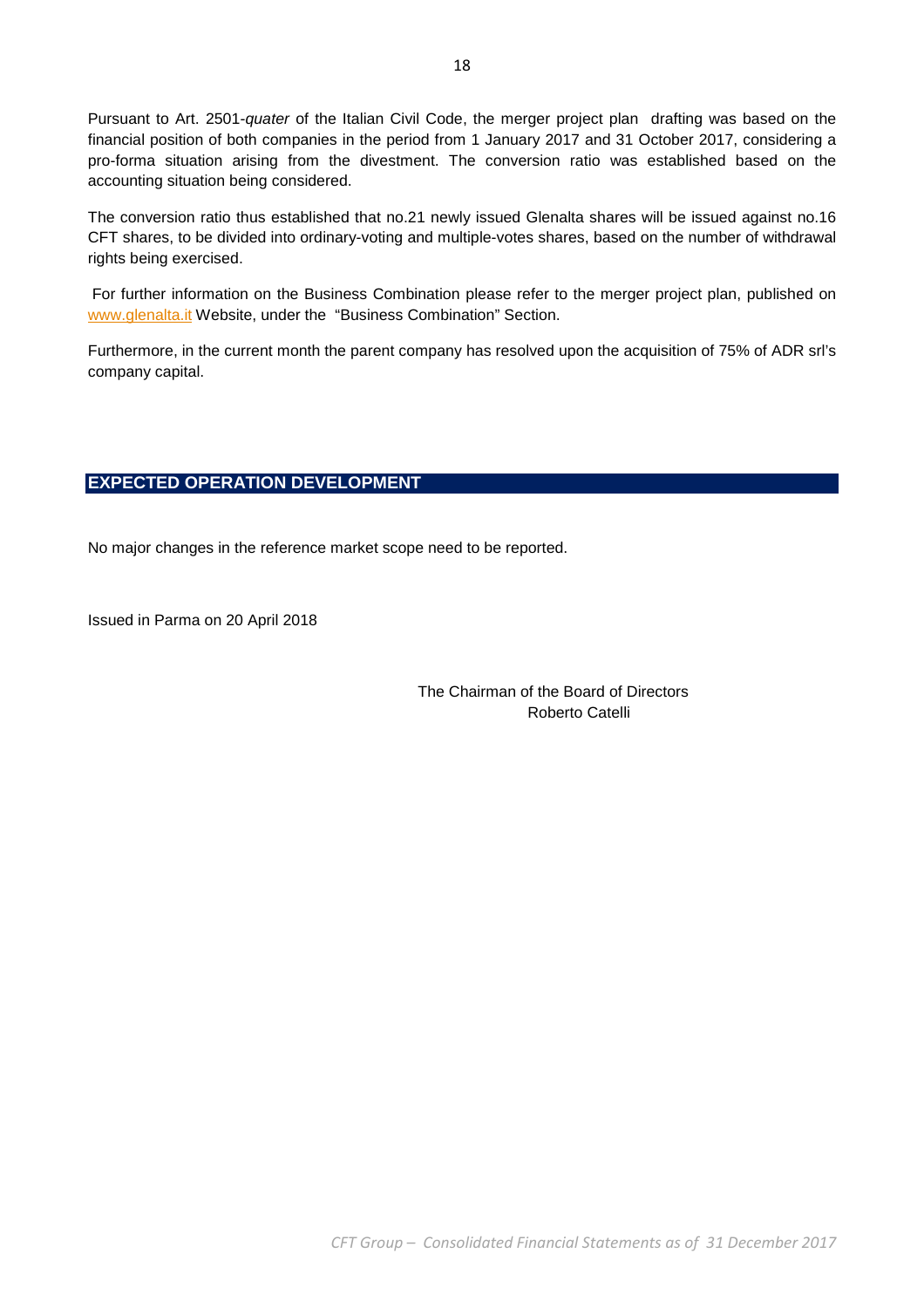# **FINANCIAL STATEMENTS**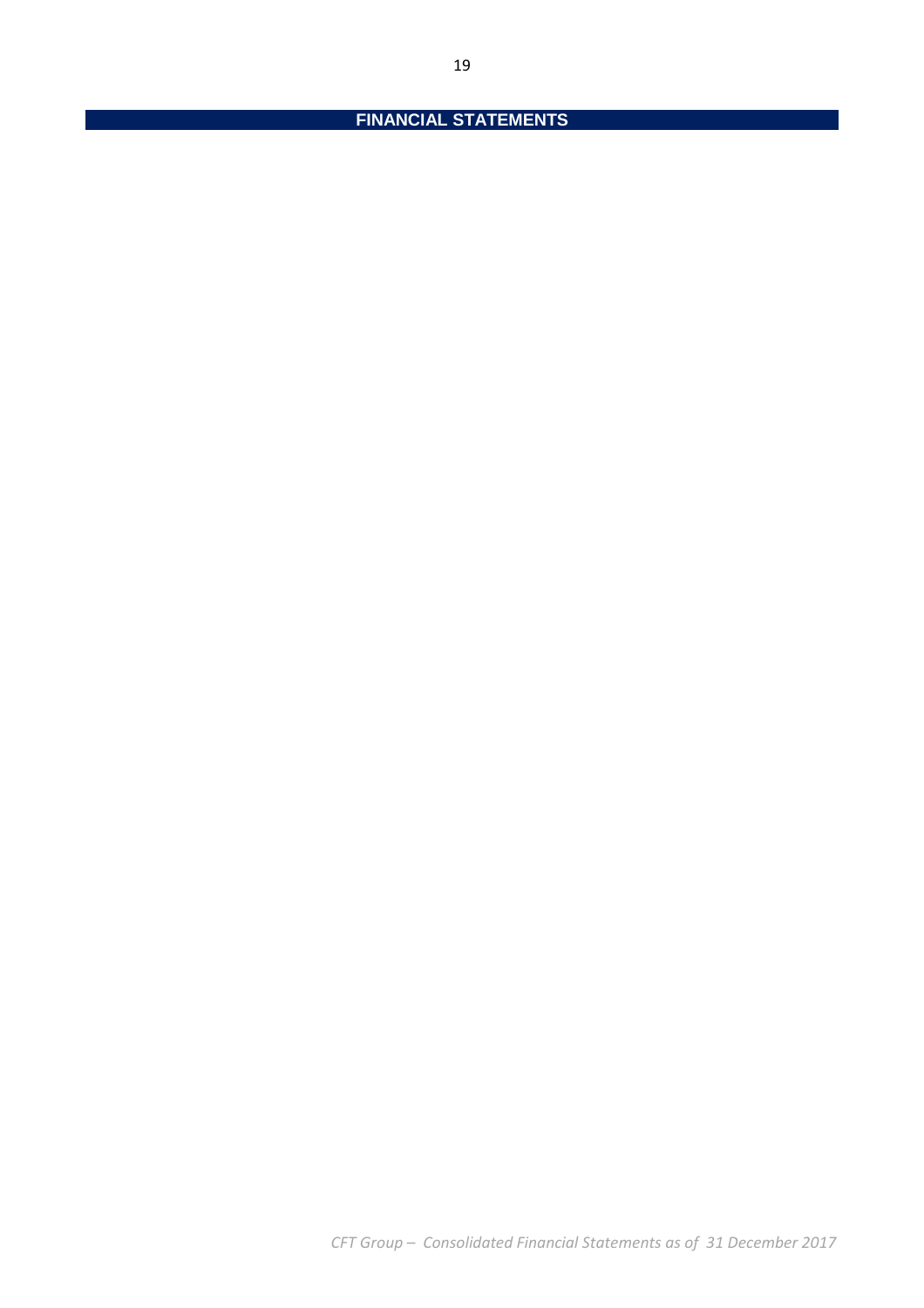| <b>Balance Sheet - Assets</b>                               | 31.12.2017               | 31.12.2016               |
|-------------------------------------------------------------|--------------------------|--------------------------|
| <b>Fixed Assets</b>                                         |                          |                          |
| Intangible fixed assets                                     | 12,312,104               | 12,198,805               |
| 1) Startup and expansion costs                              | 21,163                   | 29,807                   |
| 2) Development costs                                        | 5,344,018                | 3,353,200                |
| 3) Patent and intellectual property rights                  | 1,261,998                | 1,039,290                |
| 4) Franchise, licences, trademarks and similar rights       | 18,044                   | 16,709                   |
| 5) Goodwill                                                 | 4,776,141                | 4,959,838                |
| 6) Assets under development and advance payments            | 845,655                  | 2,575,536                |
| 7) Other intangible fixed assets                            | 45,084                   | 224,427                  |
| Ш<br>Property, plant and equipment                          | 34,587,478               | 36,062,731               |
| 1) Land and buildings                                       | 28,063,916               | 32,011,110               |
| 2) Plants and machinery                                     | 4,036,924                | 1,852,847                |
| 3) Fixtures and fittings, tools and equipment               | 495,030                  | 442,624                  |
| 4) Other assets                                             | 1,441,279                | 934,179                  |
| 5) Assets under development and advance payments            | 550,330                  | 821,972                  |
| <b>Financial fixed assets</b><br>Ш                          | 1,363,859                | 2,475,162                |
| 1) Holdings in                                              | 796,300                  | 1,028,288                |
| a) subsidiaries                                             | 75,001                   |                          |
| b) associates                                               | 61,500                   | 378,489                  |
| d) Businesses controlled by parent companies                | 0                        | $\overline{\phantom{a}}$ |
| d-bis) Other businesses                                     | 659,799                  | 649,799                  |
| 2) Receivables                                              |                          |                          |
| d-bis) From others<br>Amounts due within 12 months          | 567,559<br>53,035        | 1,446,874                |
| Amounts due after 12 months                                 | 514,524                  | 210,354<br>1,236,520     |
|                                                             |                          |                          |
| <b>Total Fixed Assets</b>                                   | 48,263,441               | 50,736,699               |
| <b>Current Assets</b>                                       |                          |                          |
| Inventory<br>1) Raw and auxiliary materials and consumables | 74,391,377<br>15,799,170 | 65,761,614<br>15,964,824 |
| 2) Work in progress and semi-finished products              | 42,228,637               | 41,478,831               |
| 4) Finished products and supplies                           | 15,157,628               | 7,081,484                |
| 5) Down payments                                            | 1,205,942                | 1,236,475                |
|                                                             |                          |                          |
| Ш<br><b>Receivables</b>                                     | 61,400,837               | 42,171,629               |
| 1) From customers<br>- within 12 months                     | 46,890,513<br>46,790,513 | 29,431,964<br>29,416,104 |
| - after 12 months                                           | 100,000                  | 15,860                   |
| 3) From associates                                          | 198,053                  | 190,441                  |
| -within 12 months                                           | 198,053                  | 190,441                  |
| -after 12 months                                            |                          |                          |
| 5-bis) Tax receivables                                      | 7,132,131                | 3,050,354                |
| - within 12 months                                          | 7,110,928                | 3,029,151                |
| -after 12 months                                            | 21,203                   | 21,203                   |
| 5-ter) Deferred tax assets                                  | 4,741,154                | 4,192,664                |
| - within 12 months                                          | 4,741,154                | 4,192,664                |
| - after 12 months                                           |                          |                          |
| 5-quater) Other accounts receivable                         | 2,438,985                | 5,306,206                |
| - within 12 months                                          | 2,438,985                | 5,306,206                |
| - after 12 months                                           |                          |                          |
| Cash and cash equivalents<br>IV                             | 16,546,441               | 12,990,768               |
| 1) Post office and bank accounts                            | 16,538,705               | 12,972,487               |
| 3) Cash and equivalent in hand                              | 7,736                    | 18,282                   |
|                                                             |                          |                          |
| <b>Total Current Assets</b>                                 | 152,338,655              | 120,924,011              |

| Prepayments and accrued income<br>D | 871.412     | 770.445     |
|-------------------------------------|-------------|-------------|
| 1) Prepayments and accrued income   | 871.412     | 770.445     |
| <b>Total Assets</b>                 | 201,473,509 | 172,431,155 |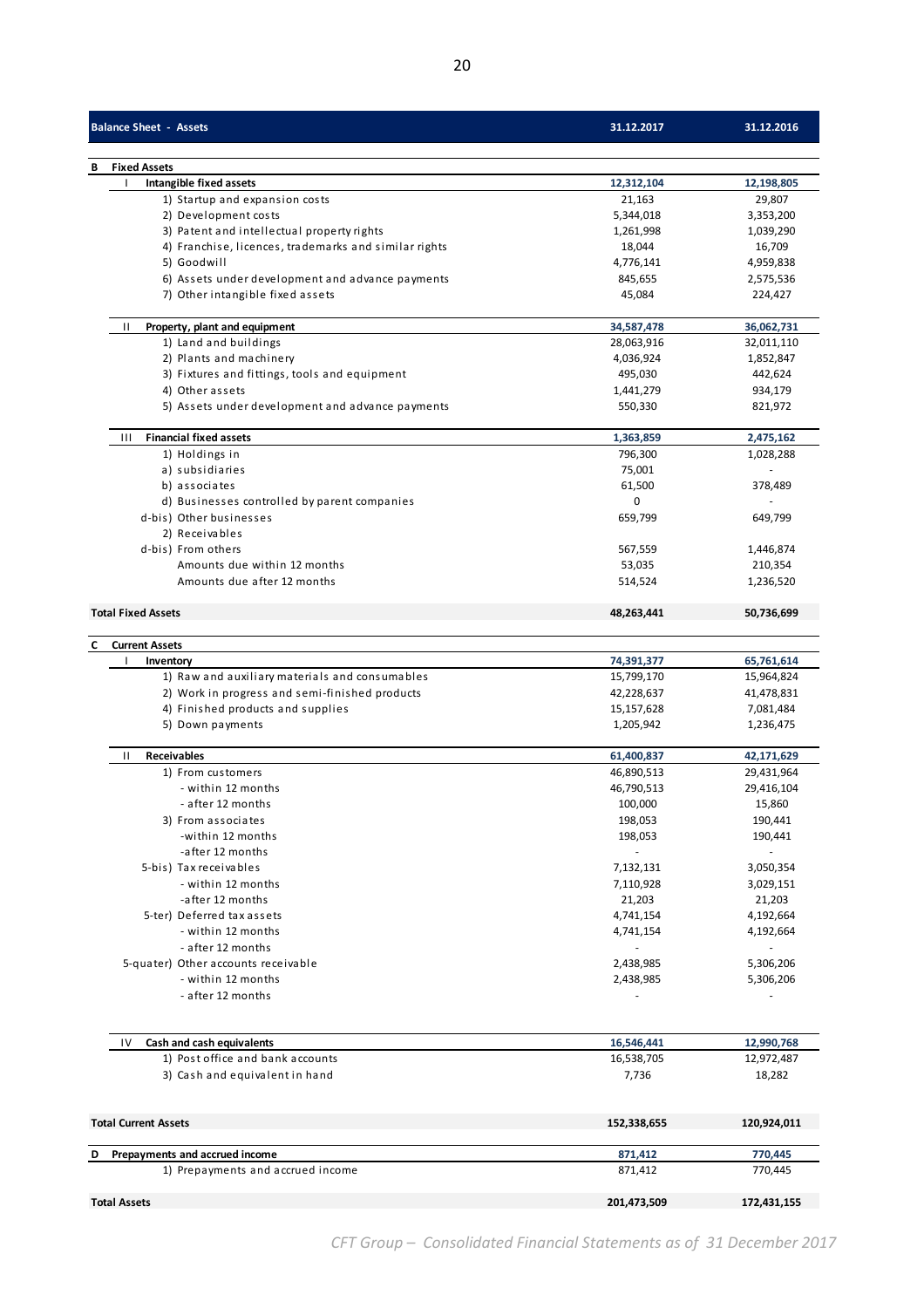| <b>Balance Sheet - Liabilities</b>                         | 31.12.2017    | 31.12.2016             |
|------------------------------------------------------------|---------------|------------------------|
|                                                            |               |                        |
| Shareholders' Equity<br>Α                                  | 17,240,865    | 18,120,218             |
| I Capital<br>II Share premium reserve                      | 7,500,000     | 7,500,000<br>$\bar{a}$ |
|                                                            |               |                        |
| III Revaluation reserve                                    | 1,108,923     | 1,108,923              |
| IV Legal reserve                                           | 388,340       | 150,878                |
| V Statutory reserve                                        |               | $\sim$                 |
| VI Other reserves                                          | 8,855,785     | 8,518,075              |
| Reserve for write-up of equity investments in subsidiaries |               |                        |
| Translation reserve for equity investments                 | (1, 114, 029) | (779, 034)             |
| Capital contribution payments                              |               | $\sim$                 |
| Restricted capital reserve                                 | 297,197       | 297,197                |
| Extraordinary reserve                                      | 1,718,321     | 1,324,536              |
| Non-distributable extraordinary reserve                    | 1,533,577     | 926,905                |
| Reserve from rounding off in EUR                           | 2             | 2                      |
| Consolidation reserve                                      | 6,420,717     | 6,748,469              |
| Merger consolidation reserve                               |               |                        |
| VII Expected cash flow hedging reserve                     |               |                        |
| VIII Earnings (losses) carried forward                     | (5,623,990)   | (4,405,162)            |
| IX Earnings (losses) for the FY                            | 5,011,807     | 5,247,504              |
| X Negative reserve for treasury shares held                |               |                        |
| <b>Total Group Equity</b>                                  | 17,240,865    | 18,120,218             |
| Minority interest capital and reserve                      | 1,806,513     | 2,451,925              |
| Minority interest profit or loss                           | 2,053,995     | 903,527                |
| <b>Total Shareholdes' Equity</b>                           | 21,101,372    | 21,475,670             |
| В<br>Provisions for contingencies and charges              | 10,171,870    | 9,235,153              |
| 1) Provision for pension and similar obligations           | 4,911         | 4,911                  |
| 2) Provision for taxes, including deferred taxes           | 2,102,487     | 2,519,532              |
| 3) Derivative financial instrument liabilities             | 311,440       | 645,779                |
| 4) Other provisions                                        | 7,753,031     | 6,064,931              |
|                                                            |               |                        |
| Employee severance indemnity provision<br>C                | 3,410,605     | 3,701,130              |
| Payables<br>D                                              | 153,828,681   | 137,979,151            |
| 4) Payables to banks                                       | 46,412,243    | 23,419,398             |
| - within 12 months                                         | 18,792,561    | 9,441,954              |
| -after 12 months                                           | 27,619,683    | 13,977,444             |
| 5) Payables to other lenders                               | 4,713,085     | 9,328,757              |
| - within 12 months                                         | 699,732       | 870,744                |
| -after 12 months                                           | 4,013,352     | 8,458,013              |
| 6) Advance payments                                        | 26,484,221    | 35,617,691             |
| - within 12 months                                         | 26,484,221    | 35,617,691             |
| - after 12 months                                          |               |                        |
| 7) Payables to suppliers                                   | 64,069,038    | 56,847,439             |
| - within 12 months                                         | 62,367,965    | 56,847,439             |
| - after 12 months                                          | 1,701,073     |                        |
| 10) Payables to associates                                 |               | 237                    |
| - within 12 months                                         |               | 237                    |
| - after 12 months                                          |               | $\blacksquare$         |
| 12) Tax payables                                           | 5,272,395     | 4,735,682              |
| - within 12 months                                         | 5,272,395     | 4,735,682              |
|                                                            |               |                        |

| <b>Total Payables</b>                      |             |             |  |  |  |  |
|--------------------------------------------|-------------|-------------|--|--|--|--|
| Accrued expenses and deferred income<br>E. | 12,960,981  | 40,051      |  |  |  |  |
| 1) Accrued expenses and deferred income    | 12,960,981  | 40,051      |  |  |  |  |
| <b>Total Liabilities</b>                   | 201,473,509 | 172,431,155 |  |  |  |  |

 $-$  within 12 months 2,113,008

14) Other payables

-after 12 months<br>Payables to social security bodies and the contract of the contract of the contract of the contract of the contra<br>Payables to social security bodies and the contract of the contract of the contract of the 13) Payables to social security bodies 2,113,008 1,898,101<br>13,998,101 - within 12 months 2,113,008 1,898,101

- after 12 months - -

- within 12 months 6,131,846  $\overline{\phantom{a}}$  -after 12 months  $\overline{\phantom{a}}$  -after 12 months  $\overline{\phantom{a}}$  -after 12 months  $\overline{\phantom{a}}$ 

*CFT Group – Consolidated Financial Statements as of 31 December 2017*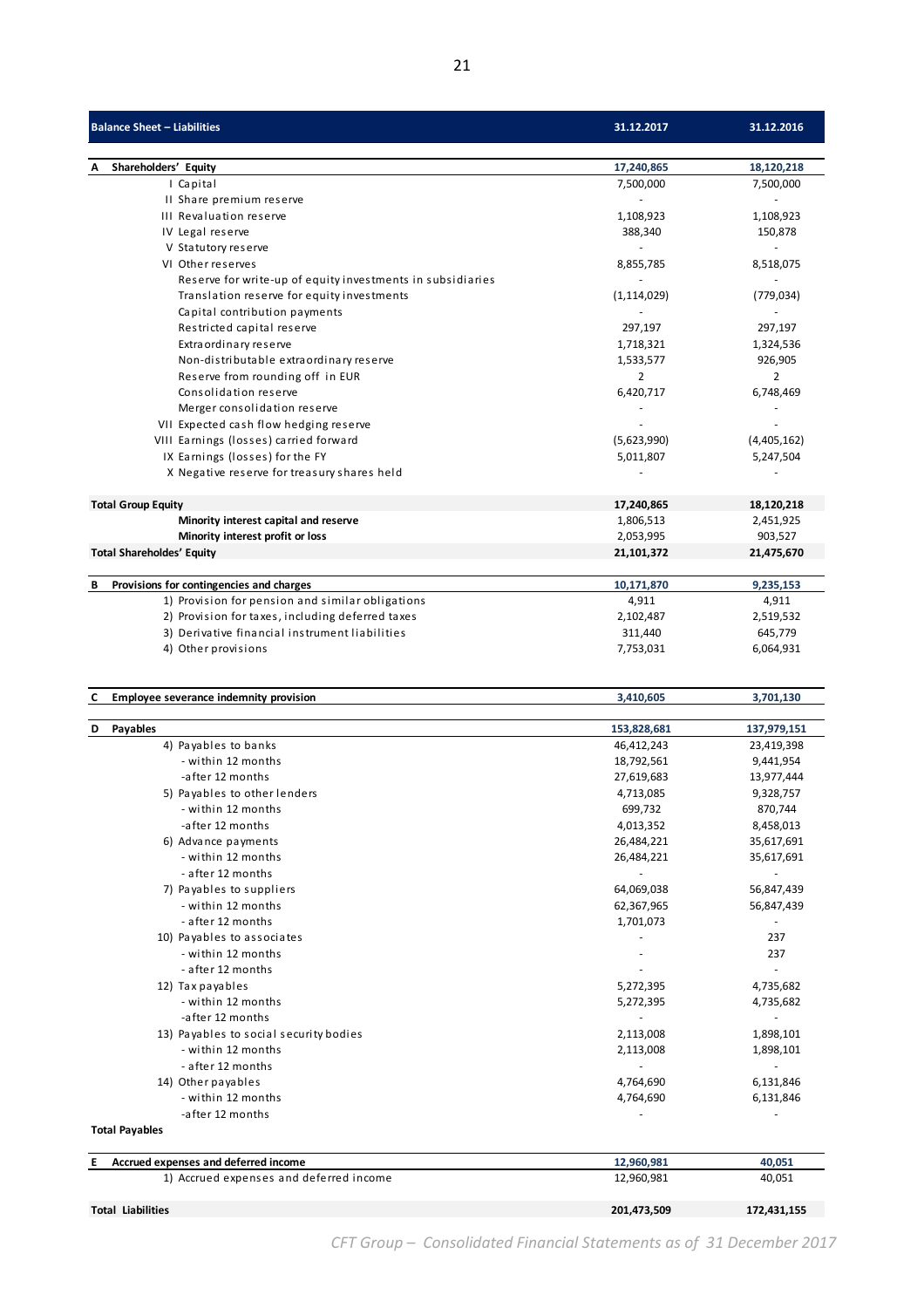| Income Statement                                                                 | 31.12.2017  | 31.12.2016    |
|----------------------------------------------------------------------------------|-------------|---------------|
| <b>A</b> Value of Production                                                     | 221,777,862 | 189, 128, 805 |
| 1) Revenue from sales and services                                               | 206,836,095 | 183,539,678   |
| 2) Changes in inventories of work in progress, finished and semi-finished produc | 8,199,283   | (2,655,974)   |
| 4) Increase in assets for internal works                                         | 2,721,034   | 3,007,333     |
| 5) Other revenues and proceeds                                                   | 4,021,450   | 5,237,768     |
| a) Capital contributions for operating expenses                                  | 909,645     | 470,090       |
| b) others                                                                        | 3,111,805   | 4,767,678     |
|                                                                                  |             |               |

| B | <b>Production Costs</b>                                                | (209,862,038)  | (177, 363, 161) |
|---|------------------------------------------------------------------------|----------------|-----------------|
|   | 6) For raw and auxiliary materials, consumables and merchandise        | (92, 286, 060) | (78, 864, 841)  |
|   | 7) For services                                                        | (67, 613, 363) | (61, 110, 202)  |
|   | 8) For use of third-party assets                                       | (2, 291, 833)  | (1,794,961)     |
|   | 9) For personnel                                                       |                |                 |
|   | a) Wages and salaries                                                  | (25,606,084)   | (20, 973, 820)  |
|   | b) Social security charges                                             | (7,601,742)    | (6, 794, 283)   |
|   | c) Employee severance indemnity                                        | (1,455,472)    | (1,321,464)     |
|   | d) Provision for pension and similar obligations                       |                |                 |
|   | e) Other costs                                                         | (527, 648)     | (698, 312)      |
|   | <b>Total personnel costs</b>                                           | (35, 190, 947) | (29, 787, 879)  |
|   | 10) Depreciation and impairments                                       |                |                 |
|   | a) Amortisation of intangible assets                                   | (4,380,983)    | (3,061,771)     |
|   | b) Depreciation of tangible assets                                     | (2,033,048)    | (1,672,525)     |
|   | c) Other write-downs of fixed assets                                   |                | (37, 492)       |
|   | d) Write-downs of receivables and cash                                 | (831, 572)     | (764, 117)      |
|   | <b>Total depreciation and impairments</b>                              | (7, 245, 603)  | (5,535,905)     |
|   | 11) Change in raw and auxiliary materials, consumables and merchandise | (768, 276)     | 2,143,837       |
|   | 12) Provisions for risks                                               | (1, 255, 314)  | (178, 512)      |
|   | 13) Other provisions                                                   | (1,221,472)    |                 |
|   | 14) Other operating costs                                              | (1,989,170)    | (2, 234, 698)   |
|   |                                                                        |                |                 |

### **Difference between value and costs of production 11,915,823** 11,915,823 11,765,644

| C Financial income and expenses           | (744, 800)    | (1,583,950) |
|-------------------------------------------|---------------|-------------|
| 16) Other financial income                | 9,880         | 119,217     |
| b) From long-term securities              | 1,313         | 1,155       |
| c) From short-term securities             |               | 3,962       |
| d) Other income                           |               |             |
| - from others                             | 8,567         | 114,100     |
| 17) Interest and other financial expenses | (1, 123, 508) | (1,319,760) |
| - from subsidiaries                       | (327, 752)    |             |
| c) from parent companies                  |               |             |
| - from others                             | (795, 756)    | (1,319,760) |
| 17bis) Exchange gains and losses          | 368,828       | (383,407)   |
|                                           |               |             |

| D | Value adjustments on financial assets and liabilities | 41,237                   | 29,732 |
|---|-------------------------------------------------------|--------------------------|--------|
|   | 18) Write-ups                                         |                          |        |
|   | a) Of investments                                     | 41,237                   | 29,732 |
|   | d) Of derivative financial instruments                | $\overline{\phantom{a}}$ | ٠      |
|   | 19) Write-downs                                       |                          |        |
|   | a) Of investments                                     | $\overline{\phantom{0}}$ |        |
|   | d) Of derivative financial instruments                |                          |        |

| <b>Result Before Tax</b>                                      | 11.212.261    | 10,211,425  |
|---------------------------------------------------------------|---------------|-------------|
| 22) Current, deferred and prepaid income taxes for the period | (4, 146, 460) | (4,060,394) |
| 23) Profit (loss) for the year                                | 7,065,801     | 6,151,031   |
| Minority interest profit (loss)                               | 2,053,995     | 903.527     |
| Group profit (loss)                                           | 5,011,807     | 5,247,504   |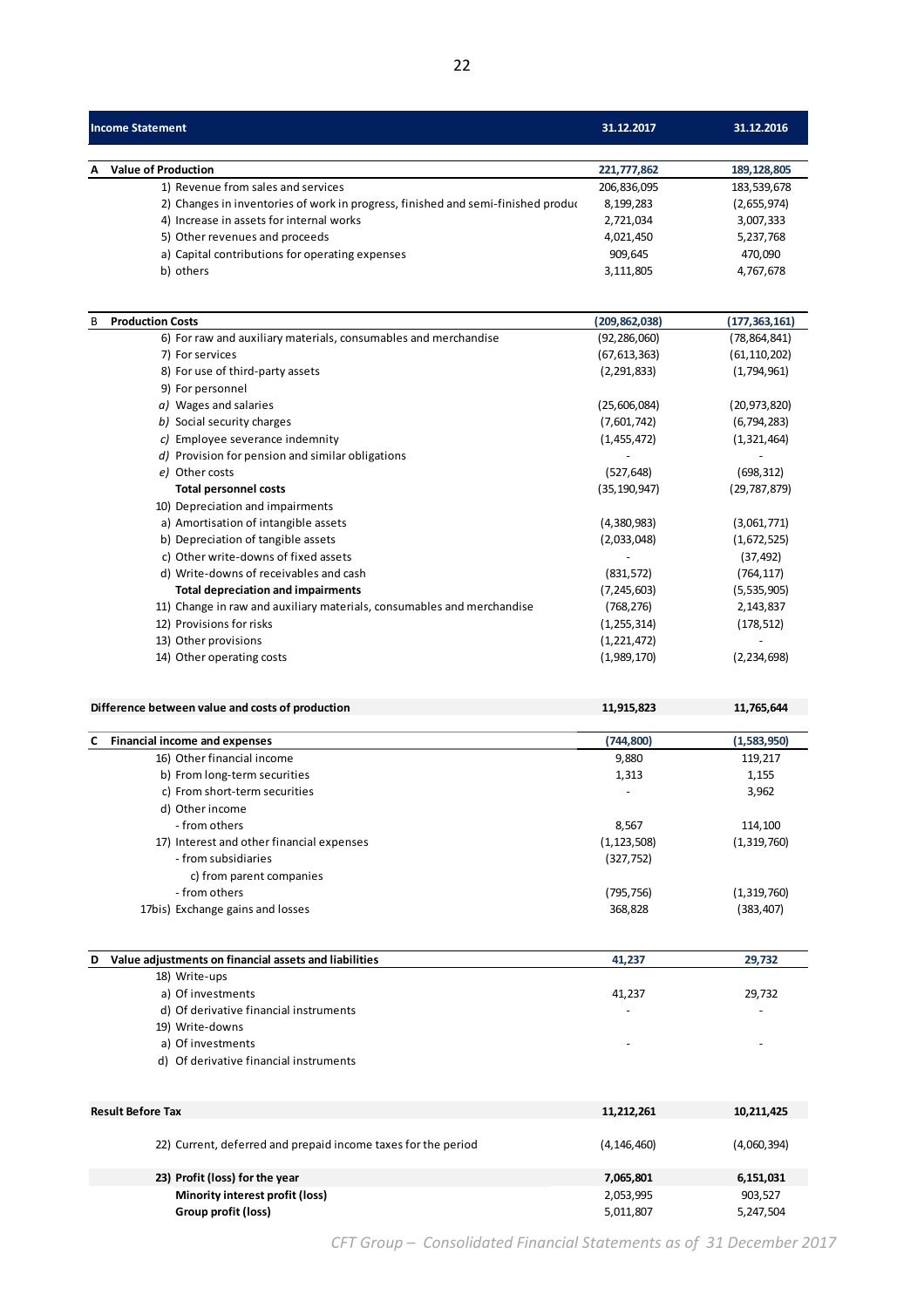| <b>CASH FLOW STATEMENT</b>                                                                                  |                     |                        |
|-------------------------------------------------------------------------------------------------------------|---------------------|------------------------|
| Data shown in $\epsilon$                                                                                    | 31.12.2017          | 31.12.2016             |
| Cash flow from operating activities                                                                         |                     |                        |
| Profit (loss for the FY)                                                                                    | 7,065,802           | 6,151,031              |
| Income tax                                                                                                  | 4,146,460           | 4,060,394              |
| Interest payable/(interest receivable)                                                                      | 744,799             | 1,583,950              |
| (Dividends)                                                                                                 | 0                   | 0                      |
| (Capital gains)/losses from disposal of assets                                                              | 220,190             | (3,069)                |
| 1. Profit (loss) before tax, interest, dividends and capital                                                |                     |                        |
| gains/losses on disposals for the financial year                                                            | 12, 177, 251        | 11,792,306             |
|                                                                                                             |                     |                        |
| Adjustments for non-cash items with no offsetting items                                                     |                     |                        |
| in the net working capital                                                                                  |                     |                        |
| Allocations to provisions/(Use of funds)                                                                    | (297, 693)          | (603, 531)             |
| Depreciation of fixed assets                                                                                | 6,414,031           | 4,734,296              |
| Write-downs of impairment in value                                                                          | 0                   | 37,492                 |
| Other adjustments for non-cash items                                                                        | 12,381,483          | (807, 979)             |
| Total adjustments for non-cash items                                                                        | 18,497,822          | 3,360,279              |
| 2. Cash flow before NWC adjustments                                                                         | 30,675,073          | 15,152,585             |
|                                                                                                             |                     |                        |
| Changes in the net working capital                                                                          |                     | (437, 243)             |
| Decrease/(increase) in inventories<br>Decrease/(increase) in receivables from customers                     | (7, 285, 915)       |                        |
|                                                                                                             | (11,833,214)        | (7,672,405)            |
| Increase/(decrease) in payables to suppliers<br>Decrease/(increase) in accrued income and deferred expenses | 503,773             | 13,622,035             |
| Increase/(decrease) in accrued expenses and deferred income                                                 | 22,151<br>(66, 605) | (53,098)<br>(146, 164) |
| Other changes in the net working capital                                                                    | (13,936,498)        | 9,604,943              |
| Total change in the net working capital                                                                     | (32, 596, 309)      | 14,918,068             |
| 3.Cash flow after NWC adjustments                                                                           | (1,921,236)         | 30,070,653             |
|                                                                                                             |                     |                        |
| Other adjustments                                                                                           |                     |                        |
| Interest collected/(paid)                                                                                   | (817, 403)          | (1,551,963)            |
| (Income tax paid)                                                                                           | (2,227,341)         | (515, 838)             |
| Collected dividends                                                                                         | 102,000             | 0                      |
| Total other adjustments                                                                                     | (2,942,744)         | (2,067,801)            |
| 4. Cash flow after other adjustments                                                                        | (4,863,981)         | 28,002,852             |
| Cash flow from operations (A)                                                                               | (4,863,981)         | 28,002,852             |
|                                                                                                             |                     |                        |
| Cash flow from investments                                                                                  |                     |                        |
| (Investments)/Disposals of tangible fixed assets                                                            | (5,065,173)         | (3,032,067)            |
| (Investments)/Disposals of intangible fixed assets                                                          | (3,922,755)         | (4,532,334)            |
| Increase/(Decrease) in payables to suppliers for fixed assets                                               | 0                   | 0                      |
| Change in the scope of consolidation                                                                        | 391,311             | 4,944,161              |
| (Investments)/Disposals of financial fixed assets                                                           | 814,839             | (274, 077)             |
| (Investimenti)/ Disposals of current financial assets                                                       | 0                   | 9,587                  |
| Cash flow from investments (B)                                                                              | (7, 781, 778)       | (2,884,731)            |
| Cash flow from financing                                                                                    |                     |                        |
| Loan capital                                                                                                |                     |                        |
| Increase/(Decrease) in short-term payables to banks                                                         | 3,595,736           | (18, 781, 262)         |
| Increase/(Decrease) in long/short-term payables                                                             | 17,445,695          | (1,874,808)            |
| Equity                                                                                                      | 0                   | 117,949                |
| Paid-in capital increase                                                                                    | 0                   | 0                      |
| Dividends paid                                                                                              | (4,840,000)         | 0                      |
| Cash flow from financing C                                                                                  | 16,201,432          | (20, 538, 121)         |
|                                                                                                             |                     |                        |
| Increase/(Decrease) in cash and cash equivalents (A+B+C)                                                    | 3,555,673           | 4,580,000              |
| Cash and cash equivalents as of 1 January 2017                                                              | 12,990,768          | 8,410,769              |
| Cash and cash equivalents as of 31 December 2017                                                            | 16,546,441          | 12,990,768             |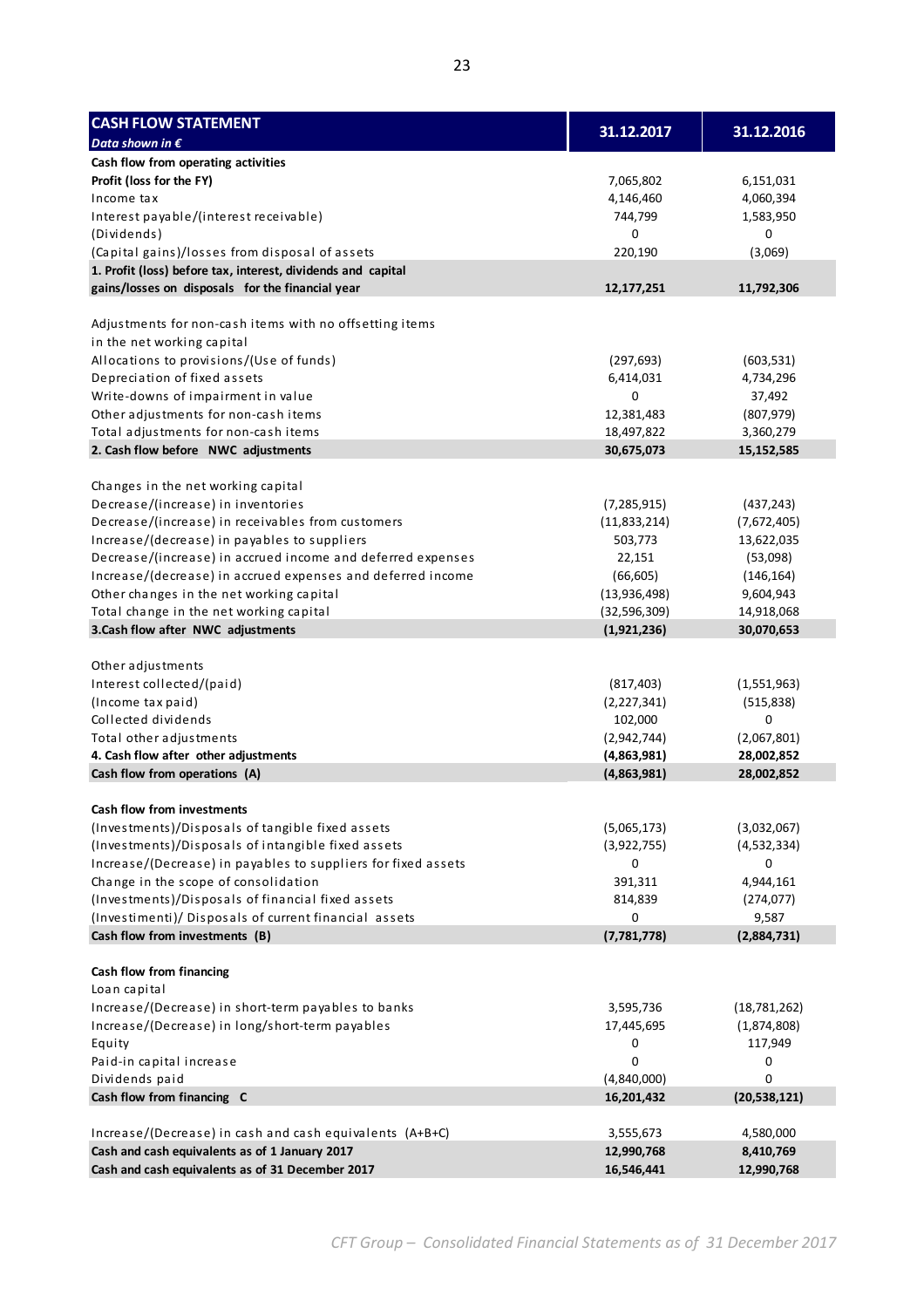# **NOTES TO THE ACCOUNTS**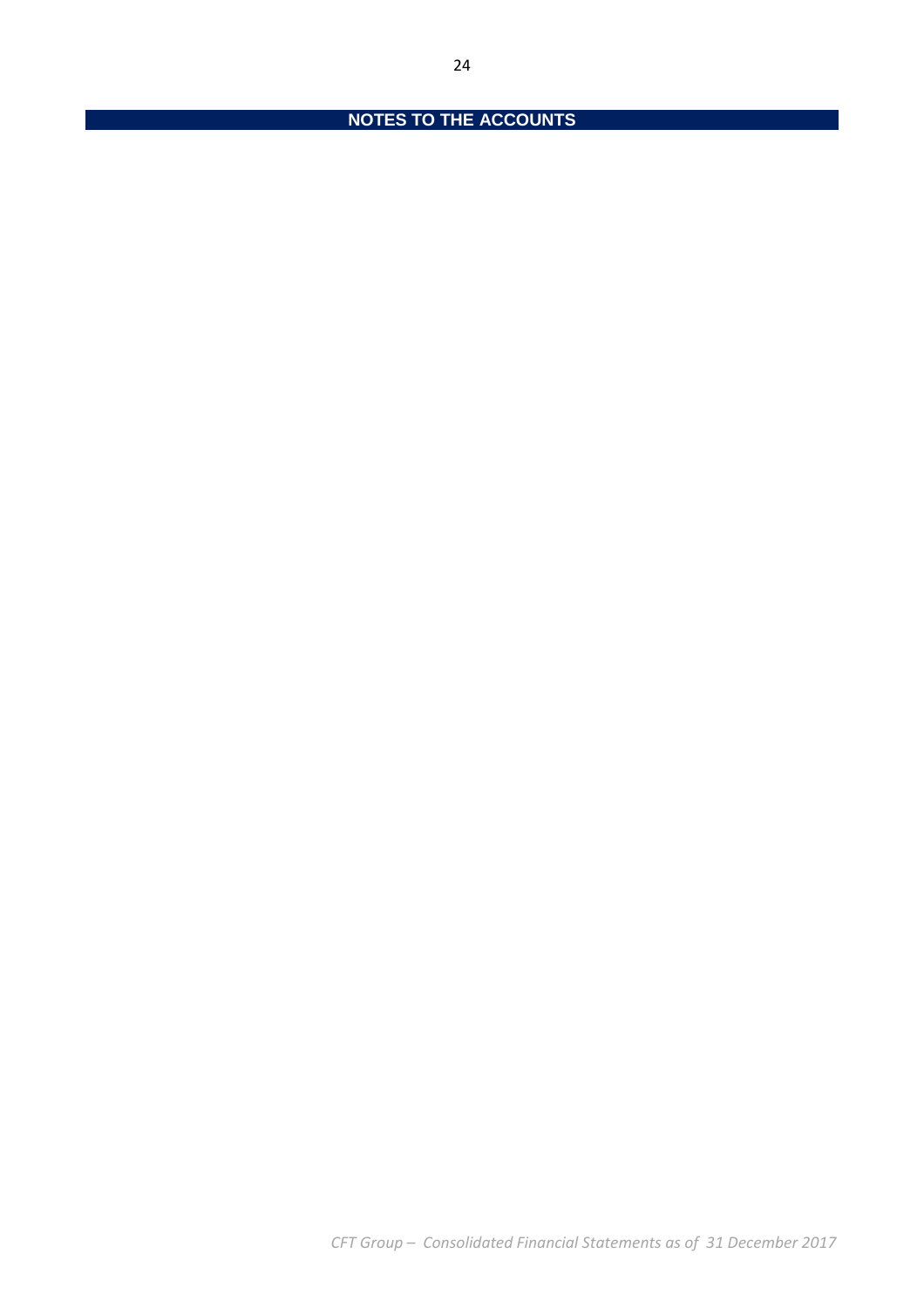## **PRELIMINARY REMARKS**

Dear Shareholders,

these Notes to the Accounts form an integral part of the consolidated financial statements of the CFT Group as of 31 December 2017, together with the Income Statement, Balance Sheet and Cash Flow Statement, pursuant to Art. 38 of Gov. Decree no. 127/91 as well as the latest Gov. Decree no. 139/2015.

A list of companies included in the integral consolidation method is enclosed herewith as Appendix "A".

The CFT Group operates in the metalworking and mechanical engineering sector and specializes in the design and manufacturing of food industry systems and equipment and packaging systems for both food and non-food products.

#### **BASIS OF PREPARATION**

The consolidated financial statements apply the new provisions set forth by Gov. Decree no. 139/2015, implanting EU Directive 2013/34/EU. Besides including the appendixes required by the applicable regulations, reconciliation statements between consolidation parent's EBIT and net equity and the relevant consolidated values arising from the consolidated financial statements are also included. All the amounts in the financial statements are expressed in Euros whereas the notes to the accounts show values expressed in €k, unless stated otherwise. These Notes to the Accounts report the data and information required by Art. 38 of the aforesaid Decree.

## **CONSOLIDATION SCOPE AND METHOD**

The consolidated financial statements arise from the financial statements drawn up for CFT Spa (the parent company) and the companies whose controlling share of the capital is held directly or indirectly by the parent company. The integral method was applied to the consolidation of the financial statements of the companies included in the consolidation scope. A list of the said companies is provided in Appendix "A" attached to these notes. No companies are excluded due to non-homogeneity exception or consolidated by proportional method.

Where applicable, incremental values for the adjustment of the consolidation scope are reported in these Notes to the Accounts.

Equity holdings in other companies excluded from the consolidation scope pursuant to Gov. Decree no. 127/91 are valued on a cost basis. Stakes in associates are valued on a net equity basis.

The financial statements of individual companies drafted by the relevant Boards for approval were used for consolidation purposes, as reclassified and adjusted to match the basis of preparation adopted by the Group. Please note that the end of the financial years for all the consolidated companies is 31 December, except for CFT India, whose end of year is 31 March, which consequently drafts specific financial statements for consolidation purposes.

The consolidation scope for the CFT Group as of 31 December 2017 is extended compared to the previous FY ending on 31 December 2016, as a consequence of the acquisition of the majority of the share capital in Techn'Agro Sas (France) and Levati Food Tech Srl (Italy).

Where applicable, incremental values for the adjustment of the consolidation scope are reported in these Notes to the Accounts.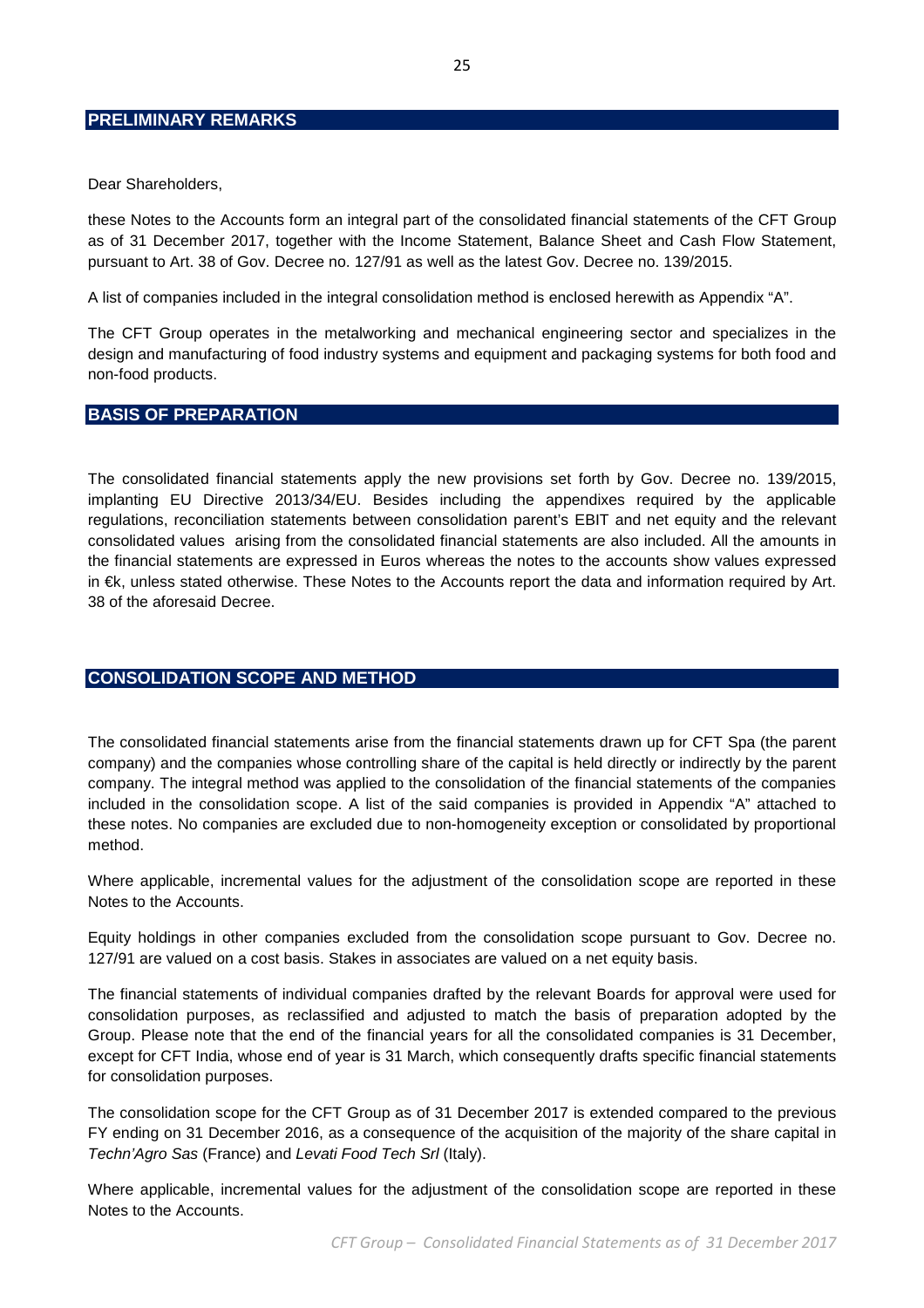## **BASIS OF CONSOLIDATION**

The accounting value of the stake in consolidated companies is offset against the matching net equity share.

The differences arising from the elimination are posted to the relevant individual entries and the residual difference, where positive, is recorded in the fixed asset item "Goodwill", whereas the negative residual difference is posted to the accounts in the equity item "Consolidation Reserve" or the relevant "Consolidation reserve for future contingencies and charges", pursuant to Art. 33, sub 3, of Gov. Decree no. 127/91.

The "Goodwill" and "Provision for contingencies and charges" arising therefrom are posted to the Income Statement with reference to the financial performance of the controlled companies, or amortised by applying the basis stated in the "Measurement basis" below.

The parts of shareholders' equity pertaining to minority shareholders are posted to the relevant balance sheet entry. The profit share pertaining to minority shareholders is reported in the Income Statement.

The equity and financial transactions among the companies included in the consolidation scope as well as the profits and losses arising from transactions among the said companies are fully offset.

## **ACCOUNTING PRINCIPLES AND MEASUREMENT BASIS**

The principles applied when drafting the consolidated financial statements as of 31 December 2017 are the same as the ones applied to the drafting of the financial statements of the parent company drafting the consolidated financial statements.

The estimate of the financial statement entries was performed on a conservative basis, applying the accrual principle and with a view to the continuation of the corporate business.

Namely, the following assessment criteria were adopted:

#### **Fixed Assets**

#### **Intangible fixed assets**

Intangible fixed assets are posted at their actual costs, which do not complete their useful life in the period when they are incurred, but may create future financial benefits. Therefore, these costs are individually identifiable and may be estimated with sufficient reliability. The items are posted to the accounts at their historical purchase or manufacturing cost and recorded net of accrued impairment, adequately adjusted and reduced based on the length of the interim period. The aforesaid book value does not exceed the recoverable value applying their residual prospective use. Goodwill is amortised at a 10% annual rate.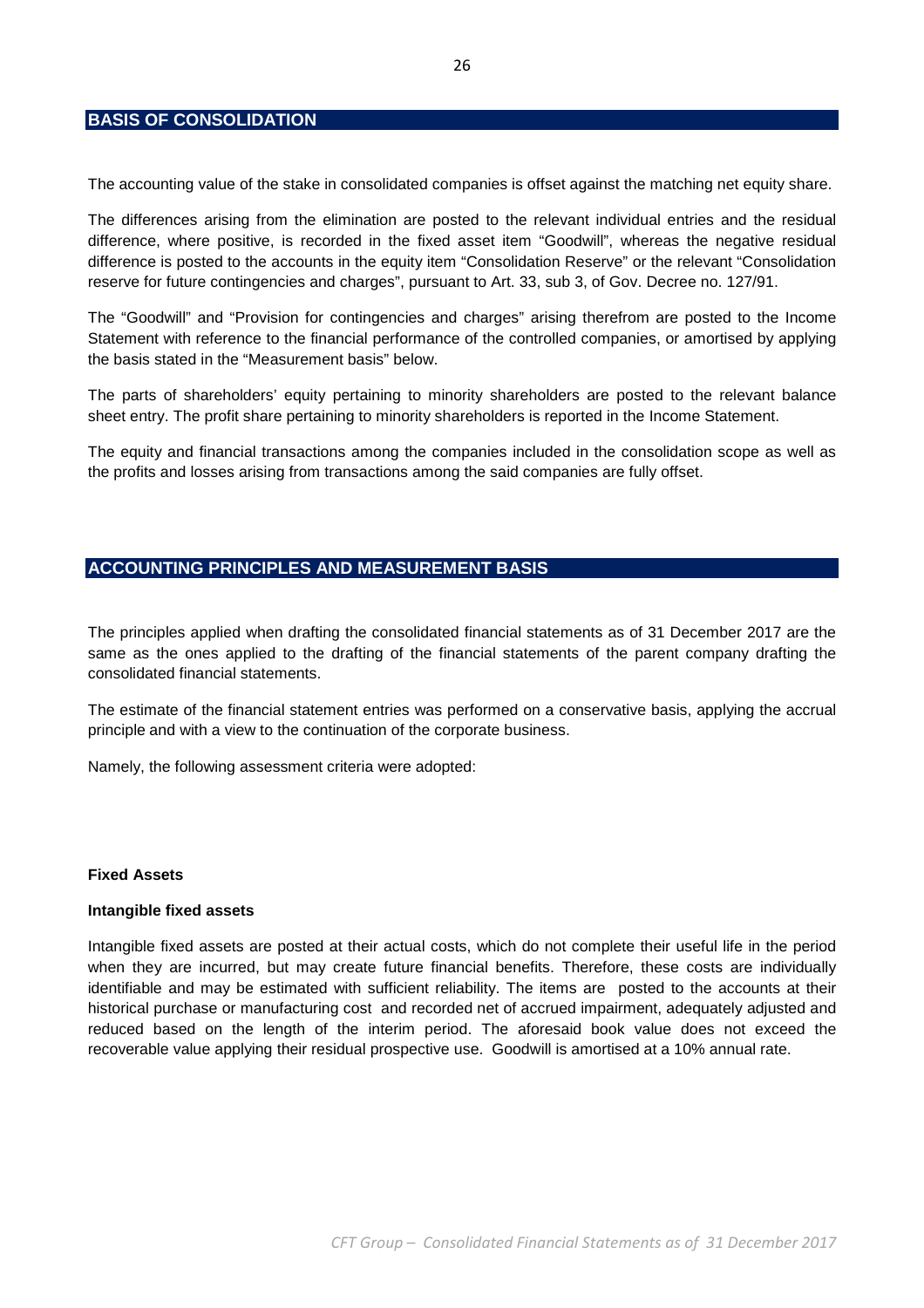### **PP&E**

Tangible fixed assets are recorded at the cost actually paid for their acquisition or production, including any write-ups and adjusted for the relevant impairment, adequately reduced according to the length of the interim period. At the end of the aforesaid period the net value did not exceed the recoverable value through the residual prospective use; therefore, no write-downs were required. The depreciation rate posted to the income statement was based on the residual prospective use of the asset being considered.

### **Financial Fixed Assets**

The stakes held in subsidiary companies are posted to the accounts by using the equity method, whereas stakes in other companies are recorded at their cost of acquisition or subscription, adjusted for the relevant accrued impairment, as applicable.

The receivables recorded as financial fixed assets are posted at their amortised cost by applying OIC\* 15 accounting standard, unless the provision does not apply due to their length and significance.

(Note: \* OIC = Italian Accounting Body)

### **Derivative financial instruments**

Derivative financial instruments are posted at their fair value. The derivatives implemented by the company are considered hedging instruments as they are used to hedge a financial risk arising from an underlying binding contract (the so-called "Fair Value Hedge").

As a consequence, fair value adjustments are posted to the balance sheet item as hedged by the relevant derivative financial instrument and the amount is posted to the income statement according to the significance and timeline of the occurrence of the hedged transaction. A positive fair value on the reference date is posted to the "derivative financial instrument assets" among financial fixed assets or financial assets not held as fixed assets, whereas a negative fair value is posted to "derivative financial instrument liabilities" among provisions for contingencies and charges.

#### **Inventories**

Raw and auxiliary materials and finished products are recorded at their purchase or manufacturing cost, whichever is the lower, obtained by applying the weighted average cost method.

Work in progress and semi-finished products are recorded as based on the direct costs incurred in the manufacturing period.

Indirect manufacturing costs are added to the costs for both the above-mentioned types of items, as reasonably allocated to the inventories.

An exception is made for the work in progress for major manufacturing orders, recorded when the relevant stage in the production process allows a reasonable estimate of costs and revenues and, as a consequence, their progress status. In this case, the aforesaid inventories are recorded on a percentage-of-completion basis, that is, the direct costs incurred in the FY, added with the expected portion of profit corresponding to the relevant percentage of completion. This change to the assessment criteria for the Work in progress was adopted in order to provide a more truthful recording of inventories, based on the Group's business type.

The valuations described above are adjusted according to the lower realisable market value through the relevant write-down reserve.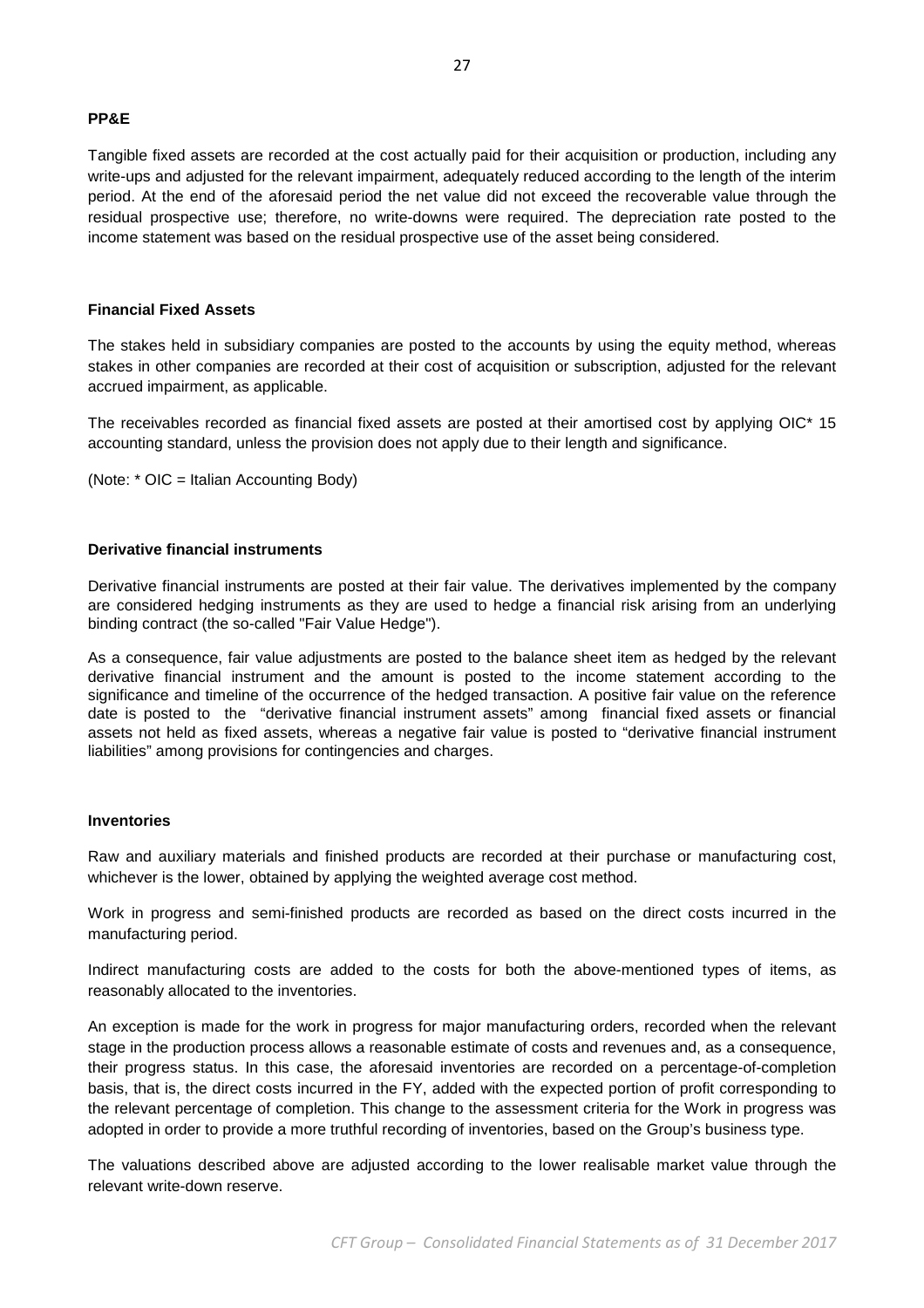#### **Receivables**

Receivables are posted at their amortised cost by applying OIC 15 accounting standard, unless the provision does not apply due to their length and significance.

Please note that, pursuant to Gov. Decree no. 139/2015, as of 31 December 2017, the outstanding receivables as of 31 December 2015 were assessed at their nominal value.

The adjustment of the nominal value of receivables to the estimated realisable value is achieved through the relevant Bad debt provision, considering the general and specific financial conditions as well as the country risk. The receivables assigned with recourse are posted to the accounts as receivables and the offset item is recorded as payable to other lenders.

#### **Cash and cash equivalents**

Cash and cash equivalents are recorded at their nominal value.

#### **Accruals and deferrals**

These items are recorded on an accrual basis in the reference period. As for accruals and deferrals extending over several years, the conditions determining their original entry were verified and the appropriate adjustments were made, where applicable.

#### **Provisions for contingencies and charges**

These provisions are allocated to offset any possible losses or payables, whose amount or date of occurrence could not be established at the end of the period.

The assessment of the aforesaid provisions was made on a conservative basis, applying the accrual principle, and a general provision for contingencies with no economic justification was not allocated.

Potential liabilities were posted to the accounts and entered in the provisions, being considered as possible and being the amount of the relevant charge reasonably estimated.

#### **Employee severance indemnity provision**

This item records the actual accrued payables to employees in compliance with the applicable law and labour agreements, considering any type of continuous remuneration. This provision records the total yearend amount of individual indemnities accrued and payable to employees, deducting the advance payments made, and corresponds to the actual amounts payable to employees in the event of employment termination on that date.

The amount being posted to the accounts is net of payables to INPS (the Italian National Social Security Institute) for the assignment of accrued employee severance indemnity starting on 1 January 2007.

#### **Payables**

These items were recorded as assessed on an amortised cost basis by applying OIC 19 accounting standard, unless the provision does not apply due to their length and significance.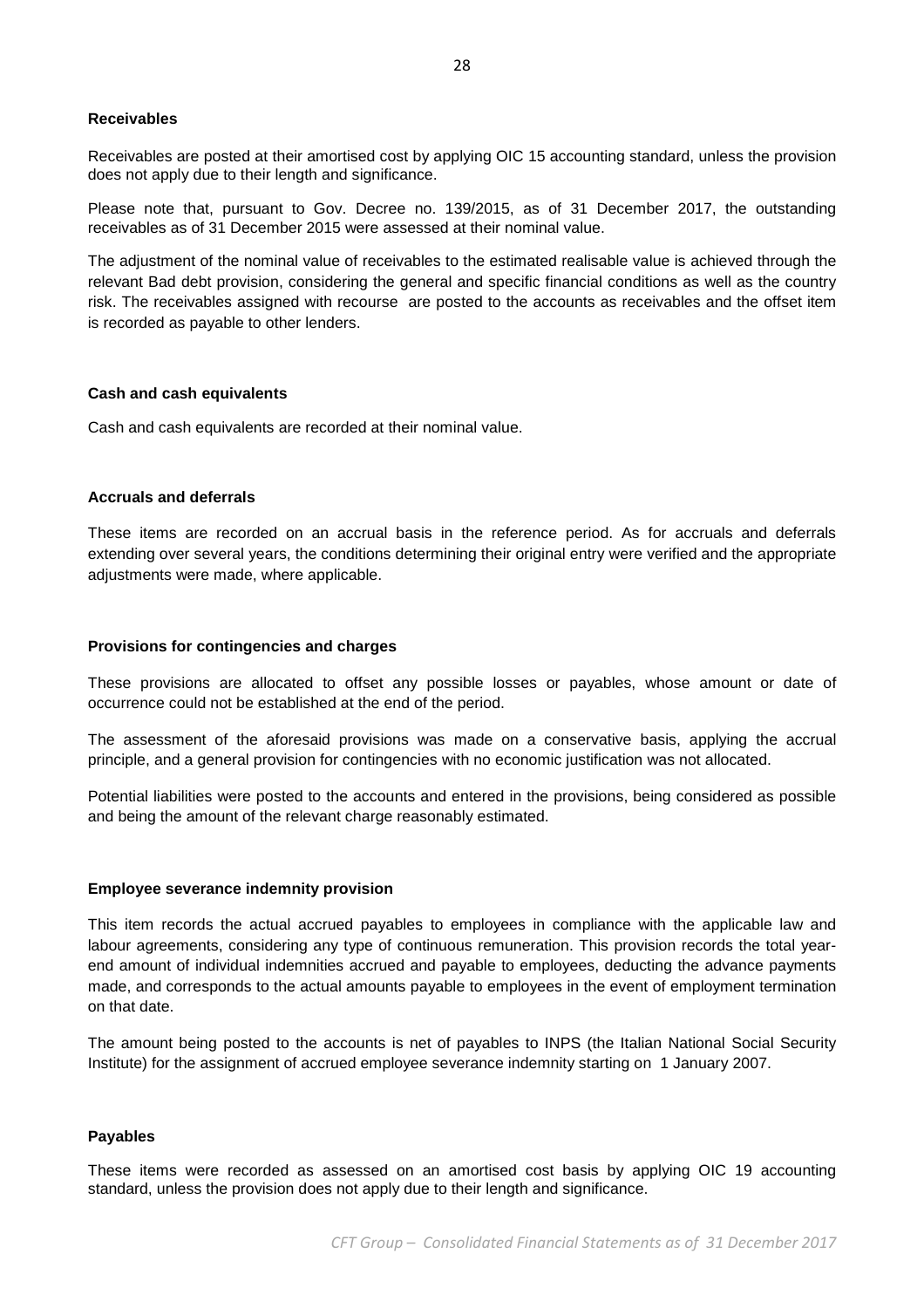Please note that, pursuant to Gov. Decree no. 139/2015, as of 31 December 2017, the outstanding payables as of 31 December 2015 were assessed at their nominal value.

#### **Conversion criteria for amounts recorded in foreign currency**

Payables and receivables originally recorded in foreign currency and posted by applying the current exchange rate on the date when they were incurred are adjusted to the current exchange rate, applicable on the closing date.

Any profits and losses arising from the conversion of payables and receivables are posted to the Income Statement and respectively credited and debited under entry 17 bis "Exchange gains and losses".

### **Conversion criteria for financial statements drafted in foreign currency**

The financial statements of foreign subsidiaries, originally drafted in foreign currency instead of using the Euro, are converted to Euros by applying the following criteria:

- the historical exchange rate for acquisitions and/or accruals is used for the assessment of shareholders' equity entries;
- the average exchange rate for the period, established by the Bank of Italy, is used for the conversion of income statement entries;
- the spot exchange rate for the end of the reference period is used for the conversion of balance sheet entries.

The exchange rates used for the conversion of the statements for subsidiaries recorded in foreign currency are reported below.

| <b>Currency</b>   |            | Spot exchange rate | Average exchange rate |            |  |  |
|-------------------|------------|--------------------|-----------------------|------------|--|--|
|                   | 31/12/2017 | 31/12/2016         | 31/12/2017            | 31/12/2016 |  |  |
| <b>USD</b>        | 1.1993     | 1.0541             | 1.1297                | 1.1069     |  |  |
| Brazilian Real    | 3.9729     | 3.4305             | 3.6054                | 3.8561     |  |  |
| Indian Rupee      | 76.6055    | 71.5935            | 73.5324               | 74.3717    |  |  |
| Chinese Yuan      | 7.8044     | 7.3202             | 7.6290                | 7.3522     |  |  |
| Ukrainian Grivnia | 33.7318    | 28.7386            | 30.0197               | 28.2849    |  |  |
| Danish Crown      | 7.4449     | 7.4344             | 7.4386                | 7.4452     |  |  |

#### **Commitments, guarantees and contingencies**

The risks for guarantees being granted were reported in a dedicated section of the notes to the accounts and posted as the amount of the relevant guarantee.

Risks referring to contingent liabilities, which are possible but not probable, are reported in the notes to the accounts without allocating any provisions, pursuant to the reference accounting standards. Remote risks were not accounted for.

### **Income and deferred taxes**

Current taxes are allocated to a provision in accordance with the applicable tax rates and regulations, based on a realistic estimate of the expected taxable income.

As for deferred taxes for significant income components, the relevant liability items are posted to the Deferred tax reserve included in the provision for contingencies and charges, and based on the applicable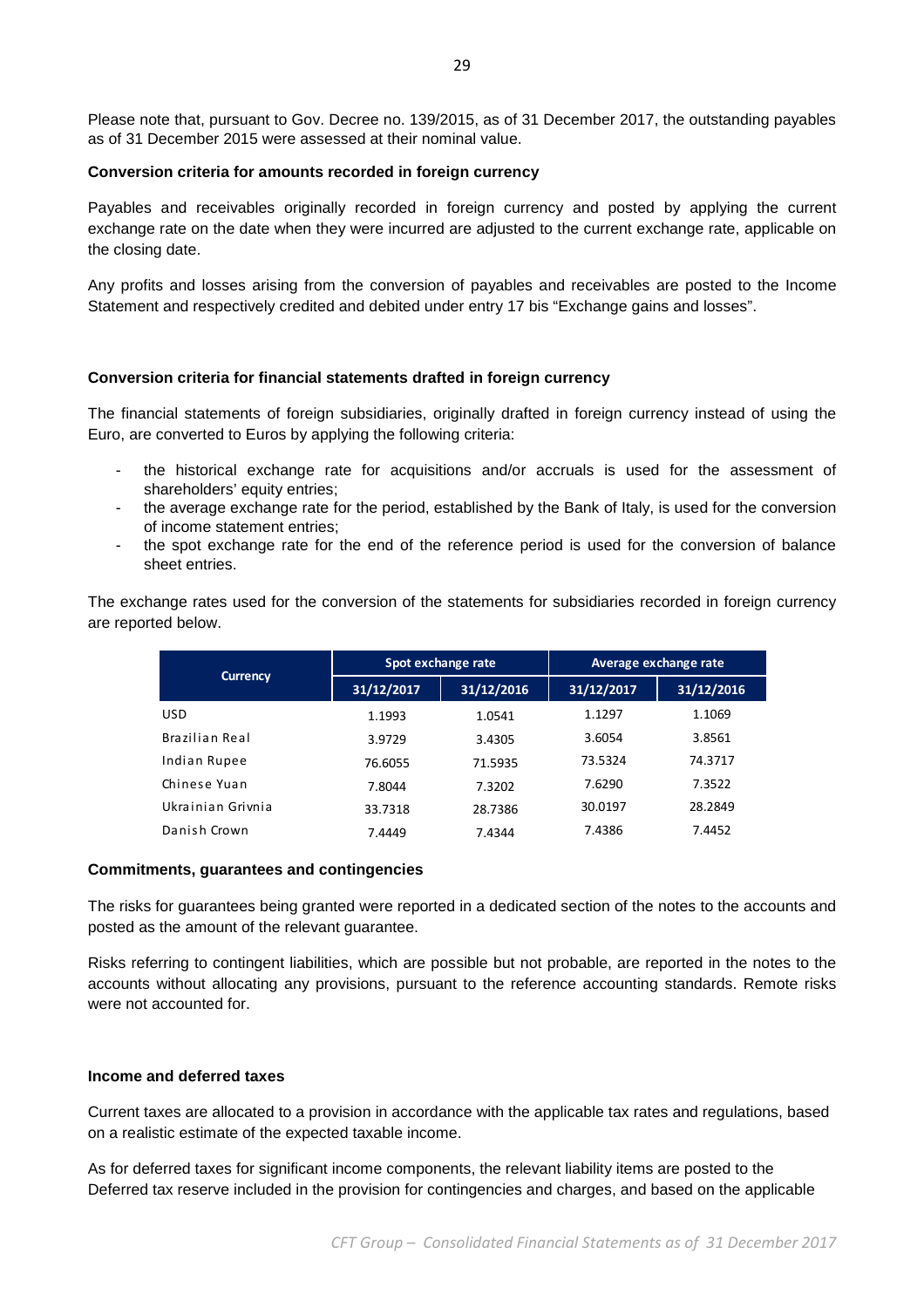tax rates, updated as required to account for subsequent changes in tax rates. Similarly, the amounts of prepaid taxes are posted to the Current assets under entry "Receivables for Prepaid Taxes".

Any taxes due on reserves are only allocated if transactions subject to taxation are expected.

#### **Recognition of revenues**

Revenues arising from sales of products are recognized on an accrual basis on the date when the ownership is transferred, which is usually the date of goods delivery or despatch. The only exception to this principle is when customers apply specific contract provisions and thereby request the assignment of ownership for machinery still stored on the company premises.

Based on the adjustment of the assessment principle for Work in progress as job production, with reference to job orders valued on a percentage-of-completion basis, the relevant revenues are recognized on a prorata basis according to the progress of works.

Financial revenues and revenues from services being provided are recognized on a time basis.

All revenues and proceeds, expenses and charges from transactions in foreign currency are recorded at the current exchange rate on the date of the relevant transaction.

As for orders whose revenues are recorded in foreign currency instead of using the Euro and a forward contract is entered accordingly, the relevant revenues are posted at the forward exchange rate being determined.

#### **Recognition of costs**

Costs arising from the procurement of products or services as well as financial costs are recognized on an accrual basis on the actual date when product ownership is transferred or services are provided.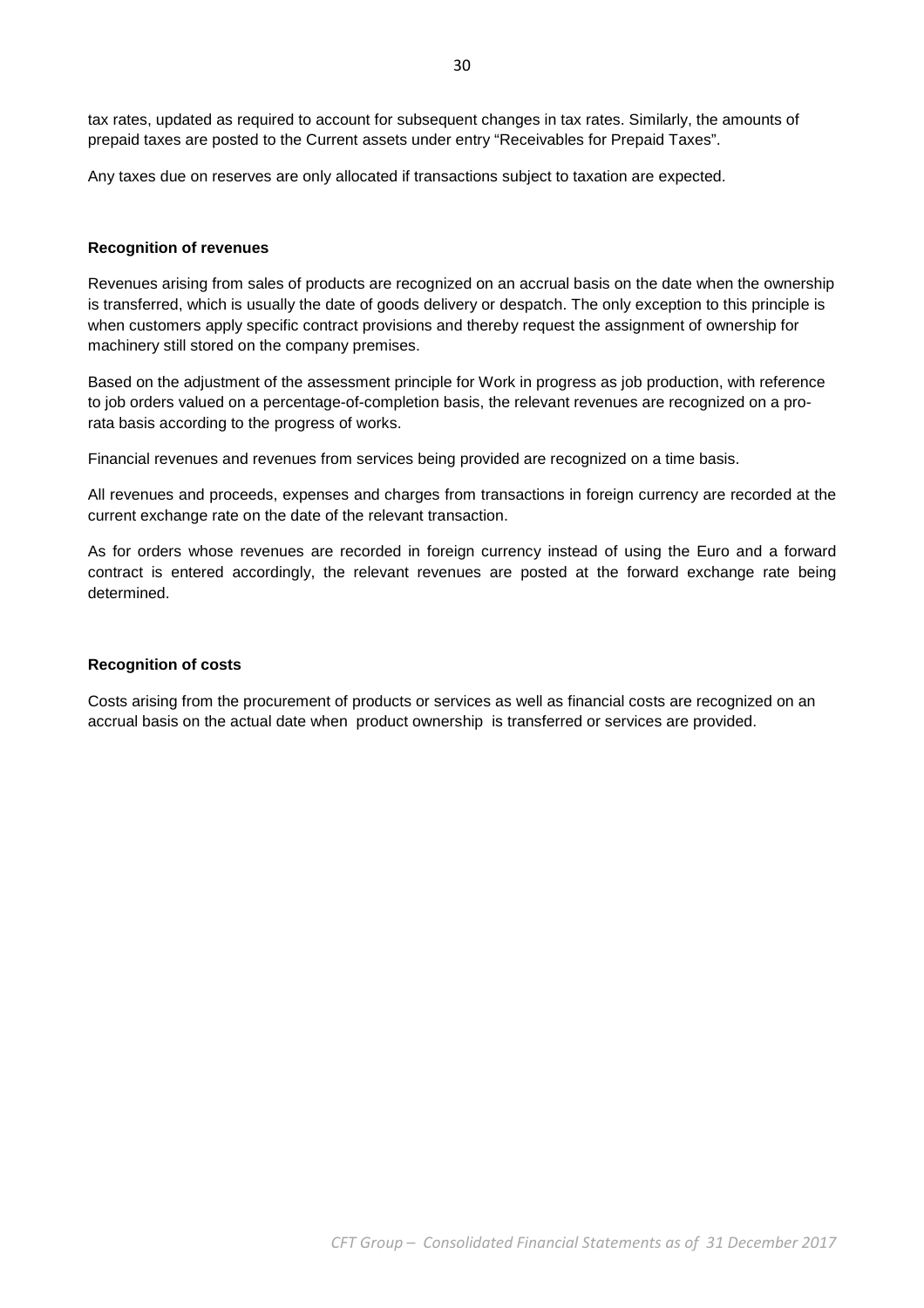## **PERSONNEL DATA**

| <b>Category</b> | Average |      |              |
|-----------------|---------|------|--------------|
|                 | 2017    | 2016 | <b>Delta</b> |
| Executives      | 33      | 28   |              |
| Office workers  | 335     | 288  | 47           |
| Factory workers | 172     | 160  | 12           |
| <b>Total</b>    | 540     | 476  | 64           |

The average number of the members of staff employed is reported below:

The increase in average workforce is due to the addition of new companies to the consolidation scope and hire of new personnel.

Details on employees as of 31.12.2017, broken down by company and category, are reported below:

| Details as of<br>31.12.2017 | e.q.<br>S<br>-<br>෪ | 5.1<br><b>abs</b> | -<br>5.<br>Immobiliare<br>RAL | S.a.s.<br>Techn'Agro | S.r.I.<br>둽<br>-<br>Food<br><b>TEV</b><br>ق | ٠<br>.d.a<br>ته<br>-<br>Brasil<br>å<br>۰<br>ь | S.p.a.<br>Vision<br>Raytec | LL.C.<br>Ukraine<br>$\overline{\bf 5}$ | A.p.s.<br><b>Ejendomme</b><br>GEV | Vappo<br>е<br>ျှ<br>೯<br>. .<br>ੲ<br>Food<br>-<br>ate<br>Catelli<br>Έ | ó<br>ю<br>uipmen.<br>T Tianjin)<br>훕<br>Ъ<br>ت<br>ಕ್ತ<br>$\epsilon$<br>ى<br>u.<br>出 | m.b.h.<br>Ō<br>Rolec | <u>inc</u><br>SSA<br>Packaging<br>෪ | <b>TOTAL</b> |
|-----------------------------|---------------------|-------------------|-------------------------------|----------------------|---------------------------------------------|-----------------------------------------------|----------------------------|----------------------------------------|-----------------------------------|-----------------------------------------------------------------------|-------------------------------------------------------------------------------------|----------------------|-------------------------------------|--------------|
| Executives                  | 17                  |                   |                               | -                    |                                             |                                               | 4                          |                                        | <b>.</b>                          | -                                                                     |                                                                                     | 4                    | 3                                   | 33           |
| Office workers              | 258                 |                   | $\overline{\phantom{0}}$      | 8                    | 21                                          |                                               | 20                         | 20                                     | -                                 |                                                                       |                                                                                     | 23                   | 6                                   | 365          |
| Factory workers             | 94                  |                   |                               |                      |                                             |                                               |                            | 69                                     | $\overline{\phantom{a}}$          |                                                                       |                                                                                     |                      |                                     | 181          |
| <b>TOTAL</b>                | 369                 |                   |                               | 13                   | 23                                          |                                               | 31                         | 90                                     |                                   |                                                                       | 13                                                                                  | 29                   | 9                                   | 579          |

The national employment contract being applied is the one for the metalworking and mechanical engineering industry.

## **ASSETS**

## **B) FIXED ASSETS**

Please note that the accounts include durable assets, mainly real estate, acquired in the past few years through financial lease contracts. These goods are recognised in these consolidated financial statements by applying the financial method, whereby the values of the assets are posted to the accounts as tangible fixed assets and the relevant payables to the leasing company as well as the relevant depreciation provision according to the residual usable life of the assets are also recorded.

Please be informed that in November 2017 the parent company finalized the divestment of real estate assets by spinning off the real estate originally leased from Unicredit Leasing company. On a consolidated level, a total EUR 6.8m reduction in fixed assets and a EUR 3.9m reduction in payables to other lenders were recorded.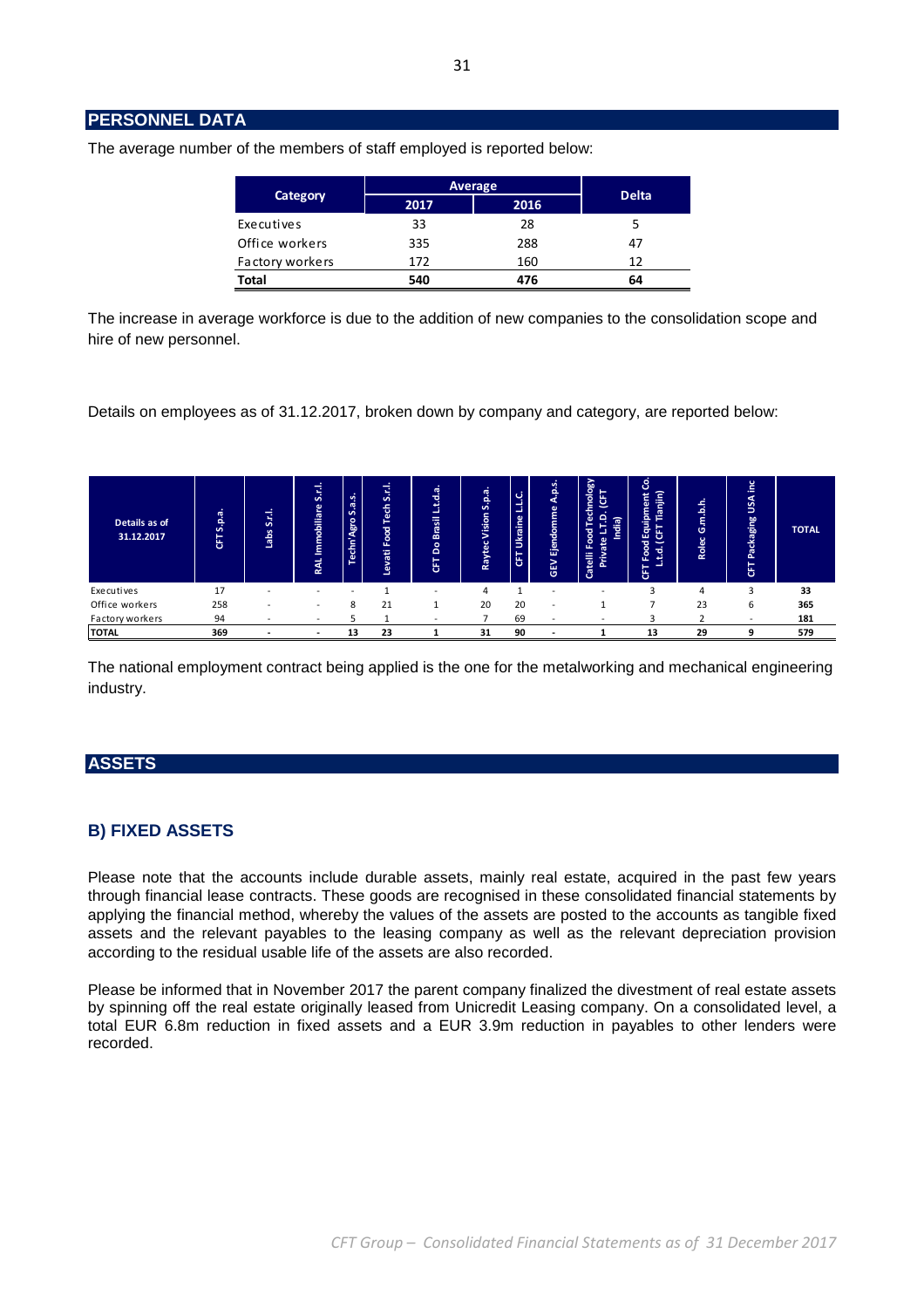### **Intangible Fixed Assets**

The changes in intangible fixed assets are reported below:

| <b>INTANGIBLE FIXED ASSETS</b>                     | 31/12/2016 |                 | <b>Decrease</b>          | <b>Transfer</b>          | <b>Break-</b> | Depr.                    | 31/12/2017 |
|----------------------------------------------------|------------|-----------------|--------------------------|--------------------------|---------------|--------------------------|------------|
| Data shown in $k \in \mathbb{C}$                   |            | <b>Increase</b> |                          |                          | down          |                          |            |
| Startup and expansion costs                        | 30         | 2               | $\overline{\phantom{0}}$ | $\overline{\phantom{a}}$ |               | (10)                     | 21         |
| Development costs                                  | 3,353      | 2,106           | (4)                      | 2,117                    |               | (2, 228)                 | 5,344      |
| Patent and intellectual property rights            | 1,039      | 1,044           | (1)                      | 272                      |               | (1,093)                  | 1,262      |
| Franchise, licences, trademarks and similar rights | 17         | 8               | $\overline{\phantom{0}}$ | $\overline{\phantom{a}}$ |               | (7)                      | 18         |
| Goodwill                                           | 4.960      | 656             | (198)                    | $\overline{\phantom{a}}$ |               | (642)                    | 4,776      |
| Assets under development and advance payments      | 2,576      | 734             | (75)                     | (2, 388)                 |               | $\overline{\phantom{a}}$ | 846        |
| Other intangible fixed assets                      | 224        | 772             | (550)                    |                          |               | (401)                    | 45         |
| Total                                              | 12,199     | 5,322           | (827)                    | (0)                      |               | (4, 381)                 | 12,312     |

The item "**Goodwill**" includes the following items

| <b>Description</b>                      | <b>Anno</b> | <b>Value</b> |
|-----------------------------------------|-------------|--------------|
| Data shown in $k \in \mathbb{Z}$        |             |              |
| CFT Packaging Usa contribution goodwill | 2006        | 65           |
| SBC business unit goodwill              | 2011        | 448          |
| Rolec Prozess goodwill                  | 2016        | 3,737        |
| Labs srl goodwill                       | 2016        | 82           |
| Techn'Agro goodwill                     | 2017        | 144          |
| Levati Food Tech goodwill               | 2017        | 300          |
| Total                                   |             | 4,776        |

Development costs refer to new investments in the period; these costs are amortised over 5 years starting in the FY when the revenue arising from the project development was generated.

Intangible fixed assets were not subject to any write-ups in the period and previous FYs.

Based on economic result and expected return, no indicators of non-recoverability of values through use are believed to be applicable, except for fixed assets subject to write-downs in previous years.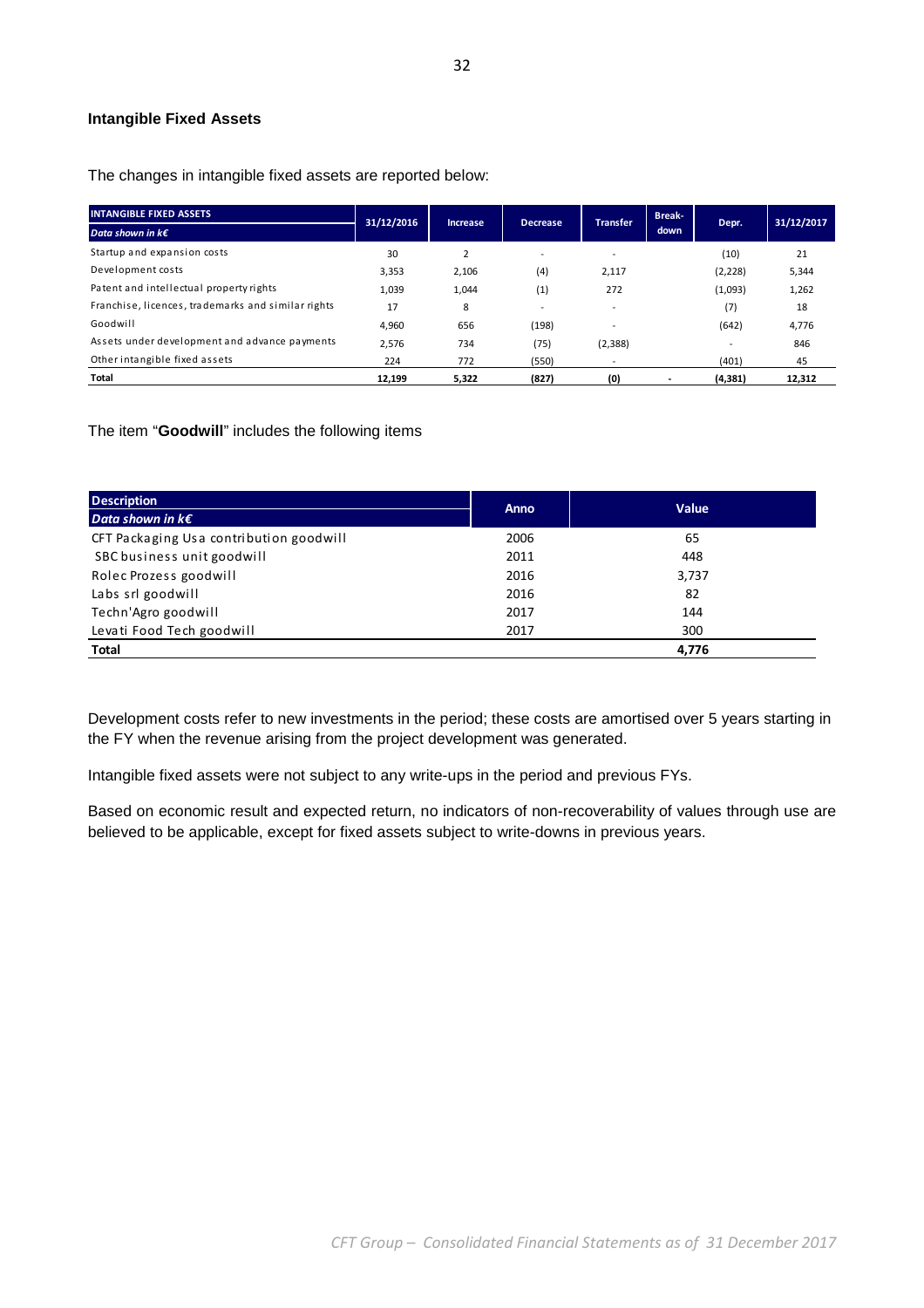### **Property, Plant & Equipment**

The changes in tangible fixed assets are reported below:

| <b>PROPERTY, PLANT AND EQUIPMENT</b>          | 31/12/2016 | <b>Increase</b> | <b>Decrease</b> | <b>Transfer</b>          | <b>Break-</b> | Depr.                    | 31/12/2017 |
|-----------------------------------------------|------------|-----------------|-----------------|--------------------------|---------------|--------------------------|------------|
| Data shown in $k \in \mathbb{Z}$              |            |                 |                 |                          | down          |                          |            |
| Land and buildings                            | 32.011     | 3,115           |                 | 642                      | (6, 852)      | (852)                    | 28,064     |
| Plant and machinery                           | 1,853      | 3,213           | (513)           | 32                       |               | (547)                    | 4,037      |
| Fixtures and fittings, tools and equipment    | 443        | 261             | (7)             | $\overline{\phantom{0}}$ |               | (202)                    | 495        |
| Other assets                                  | 934        | 873             | (29)            | 95                       |               | (432)                    | 1,441      |
| Assets under development and advance payments | 822        | 554             | (57)            | (768)                    |               | $\overline{\phantom{a}}$ | 550        |
| Total                                         | 36.063     | 8.016           | (606)           |                          | (6, 852)      | (2,033)                  | 34,587     |

The incremental share of the item "Land & Buildings" includes:

- the purchase of a plot of land by the subsidiary Raytec Vision Spa for its new factory premises;
- the extension of the production facilities in the subsidiary LLC CFT Ukraina;
- the purchase of a building in the San Polo di Torrile area;
- the purchase of a plot of land in Parma to build a new office block for the parent company.

As reported in the Report on Operations, in the financial year the parent company finalized a divestment operation through the proportional spin-off of the leased real estate, originally held with Unicredit Leasing. This transaction allowed unbundling asset and liability items, including payables to other lenders for approximately EUR 3.9m, and with an equivalent equity value of about EUR 2.8m.

As for the item "Plant & Machinery" the increase does not only refer to the purchase of new machinery for production activities, but also the change in the consolidation scope as a consequence of the fixed assets introduced by Levati Food Tech Srl.

The current fixed assets record the costs incurred for the construction of the parent company's new office block.

Tangible fixed assets (PP&E) were not subject to any write-ups in the period and previous FYs.

Based on economic result and expected return, no indicators of non-recoverability of values through use are believed to be applicable, except for fixed assets subject to write-downs in previous years.

### **Financial Fixed Assets**

| <b>Description</b>               | 31/12/2017 | 31/12/2016 | <b>DELTA</b> |  |
|----------------------------------|------------|------------|--------------|--|
| Data shown in $k \in \mathbb{N}$ |            |            |              |  |
| Financial fixed assets           | 1,364      | 2,475      | (1, 111)     |  |

The value of financial fixed assets as of 31 December 2017 includes the following items: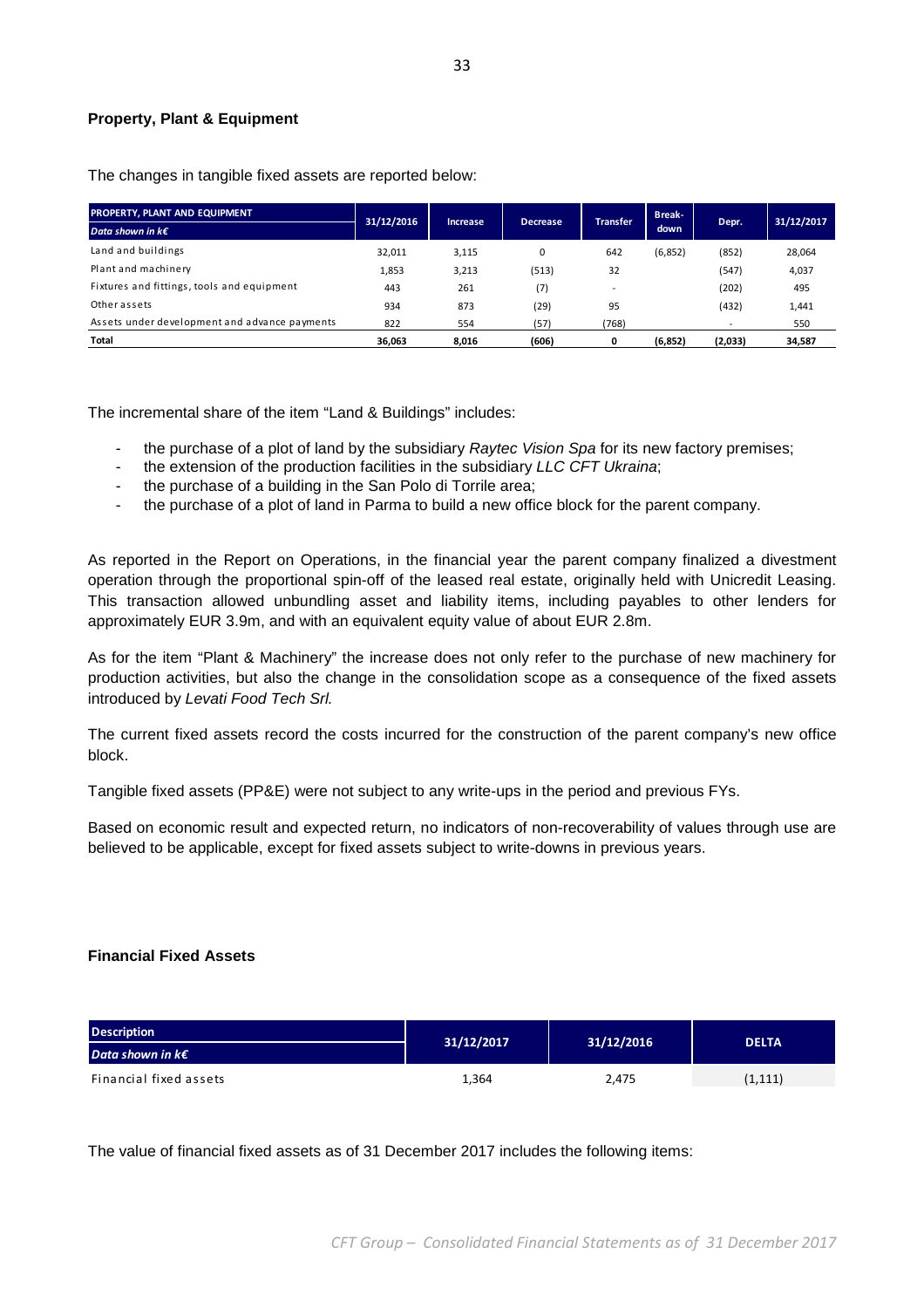- € 685k stakes in other companies. The most significant item recorded in this entry is the € 487k stake in Emiliana Conserve Spa (that is, 11% of the company capital) held by CFT Spa. Further details on other equity holdings are reported in Appendix "C" attached hereto;
- a € 375k escrow account issued as guarantee to Bertoli srl's purchaser;
- a € 136k cash deposit as a guarantee to the Revenue Office for a claim for a VAT credit refund;
- $\epsilon$  92k from other minor guarantee deposits;
- $a \in 50k$  stake in CFT Elettrica, a newly incorporated company (not consolidated due to the nonsignificance of the relevant accounting data);
- a € 25k stake in Raynext, a newly incorporated start-up company (not consolidated due to the nonsignificance of the relevant accounting data).

## **C) CURRENT ASSETS**

## **INVENTORY**

The Inventories as of 31 December 2017 include the following items:

| Inventory                                   | 31/12/2017 | 31/12/2016 | Change |  |
|---------------------------------------------|------------|------------|--------|--|
| Data shown in $k \in \mathbb{Z}$            |            |            |        |  |
| Raw and auxiliary materials and consumables | 15,799     | 15,965     | (166)  |  |
| Work in progress and semi-finished products | 42,229     | 41,479     | 750    |  |
| Finished products                           | 15,158     | 7,081      | 8,077  |  |
| Down payments                               | 1,206      | 1,236      | (30)   |  |
| Total                                       | 74.391     | 65,762     | 8,629  |  |

The value of inventories is posted after deducting the stock depreciation reserve for a total amount of  $\epsilon$ 4,301k, which is adequate to offset the balance of slow-moving and excess inventory. The increase in inventories is partly due to the extension of the consolidation scope by acquiring the companies Levati Food Tech Srl and Techn'Agro Sas, and partly to the increase in the work in progress for ordered products that will be delivered in the first few months after 31 December 2017. Please also note that in-process inventory includes orders recorded on a percentage-of-completion basis.

The stock depreciation reserve recorded the following changes in the period:

| <b>Inventory Write-Down Provision</b> | 31/12/2016 | <b>Decrease</b> | <b>Increase</b> | 31/12/2017 |
|---------------------------------------|------------|-----------------|-----------------|------------|
| Data shown in $k \in \mathbb{Z}$      |            |                 |                 |            |
| Inventory write-down provision        | 3,926      | (95)            | 469             | 4,301      |

In compliance with the accounting regulation adopted by Gov. Decree no. 139/2015, the valorisation of the derivative fair value hedge as of 31 December 2017 was posted to the accounts in the Inventories, namely, the item for "Work in progress and Semi-finished products".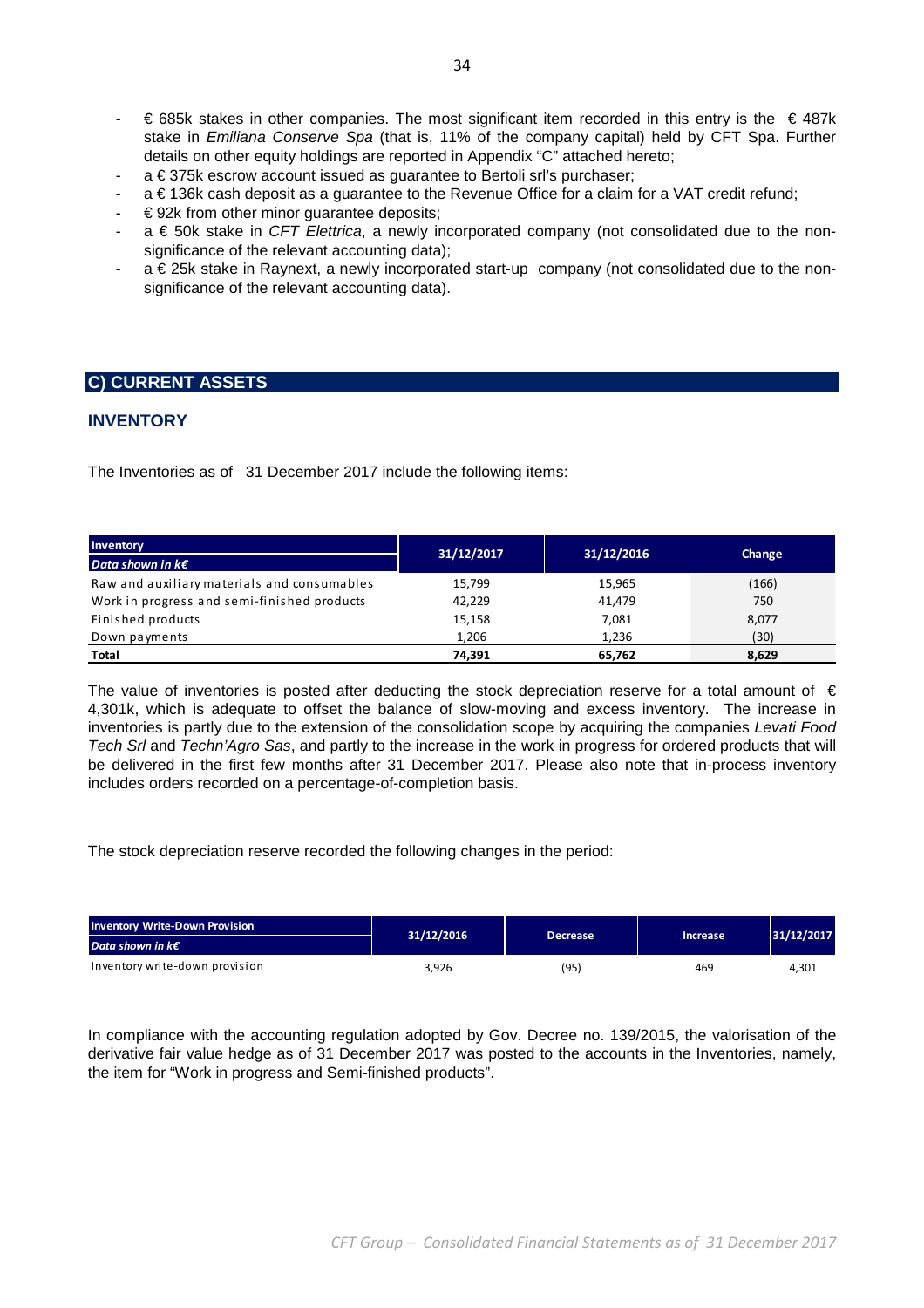| <b>Description</b><br>Data shown in $k \in \mathbb{Z}$ | 31/12/2017 | 31/12/2016 | Change |
|--------------------------------------------------------|------------|------------|--------|
| Valuation of Fair Value derivatives                    | 311        | 645        | (334)  |

As of 31 December 2017, the parent company entered into no. 42 derivative contracts, for a total nominal value of USD 22,122k, and no. 1 derivative contract for a nominal value of GBP 280k, corresponding to a fair value of approximately EUR 311k.

| <b>CURRENCY</b>              | <b>CURRENCY NOTIONAL</b><br><b>VALUE</b> | <b>FV IN EUR</b> |
|------------------------------|------------------------------------------|------------------|
| GBP                          | 280,000                                  | (3,292)          |
| USD                          | 22,122,400                               | 314,732          |
| Total as of 31 December 2017 |                                          | 311.440          |

All the types of derivatives entered into arise from the need of hedging the exchange risk and are supported by the existing sales contract, that is, contracts based on binding agreements for both parties thereto. Considering their hedging, non-speculative purpose, the company posted their value to the accounts as Inventories, and the relevant offset items were recorded in the Provisions for contingencies and charges.

## **RECEIVABLES**

| <b>Receivables</b>               | 31/12/2017 | 31/12/2016 | Change |  |
|----------------------------------|------------|------------|--------|--|
| Data shown in $k \in \mathbb{Z}$ |            |            |        |  |
| Receivables                      | 61.401     | 42.172     | 19,229 |  |

The balance amounts of consolidated receivables, after eliminating intragroup values, are broken down by due date, as follows:

| <b>Receivables</b>               | Within 12 months | After 12 months          |                          | Total  |
|----------------------------------|------------------|--------------------------|--------------------------|--------|
| Data shown in $k \in \mathbb{Z}$ |                  |                          | After 5 years            |        |
| From customers                   | 46,791           | 100                      |                          | 46,891 |
| From associates                  | 198              | $\overline{\phantom{a}}$ |                          | 198    |
| Tax receivables                  | 7,111            | 21                       | $\overline{\phantom{a}}$ | 7,132  |
| Deferred tax assets              | 4,741            |                          |                          | 4,741  |
| Other accounts receivable        | 2,439            | -                        |                          | 2,439  |
| Total                            | 61,280           | 121                      |                          | 61,401 |

Considering the non-significance of receivables extending over 12 months, the relevant amounts were not assessed on an amortised cost basis, as provided for by OIC 15.

Below please find the break-down of receivables from customers and others, divided by geographical area and gross of the Bad Debt Provision.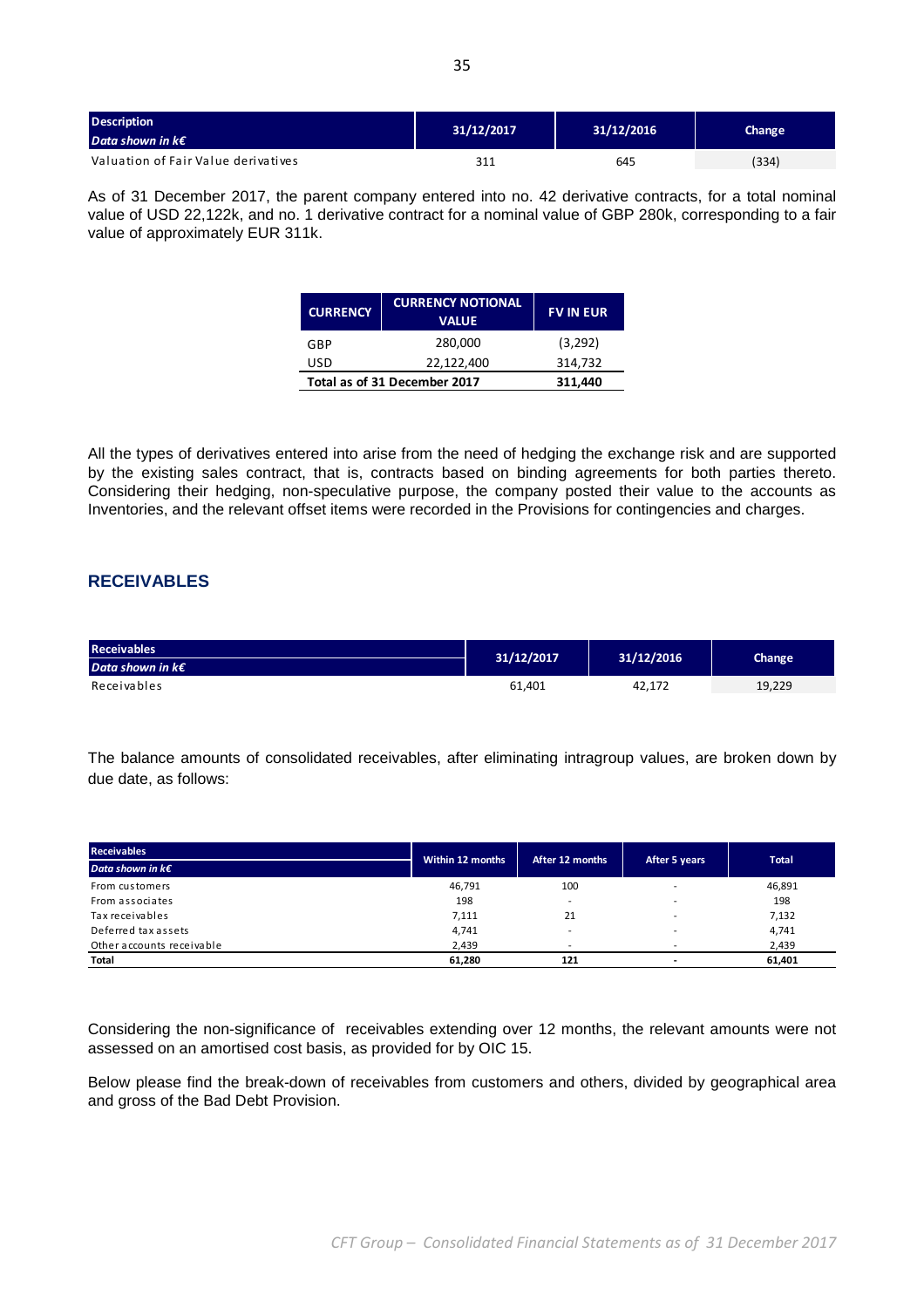| CFT SPA – Breakdown of receivables by geographical area | 31/12/2017 |
|---------------------------------------------------------|------------|
| Data shown in $k \in \mathbb{R}$                        |            |
| Italy                                                   | 10,120     |
| Europe                                                  | 16,687     |
| North America                                           | 10,706     |
| South America                                           | 3,169      |
| Asia                                                    | 8,086      |
| Afri ca                                                 | 3,002      |
| Oceania                                                 | 1,287      |
| <b>Total</b>                                            | 53,057     |

The break-down of EUR 2,439k receivables from others as of 31 December 2017 is as follows:

| Other accounts receivable               |            |            |          |  |
|-----------------------------------------|------------|------------|----------|--|
| Data shown in $k \in \mathbb{Z}$        | 31/12/2017 | 31/12/2016 | Change   |  |
| Various amounts receivable              | 1,249      | 3,965      | (2,716)  |  |
| Receivables for advance payments        | 1,138      | 1,278      | (140)    |  |
| Receivables from social security bodies | 52         | 63         | (11)     |  |
| Total                                   | 2,439      | 5,306      | (2, 867) |  |

The adjustment of the realisable nominal value of receivable was obtained by the relevant bad debt provision. Below please find the change occurring in 2017:

| <b>Bad debt provision</b>        | Taxable reserve |                         | Total   |  |
|----------------------------------|-----------------|-------------------------|---------|--|
| Data shown in $k \in \mathbb{Z}$ |                 | <b>Ordinary reserve</b> |         |  |
| Provision as of 31.12.2016       | 4,050           | 659                     | 4,709   |  |
| Decrease                         | (1,403)         | (629)                   | (2,032) |  |
| Increase                         | 436             | 415                     | 851     |  |
| Provision as of 31.12.2017       | 3,083           | 445                     | 3,528   |  |

Please note that in 2017 the EUR 2,032k provision for doubtful trade receivables was used.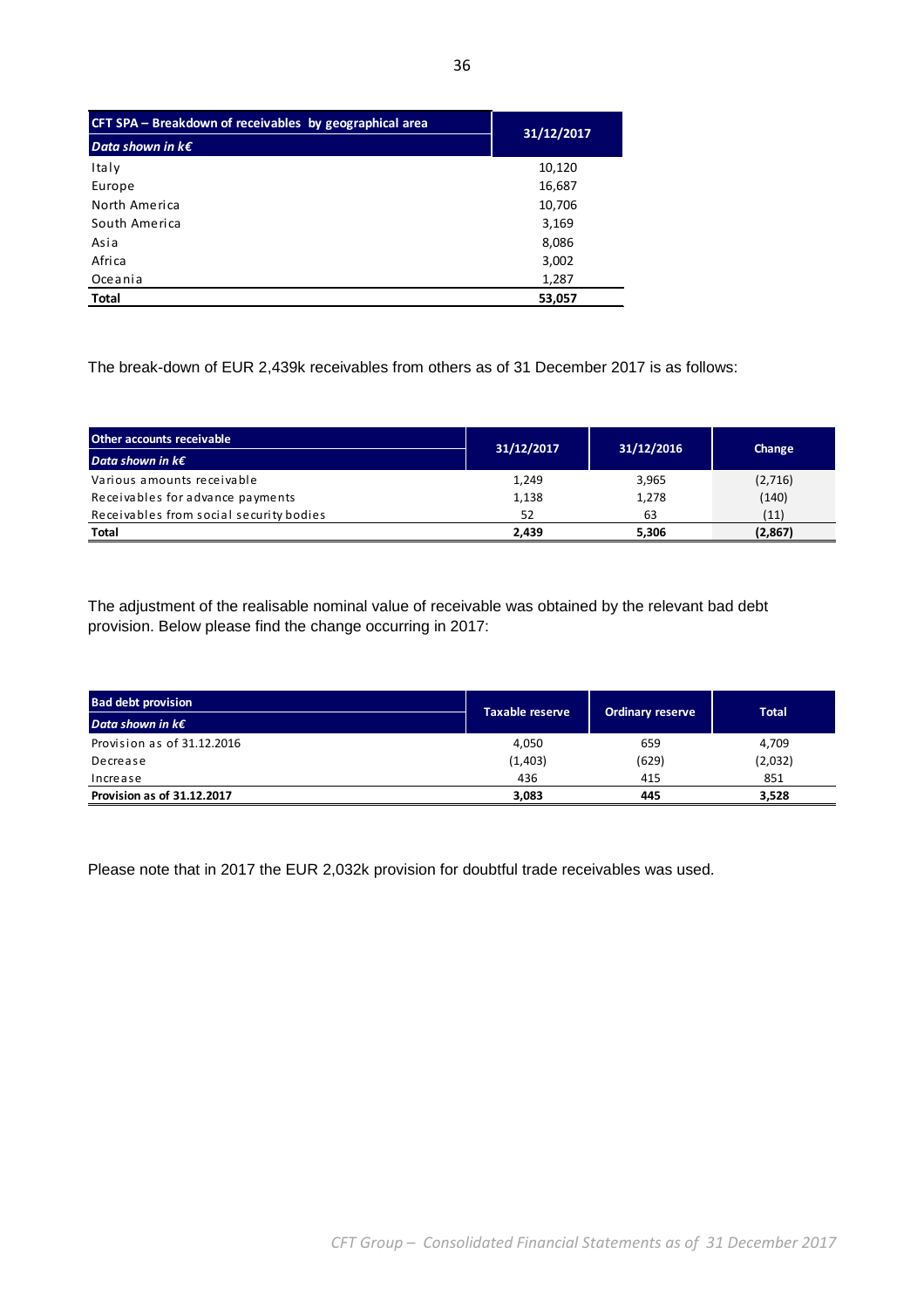## **CASH AND CASH EQUIVALENTS**

| <b>Cash and cash equivalents</b> |            |            | Change |  |
|----------------------------------|------------|------------|--------|--|
| Data shown in $k \in \mathbb{Z}$ | 31/12/2017 | 31/12/2016 |        |  |
| Post office and bank accounts    | 16.539     | 12.972     | 3,567  |  |
| Cash and equivalent in hand      |            | 18         | (10)   |  |
| Cash and cash equivalents        | 16,546     | 12.991     | 3,555  |  |

The balance amount records the cash and cash equivalents as of 31 December 2017. Please refer to the cash flow statement for further details on the change occurring in the FY. A temporarily bound amount for EUR 764k was recorded in the cash and cash equivalents, due to the settlement of legal proceedings in the early 2018.

## **PREPAYMENTS AND ACCRUED INCOME**

Accruals and deferrals were assessed on an accrual basis. Below please find the amounts for prepayments and accrued income as of 31 December 2017:

| <b>Description</b>               |            |            | Change |  |
|----------------------------------|------------|------------|--------|--|
| Data shown in $k \in \mathbb{Z}$ | 31/12/2017 | 31/12/2016 |        |  |
| Prepayments and accrued income   | 871        | 770        | 101    |  |

The break-down of the relevant item is as follows:

| <b>Prepayments and accrued income</b> |            |            | Change |  |
|---------------------------------------|------------|------------|--------|--|
| Data shown in $k \in \mathbb{Z}$      | 31/12/2017 | 31/12/2016 |        |  |
| Interest on Fdj and interest payable  | 533        | 121        | 412    |  |
| Others                                | 338        | 649        | (311)  |  |
| <b>Total</b>                          | 871        | 770        | 101    |  |

No accruals and deferrals extending over 5 years are recorded as of 31 December 2017.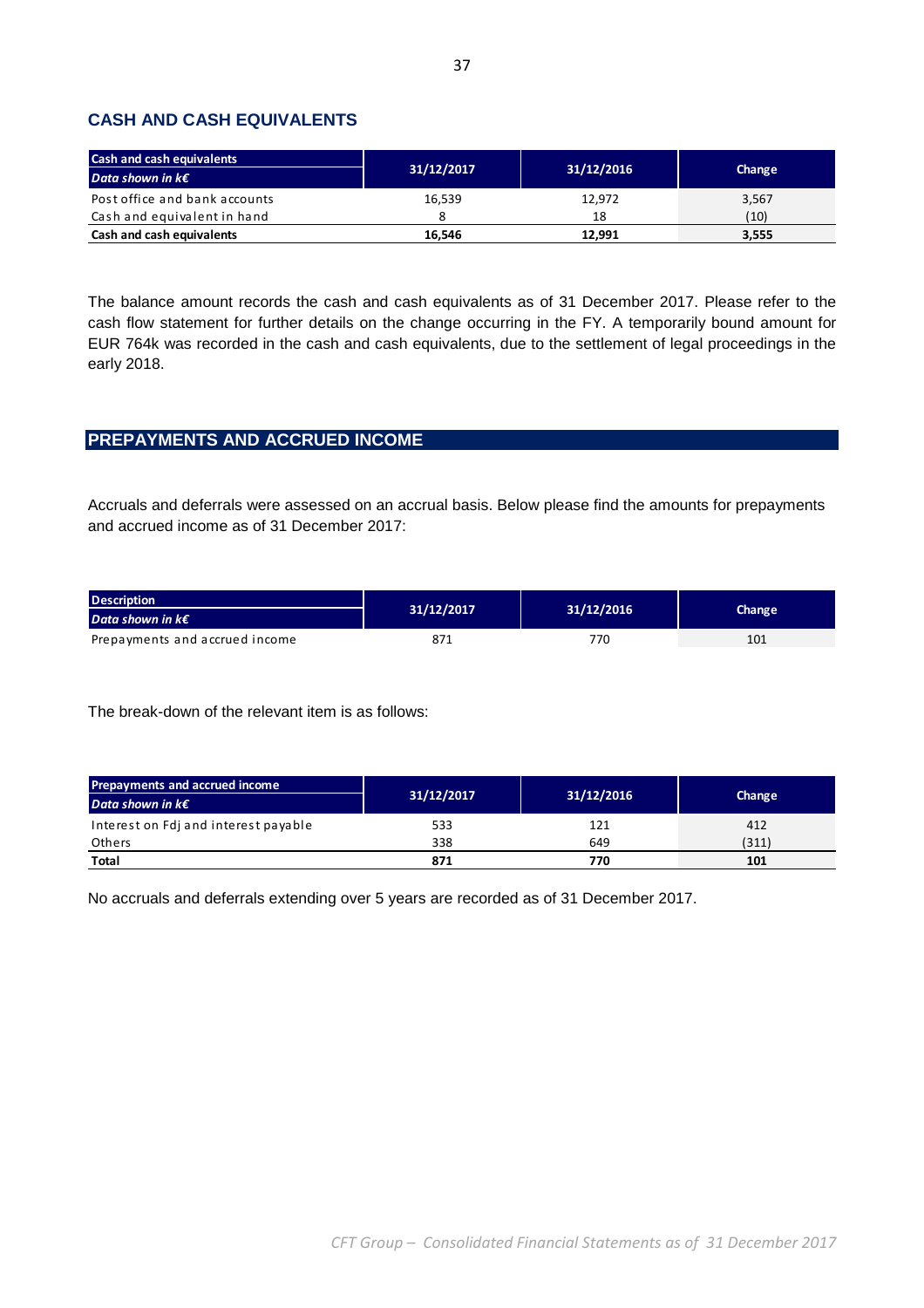## **SHAREHOLDERS' EQUITY**

As for changes in the Group's consolidated shareholders' equity please refer to Appendix "D" attached hereto, whereas the reconciliation of consolidation parent's EBIT and net equity and the relevant consolidated values arising from the consolidated financial statements are shown in Appendix "C" attached hereto.

| Shareholders' Equity              | 31/12/2017 | 31/12/2016 | Change |  |
|-----------------------------------|------------|------------|--------|--|
| Data shown in $k \in \mathbb{R}$  |            |            |        |  |
| Shareholders' Equity              | 21.101     | 21.476     | (374)  |  |
| Of which: minority interest share | 3,861      | 3,355      | 506    |  |

### **LIABILITIES**

## **B) PROVISIONS FOR CONTINGENCIES AND CHARGES**

| <b>Description</b>                       | 31/12/2017 | 31/12/2016 | Change |
|------------------------------------------|------------|------------|--------|
| Data shown in $k \in \mathbb{Z}$         |            |            |        |
| Provisions for contingencies and charges | 10.172     | 9.235      | 937    |

The change in the provisions for the period is as follows:

| <b>Description</b>                | 31/12/2016 |                          |                 |        | 31/12/2017 |
|-----------------------------------|------------|--------------------------|-----------------|--------|------------|
| Data shown in $k \in \mathbb{R}$  |            | <b>Increase</b>          | <b>Decrease</b> |        |            |
| Deferred tax reserve              | 2,520      | $\overline{\phantom{a}}$ | (418)           | 2,102  |            |
| Warranty reserve                  | 881        | $\overline{\phantom{a}}$ | (5)             | 877    |            |
| Reserve for plant to be completed | 3,956      | 1,227                    | ٠               | 5,183  |            |
| Hedging reserve                   | 646        | 312                      | (646)           | 312    |            |
| Other provisions                  | 1,232      | 1,691                    | (1,224)         | 1,700  |            |
| <b>Total</b>                      | 9,235      | 3,230                    | (2, 293)        | 10,172 |            |

For a break-down of the **Deferred tax reserve** entry please refer to Appendix "E".

The EUR 877k **Warranty reserve** includes the hedging reserves allocated by Group companies for risks arising from guarantees on the systems sold.

The EUR 5,183k **Reserve for plant to be completed** refers to prospective installation costs arising from invoiced orders.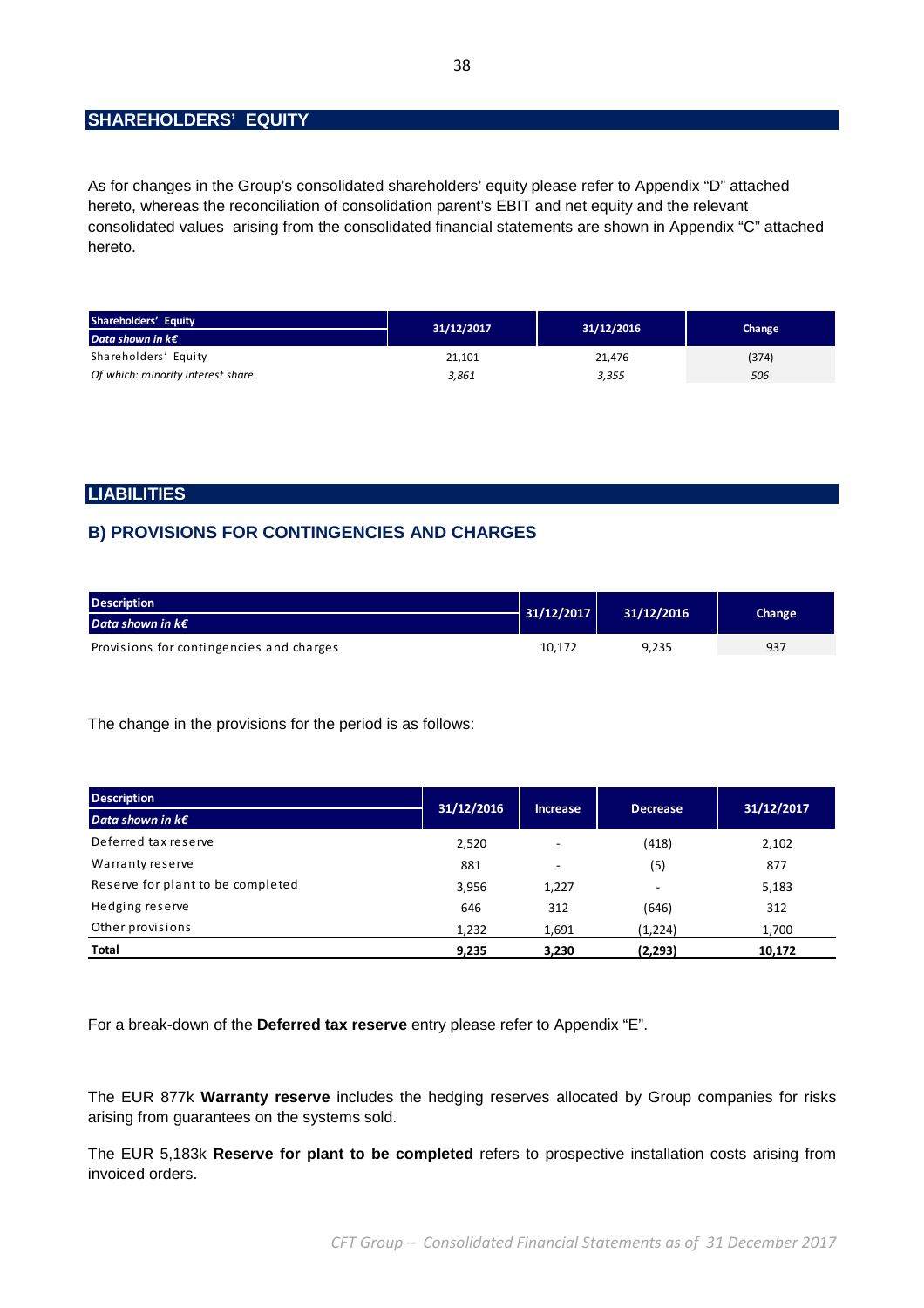The **Derivative Hedging reserve** records the fair value hedge valorisation of derivatives held by the parent company. As a consequence, please refer to paragraph "Inventories" for further information on the matter.

**Other reserves** for EUR 1,233k mainly include hedging reserves for potential liabilities.

Please note that the Group did not record any provisions for supplementary customer allowances for their agents in the close period or previous year, and no such provisions are expected in the future as the current business relationships with agents are mutually satisfactory and have never given rise to any controversies which might lead any to termination of the business relationship, causing equity risks to Group companies. Moreover, the existing agreements with most agents are governed by foreign laws.

## **C) EMPLOYEE SEVERANCE INDEMNITY**

| <b>Description</b>               | 31/12/2017 | 31/12/2016 | Change |
|----------------------------------|------------|------------|--------|
| Data shown in $k \in \mathbb{Z}$ |            |            |        |
| Employee severance indemnity     | 3,411      | 3.701      | (290)  |

The provision accounts for the actual amount payable by the group to current employees as of 31 December 2017, net of the advance payments and social security trust fund (INPS).

The change is as follows:

| Description <sup>1</sup>         | 31/12/2016 | <b>Increase</b> | <b>Decrease</b> | 31/12/2017 |
|----------------------------------|------------|-----------------|-----------------|------------|
| Data shown in $k \in \mathbb{Z}$ |            |                 |                 |            |
| Employee severance indemnity     | 3.702      | 1.238           | (1,528)         | 3,412      |

## **D) PAYABLES**

| <b>Description</b><br>Data shown in $k \in \mathbb{Z}$ | 31/12/2017 | 31/12/2016 | Change |
|--------------------------------------------------------|------------|------------|--------|
| Payables                                               | 153,829    | 137.979    | 15,850 |

After eliminating intragroup values, the consolidated payables are assessed at their nominal value and the relevant due dates are as follows:

| <b>Payables</b>                    | Within 12 months | After 12 months          | After 5 years            | <b>Total</b> |
|------------------------------------|------------------|--------------------------|--------------------------|--------------|
| Data shown in $k \in \mathbb{Z}$   |                  |                          |                          |              |
| Payables to banks                  | 18,793           | 23,988                   | 3,632                    | 46,412       |
| Payables to other lenders          | 700              | 4,013                    | $\sim$                   | 4,713        |
| Advance payments                   | 26,484           | ۰                        | $\overline{\phantom{a}}$ | 26,484       |
| Payables to suppliers              | 62,368           | 1.701                    | $\overline{\phantom{a}}$ | 64,069       |
| Tax payables                       | 5,272            | ٠                        |                          | 5,272        |
| Payables to social security bodies | 2,113            | $\overline{\phantom{a}}$ | ۰                        | 2,113        |
| Other payables                     | 4,765            | ۰                        | $\overline{\phantom{a}}$ | 4,765        |
| Total                              | 120,495          | 29,702                   | 3.632                    | 153,829      |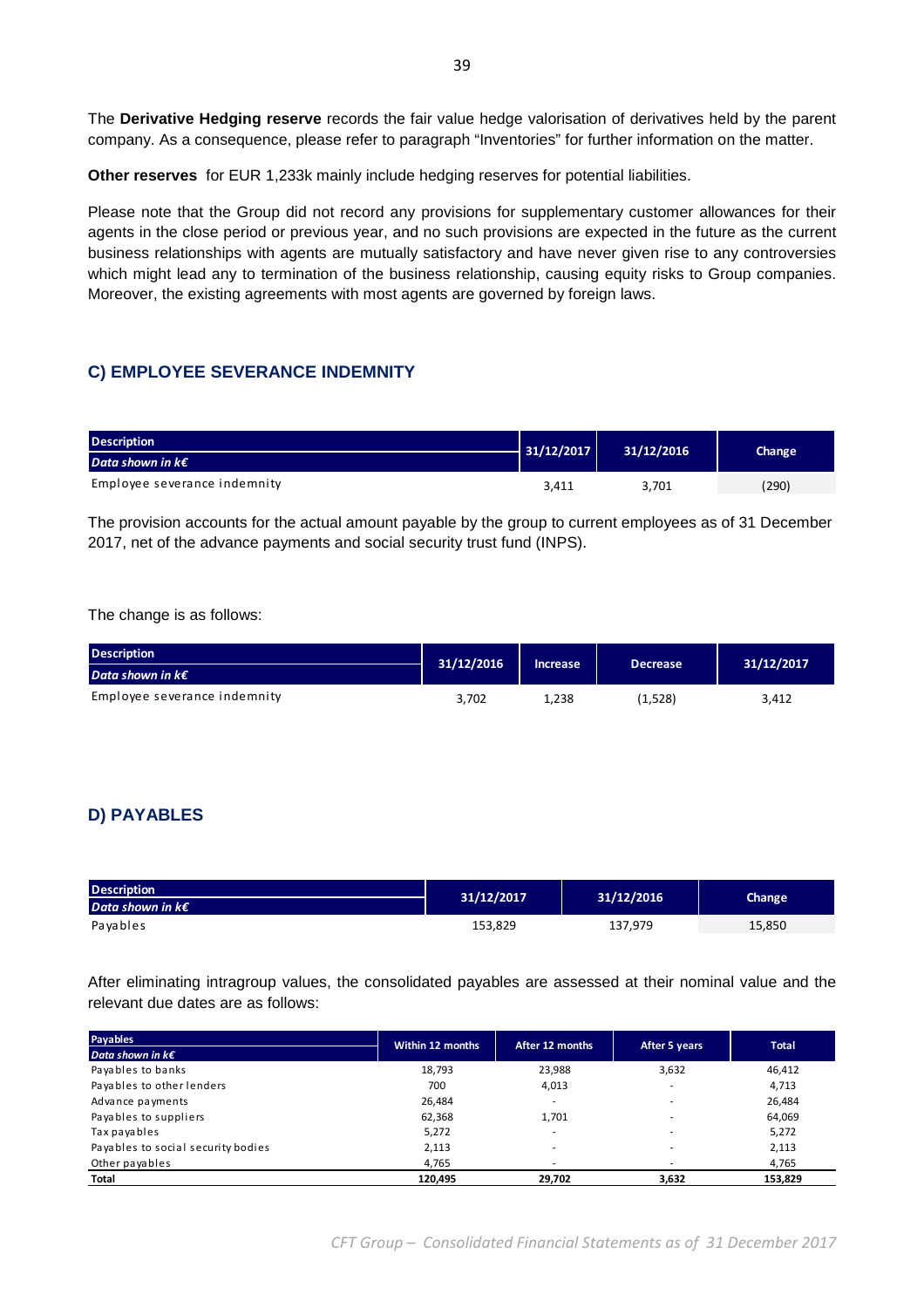The EUR 46,412k balance of **Payables to banks** records actual payables for accrued and due capital, interest and ancillary charges. The value of new loans is assessed on an amortised cost basis. An item included in payables to banks – referring to a mortgage loan – is covered by collateral and amounts to approximately EUR 429k.

With reference to the existing pool loan, please note that on 31 December 2017 the failure to comply with the covenants for the parent company's pool loan was reported. In FY 2017 an application for the authorization to proceed to an extraordinary operation - reported in the paragraph "Major events after year end" in the Report on Operations - was submitted to the credit institutions granting the pool loan and the relevant approval was granted. This extraordinary item is still ongoing and is expected to be completed in July 2018. To this regard, the aforesaid non-compliance, expected as of 31 December 2017 as an effect of the interim spin-off operations performed in 2017 within the broader scope of the extraordinary operation, will be remedied by completing the aforesaid extraordinary operation.

The item **Payables to other lenders** totalling EUR 4,713k records the payables to leasing companies arising from the posting of financial lease contracts by applying the so-called financial method pursuant to IAS 17. In November 2017 the parent company finalized the unbundling operation concerning the Unicreditleased real estate. This transaction led to a EUR 3,9m reduction in the payables to other lenders. The item also includes a EUR 200k amount payable for the acquisition of stake in Levati Food Tech srl.

The item **Advance payments**, totalling EUR 26,484k, records the advance payments made by customers for future supplies of goods and services.

The amounts in the item **Payables to suppliers** are recorded net of trade discounts, whereas cash discounts are recorded on their payment date.

As a result of returns or allowances (invoicing adjustments), the nominal value of these payables was adjusted by the amount agreed upon with the other party, without applying the amortised cost method.

The item **Tax payables** only includes liabilities for taxes which are certain and due, as the liabilities arising from possible taxes, whose due dates or amounts are not certainly established, or deferred taxes are posted to Liabilities as item B.2 (Tax Reserve). Besides payables to tax authorities for taxes accrued in the period, this item also includes personal income taxes payable for employees, contractors, directors and advisors.

The item **Payables to social security bodies** totalled EUR 2,113k includes payables to Inps\*\*, Inail°, Previndai (supplementary pension fund), Cometa (supplementary pension fund) and Enasarco (Italian pension fund for sales representatives).

(Note: \*\* INPS = National Social Security Institute

° INAIL = National Institution for Workplace Accident Insurance)

The break-down of the item **Other payables** is as follows:

| <b>Payable to others</b>                              | 31/12/2017 |
|-------------------------------------------------------|------------|
| Data shown in $k \in \mathbb{C}$                      |            |
| Directors', Auditors' and contractors' fees           | 168        |
| Payables to personnel for remuneration and provisions | 3,596      |
| Payables to professional associations                 | 34         |
| Payables for deposits                                 | 234        |
| Various accounts payable                              | 731        |
| <b>Total</b>                                          | 4.764      |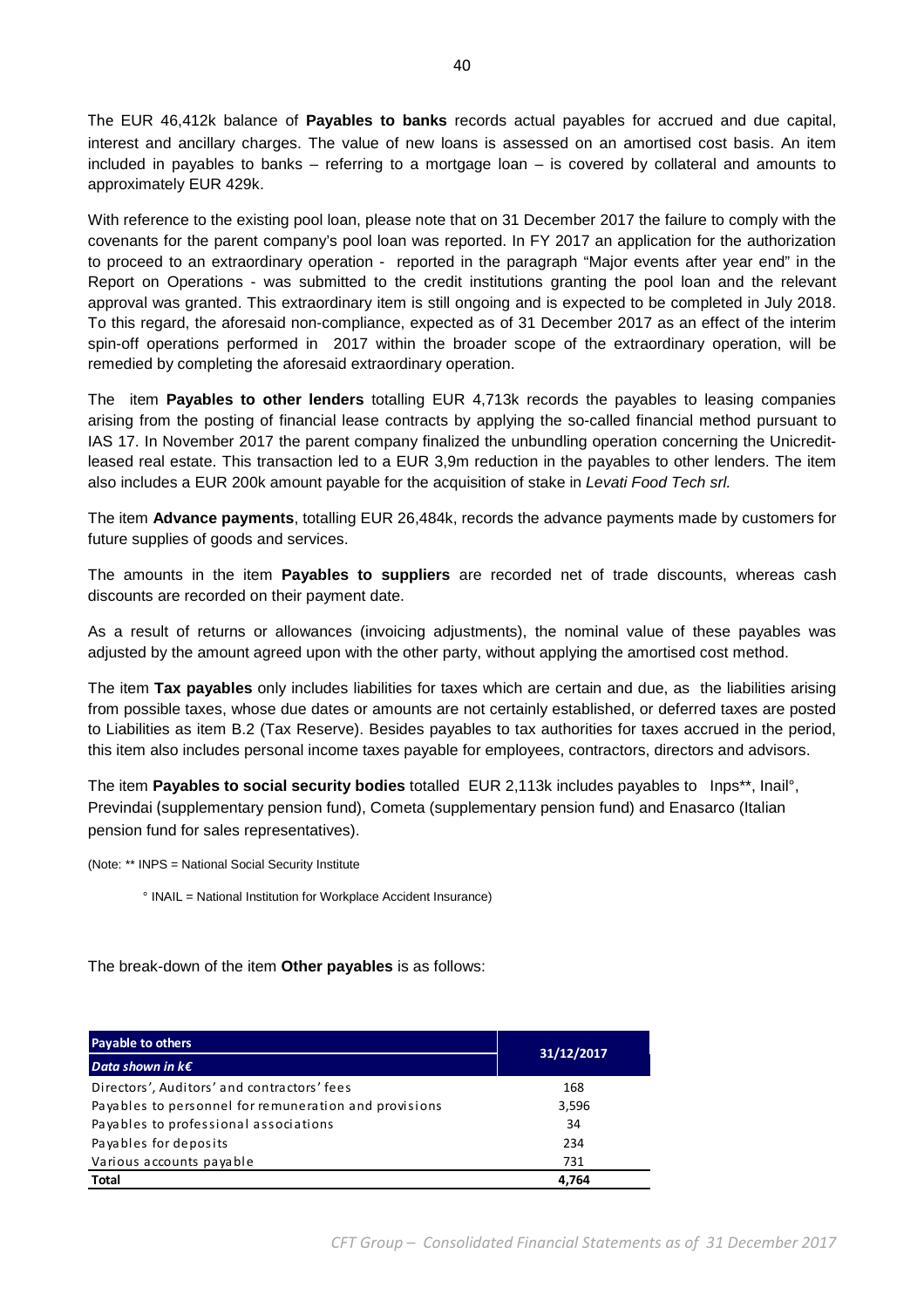Below please find a break-down of payables to suppliers and others as of 31 December 2017, divided by geographical area:

| Payables by geographical area    | 31/12/2017 |
|----------------------------------|------------|
| Data shown in $k \in \mathbb{R}$ |            |
| Italy                            | 55,266     |
| Europe                           | 9,035      |
| North America                    | 1,494      |
| South America                    | 1,103      |
| Asia                             | 768        |
| Africa                           | 981        |
| Oceania                          | 187        |
| Total                            | 68,834     |

## **ACCRUED EXPENSES AND DEFERRED INCOME**

Accrued expenses and deferred income are estimated on an accrual basis by breaking down the costs and/or revenues pertaining to more than two financial years. Below please find the amounts of accrued expenses and deferred income:

| <b>Description</b>                   |            |            |        |
|--------------------------------------|------------|------------|--------|
| Data shown in $k \in \mathbb{Z}$     | 31/12/2017 | 31/12/2016 | Change |
| Accrued expenses and deferred income | 12,961     | 40         | 12,921 |

The amount includes income from partially invoiced orders, which is not attributable to the period being considered.

No accruals and deferrals extending over 5 years are recorded as of 31 December 2017.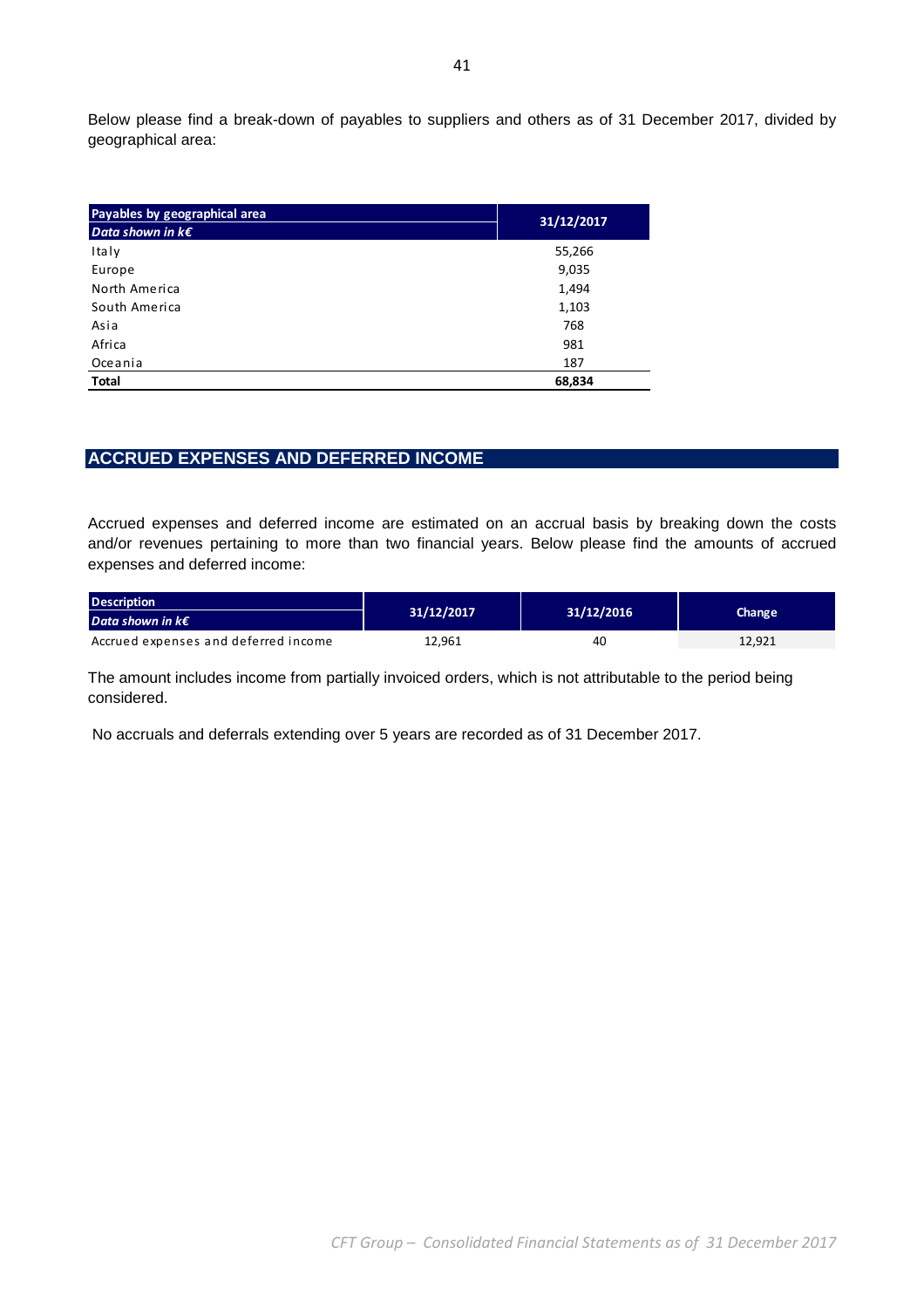## **GUARANTEES, COMMITMENTS, THIRD-PARTY ASSETS AND RISKS**

| <b>Description</b>                                     | 31/12/2017 | 31/12/2016 |         |
|--------------------------------------------------------|------------|------------|---------|
| Data shown in $k \in \mathbb{C}$                       |            |            | Change  |
| <b>Group undertakings</b>                              | 11,142     | 17,978     | (6,836) |
| Company undertakings                                   | 0          | 1,010      | (1,010) |
| Surety bonds<br>$\sim$                                 | 11,142     | 16,808     | (5,666) |
| Other guarantee provisions<br>$\overline{\phantom{a}}$ | 0          | 160        | (160)   |
| Other memorandum accounts                              | 0          | 0          | 0       |
| <b>Total</b>                                           | 11.142     | 17.978     | (6,836) |

The item recording Group commitments, totalling EUR 11,142k, includes guarantees granted to Group companies by credit institutions, mainly due to business commitments.

## **INCOME STATEMENT**

## **A) VALUE OF PRODUCTION**

| <b>Description</b>                                        | 31/12/2017 | 31/12/2016 | Change   |
|-----------------------------------------------------------|------------|------------|----------|
| Data shown in $k \in \mathbb{Z}$                          |            |            |          |
| Revenue from sales and services                           | 206,836    | 183.540    | 23,296   |
| Changes in inventory for finished and semi-finished prod. | 8.199      | (2,656)    | 10,855   |
| Increase in assets for internal works                     | 2,721      | 3,007      | (286)    |
| Other income and proceeds                                 | 4.021      | 5.238      | (1, 217) |
| Total                                                     | 221,778    | 189,129    | 32,649   |

#### The turnover divided by category is reported below:

| <b>Description</b>               | 31/12/2017 | 31/12/2016 | Change |
|----------------------------------|------------|------------|--------|
| Data shown in $k \in \mathbb{Z}$ |            |            |        |
| Lines and Machinery              | 168,378    | 150,460    | 17,918 |
| After Sales                      | 37,411     | 32,052     | 5,359  |
| Other income                     | 1.047      | 1.028      | 19     |
| Total                            | 206.836    | 183,540    | 23,296 |

#### The plant turnover divided by geographical area is reported below:

| Revenue by geographical area<br>Data shown in $k\boldsymbol{\epsilon}$ | <b>Fatturato</b> |
|------------------------------------------------------------------------|------------------|
|                                                                        |                  |
| Italy                                                                  | 23,810           |
| International                                                          | 142.075          |
| <b>Total</b>                                                           | 165,885          |

Increases for internal works refer to the capitalization of development costs.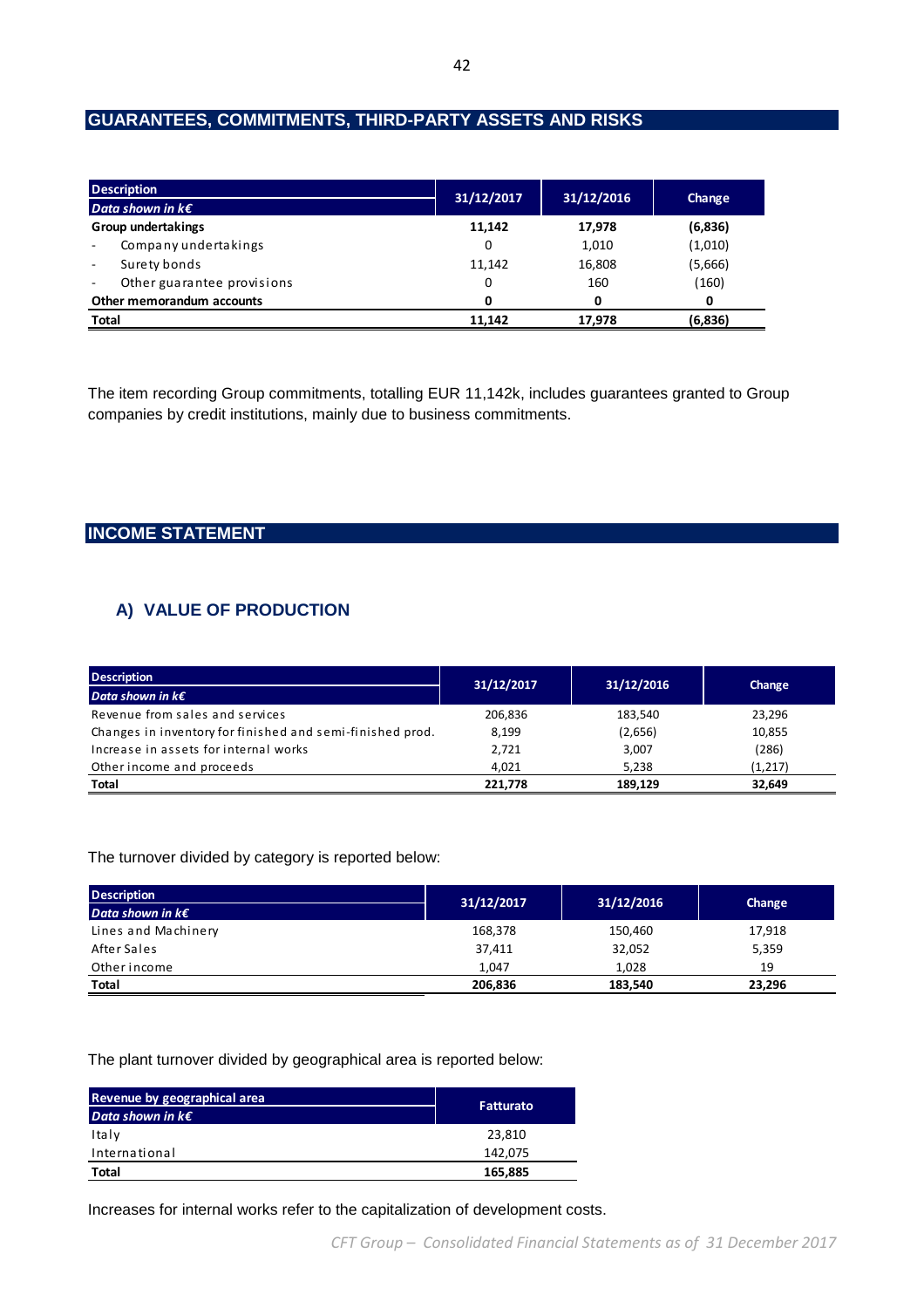The item "Other revenues and proceeds" partly includes invoiced costs and R&D funding granted, for about EUR 1 million. Please note that an exceptional gain was recorded as of 31 December 2016, totalling EUR 1,980k, whereas the same item recorded as of 31 December 2017 was approximately EUR 300k.

## **B) PRODUCTION COSTS**

| <b>Description</b><br>Data shown in $k \in \mathbb{Z}$ | 31/12/2017 | 31/12/2016 | Change |
|--------------------------------------------------------|------------|------------|--------|
| Production Costs                                       | 209,862    | 177,363    | 32,499 |

Details of production costs are reported below:

| <b>Description</b>                          | 31/12/2017               | 31/12/2016 | Change |
|---------------------------------------------|--------------------------|------------|--------|
| Data shown in $k\epsilon$                   |                          |            |        |
| Raw and auxiliary materials and merchandise | 92,286                   | 78,865     | 13,421 |
| Services                                    | 67,613                   | 61,110     | 6,503  |
| Use of third-party assets                   | 2,292                    | 1,795      | 497    |
| Wages and salaries                          | 25,606                   | 20,974     | 4,632  |
| Social security charges                     | 7,602                    | 6,794      | 808    |
| Employee severance indemnity                | 1,455                    | 1,321      | 134    |
| Other personnel costs                       | 528                      | 698        | (170)  |
| Amortisation of intangible assets           | 4,381                    | 3,062      | 1,319  |
| Depreciation of tangible assets             | 2,033                    | 1,673      | 360    |
| Other write-downs of fixed assets           | $\overline{\phantom{a}}$ | 37         | (37)   |
| Write-downs of receivables and cash         | 832                      | 764        | 68     |
| Change in raw material inventory            | 768                      | (2, 144)   | 2,912  |
| Provision for risks                         | 1,255                    | 179        | 1,076  |
| Other provisions                            | 1,221                    |            | 1,221  |
| Other operating costs                       | 1,989                    | 2,235      | (246)  |
| Total                                       | 209,862                  | 177,363    | 32,499 |

## **Costs for raw and auxiliary materials, consumables and merchandise and costs for services**

The purchases of raw and auxiliary materials and consumables and costs for services are strictly connected to the performance of the value of production. As a consequence, the increase in turnover affects the increase on material and service costs.

#### **Use of third-party assets**

The costs for use of third-party assets, posted as EUR 2,292k, mainly refer to car hires, rented machinery and rented premises.

#### **Personnel Costs**

This item includes all the personnel costs, including bonuses, promotions, cost of living adjustments, costs for holidays accrued but not taken and provisions required by law and collective employment contracts.

#### **Amortisation of tangible and intangible assets**

Amortisations were assessed based on the useful life of the assets and their use in the production process, appropriately adjusted, based on the length of the reference period. As for amortisations and depreciations of intangible fixed assets, please refer to the relevant paragraph.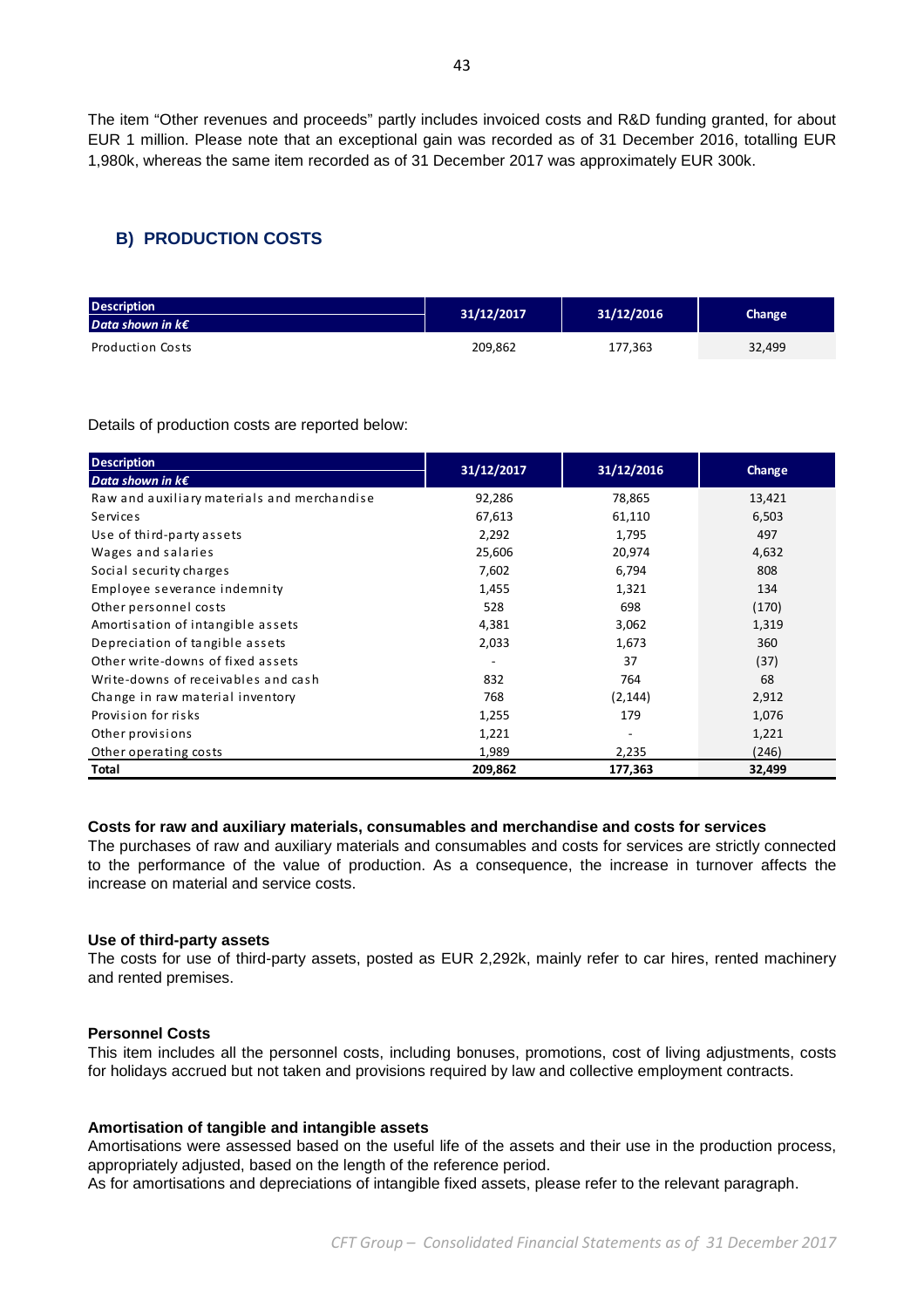### **Write-downs of receivables in current assets and cash and cash equivalents**

This item records the write-down of bad debts for the period.

### **Provisions for risks**

The provisions for risk record EUR 1,255k accounting for potential risks.

### **Other provisions**

Other provisions include the provision for costs of assets under construction referring to orders invoiced in the period or previous years.

### **Other operating costs**

This item includes:

| <b>Other operating costs</b>           | 31/12/2017 | 31/12/2016 | Change |
|----------------------------------------|------------|------------|--------|
| Data shown in $k \in \mathbb{R}$       |            |            |        |
| Company canteen                        | 270        | 259        | 11     |
| Membership fees                        | 150        | 119        | 31     |
| Tax and duties                         | 332        | 307        | 25     |
| Refunds and penalties                  | 84         | 653        | (569)  |
| Capital loss and contigent liabilities | 733        | 404        | 329    |
| Other minor costs                      | 420        | 493        | (73)   |
| Total                                  | 1.989      | 2,235      | (246)  |

## **C) FINANCIAL INCOME AND EXPENSES**

Financial income and expenses are posted to the accounts according to the accrued share in the period. Further details are shown below:

| <b>Description</b>                    | 31/12/2017 | 31/12/2016 |        |
|---------------------------------------|------------|------------|--------|
| Data shown in $k \in \mathbb{Z}$      |            |            | Change |
| Other financial income                | 10         | 119        | (109)  |
| Interest and other financial expenses | (1,124)    | (1,320)    | 196    |
| Exchange gains and losses             | 369        | (383)      | 752    |
| Financial income and expenses         | (745)      | (1,584)    | 839    |

The significant improvement in this item is due to the positive exchange rate trend in the FY.

#### **Exchange gains and losses**

The Exchange gains for EUR 369k refer both to the postings for the period and the conversion of postings into currency as of 31 December 2017. The entry as of 31 December 2016 recorded a EUR 383k loss.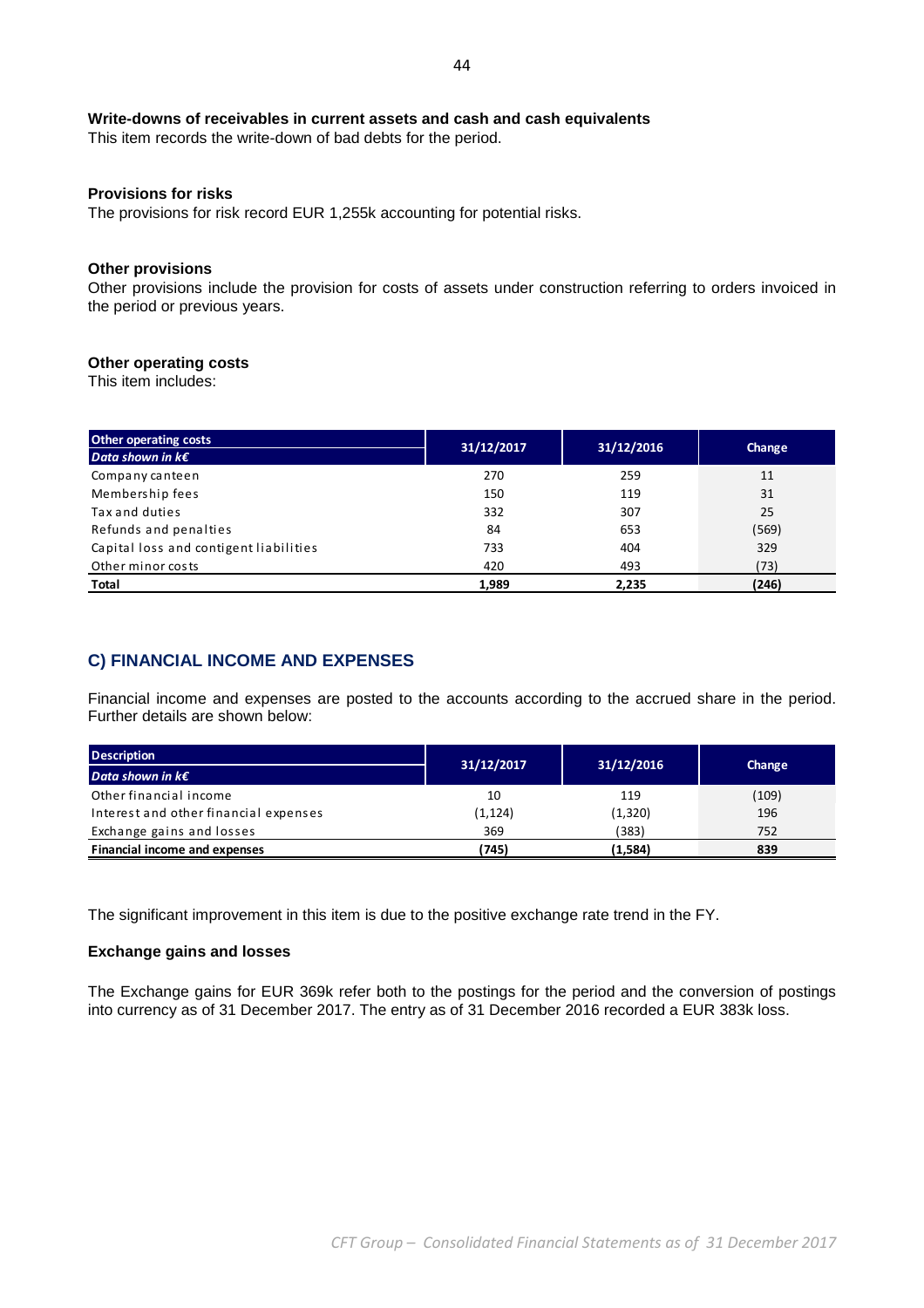## **D) VALUE ADJUSTMENTS OF FINANCIAL ASSETS**

| <b>Description</b>                    | 31/12/2017 | 31/12/2016 | Change |
|---------------------------------------|------------|------------|--------|
| <b>Data shown in k€</b>               |            |            |        |
| Value adjustments on financial assets | 41         | 30         | . .    |

The adjustment arises from the equity valuation of the stake held in the associate company Techn'Agro Sas until 30 June 2017, as with effect from July 2017 a further 36% share of the company capital was acquired, whereby Techn'Agro Sas was included in the integral consolidation scope by adding the latter stake to the one previously held.

## **TAX FOR THE PERIOD**

| <b>Tax</b>                       | 31/12/2017 | 31/12/2016 | Change |
|----------------------------------|------------|------------|--------|
| Data shown in $k \in \mathbb{Z}$ |            |            |        |
| Income tax                       | 4.146      | 4,060      | 86     |

Taxes were allocated pursuant to the currently applicable tax regulation in the various countries where Group companies are located and with reference to the consolidation entries. Below please find the breakdown of current and deferred taxes:

| <b>Description</b>               | 31/12/2017 | 31/12/2016 |        |
|----------------------------------|------------|------------|--------|
| Data shown in $k \in \mathbb{R}$ |            |            | Change |
| Current tax                      | (4, 354)   | (3,805)    | (549)  |
| Taxes for previous years         | (541)      | (10)       | (531)  |
| Deferred (prepaid)               | 749        | (245)      | 994    |
| <b>Total</b>                     | (4, 146)   | (4,060)    | (86)   |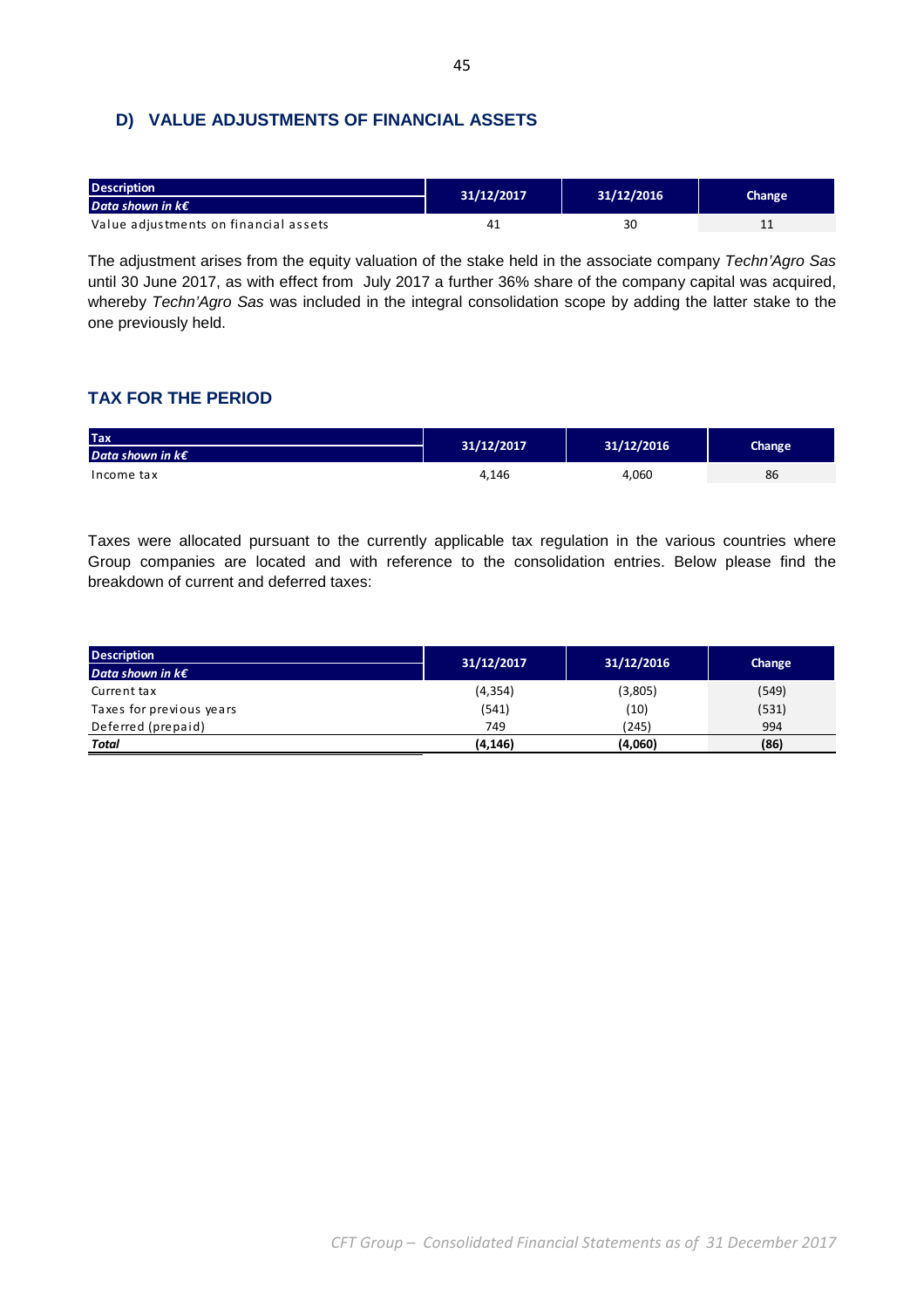## **OTHER INFORMATION**

Pursuant to the law, below please find a list of the total remuneration due to the parent company's Directors and Statutory Auditors, including fees for the performance of the relevant tasks in the other consolidated companies.

| <b>Description</b>        | 31/12/2017 |
|---------------------------|------------|
| Data shown in $k\epsilon$ |            |
| <b>Directors</b>          | 1,016      |
| <b>Statutory Auditors</b> | 70         |
| Independent Auditor       | 99         |
| <b>Total</b>              | 1,185      |

No loans or advance payments granted to Directors or Auditors must be reported for the FY.

## **MAJOR EVENTS AFTER YEAR END**

Please be informed that on 27 February 2018 CFT Spa's Board meeting resolved to approve a Business Combination between CFT Spa and Glenalta Spa, whereby CFT spa will be incorporated by merger into Glenalta spa. The shares of the company created through the merger will be AIM-listed on the Italian Stock Exchange, Borsa Italiana Spa. The aforesaid operation is subject to the condition precedent of the approval granted to the Business Combination by Glenalta's Board meeting. For further details please refer to the relevant paragraph in the Report on Operations.

Furthermore, in the current month the Shareholders' meeting resolved upon the acquisition of 75% of ADR srl company capital.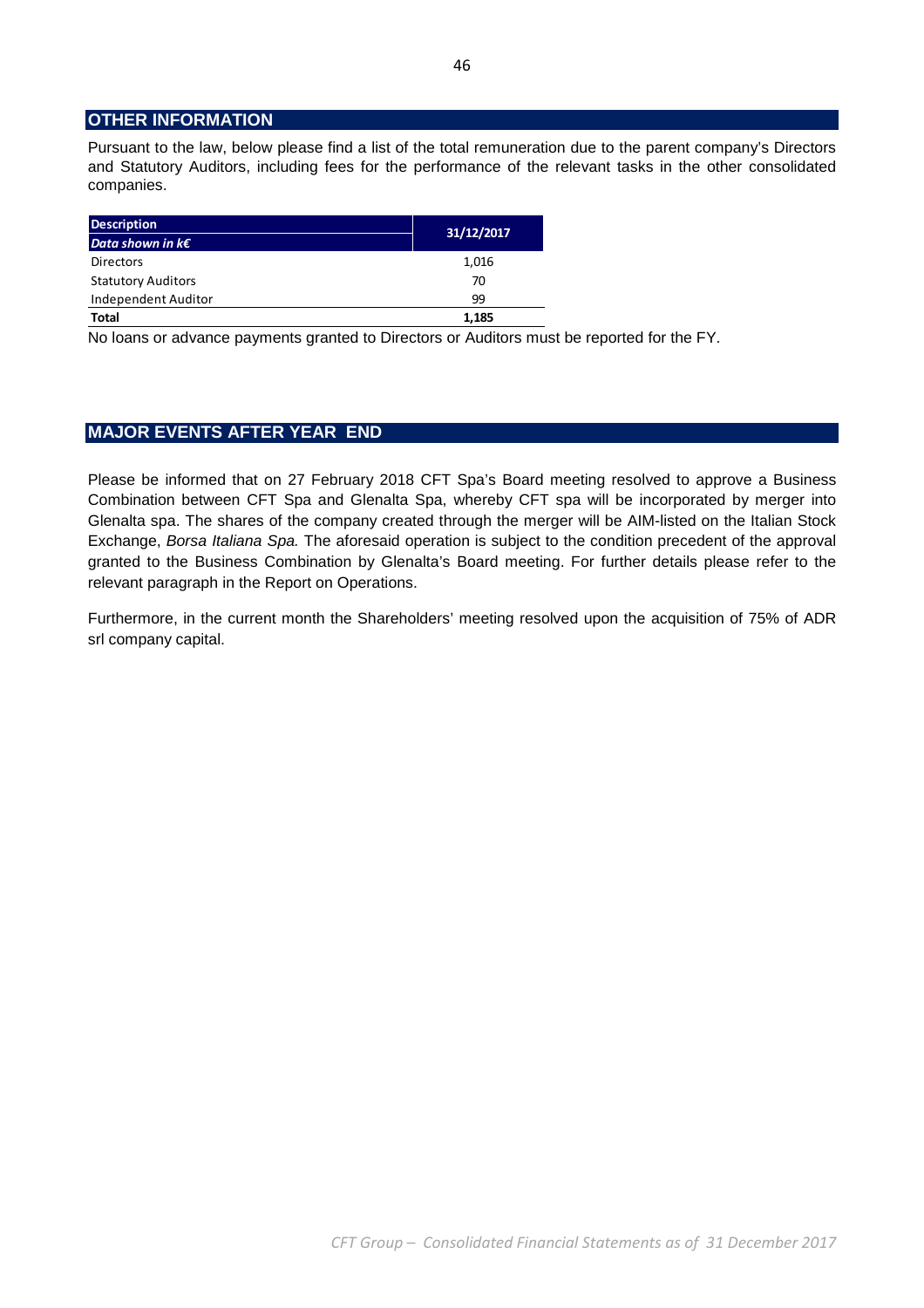## **CONCLUSIONS**

CFT Group's consolidated financial statements herein – consisting of Income Statement, Balance Sheet, Cash Flow Statement and Notes to the Accounts – truthfully records the equity and financial position as well as the result of operations, and is consistent with the data from the parent company's accounts as well as the data reported by the companies included in the consolidation as of 31 December 2017.

The following Appendixes are enclosed with the Consolidated Financial Statements :

- a list of companies included in the integral consolidation method (Appendix "A");
- A list of equity holdings in subsidiaries, associates and other non-consolidated companies (Appendix "B");
- the reconciliation of consolidation parent's net result and equity and the relevant consolidated values arising from the consolidated financial statements (Appendix "C");
- a statement of changes in consolidated equity (Appendix "D");
- breakdown of prepaid and deferred taxes (Appendix "E").

Issued in Parma on 20 April 2018

 The Chairman of the Board of Directors Roberto Catelli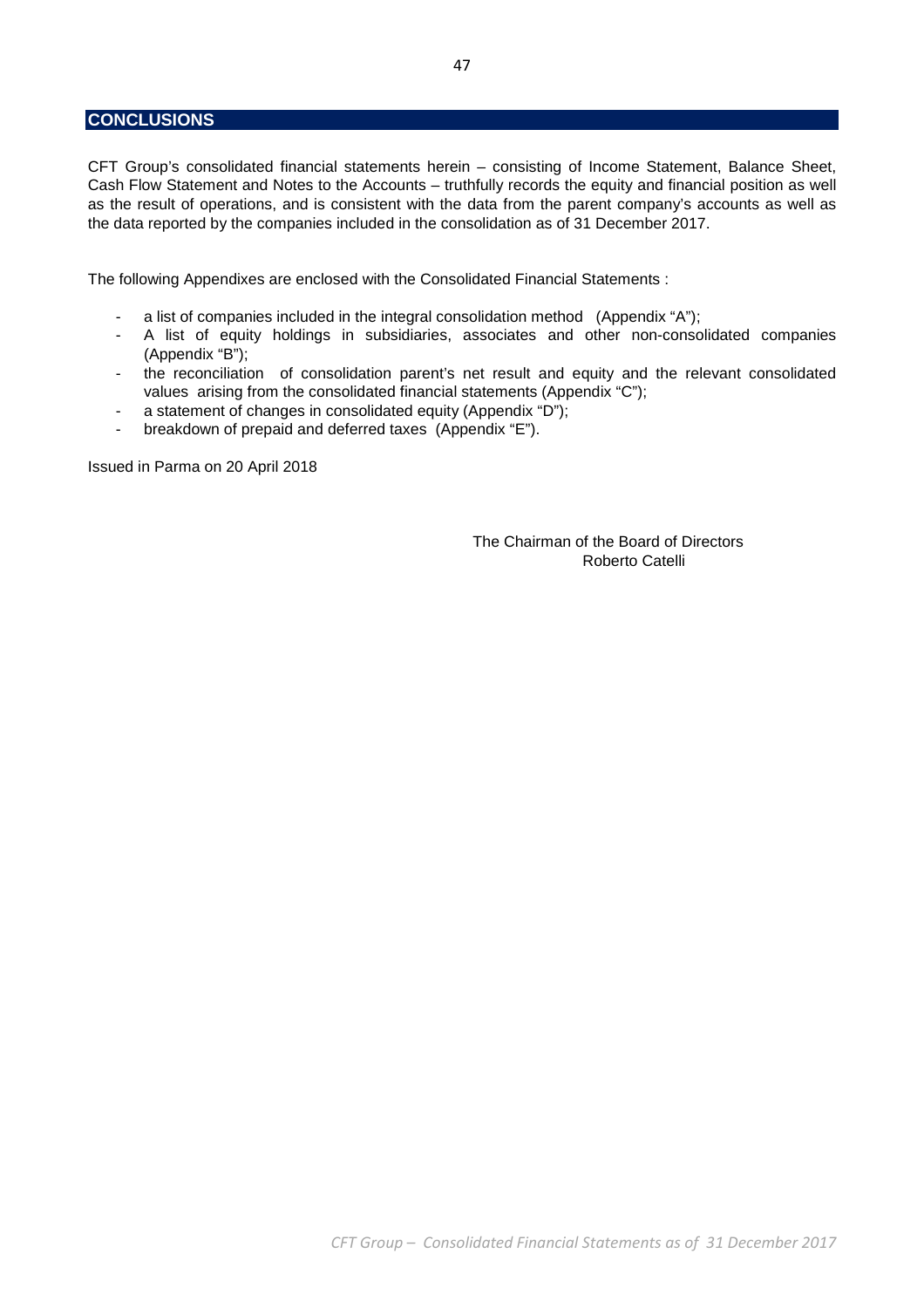## **APPENDIX A – LIST OF COMPANIES INCLUDED IN INTEGRAL CONSOLIDATION METHOD**

| <b>Equity share</b> |
|---------------------|
| 1,292               |
| 6,318               |
| 511                 |
| 1,306               |
| 4                   |
| (586)               |
| 38                  |
| 1,163               |
| 114                 |
| 2,007               |
| 513                 |
| 689                 |
|                     |

\* 99.9% held by CFT Spa and 0.1% da GEV Ejendomme Aps

\*\*Being acquired in June 2017, it therefore falls w ithin the scope of consolidation. The company has changed the company name from LA-Machinery srl into Levati Food Tech srl since June 2017

\*\*\*A 36% share w as acquired in July 2017. By adding it to the previously held 34% share the company falls within the scope of consolidation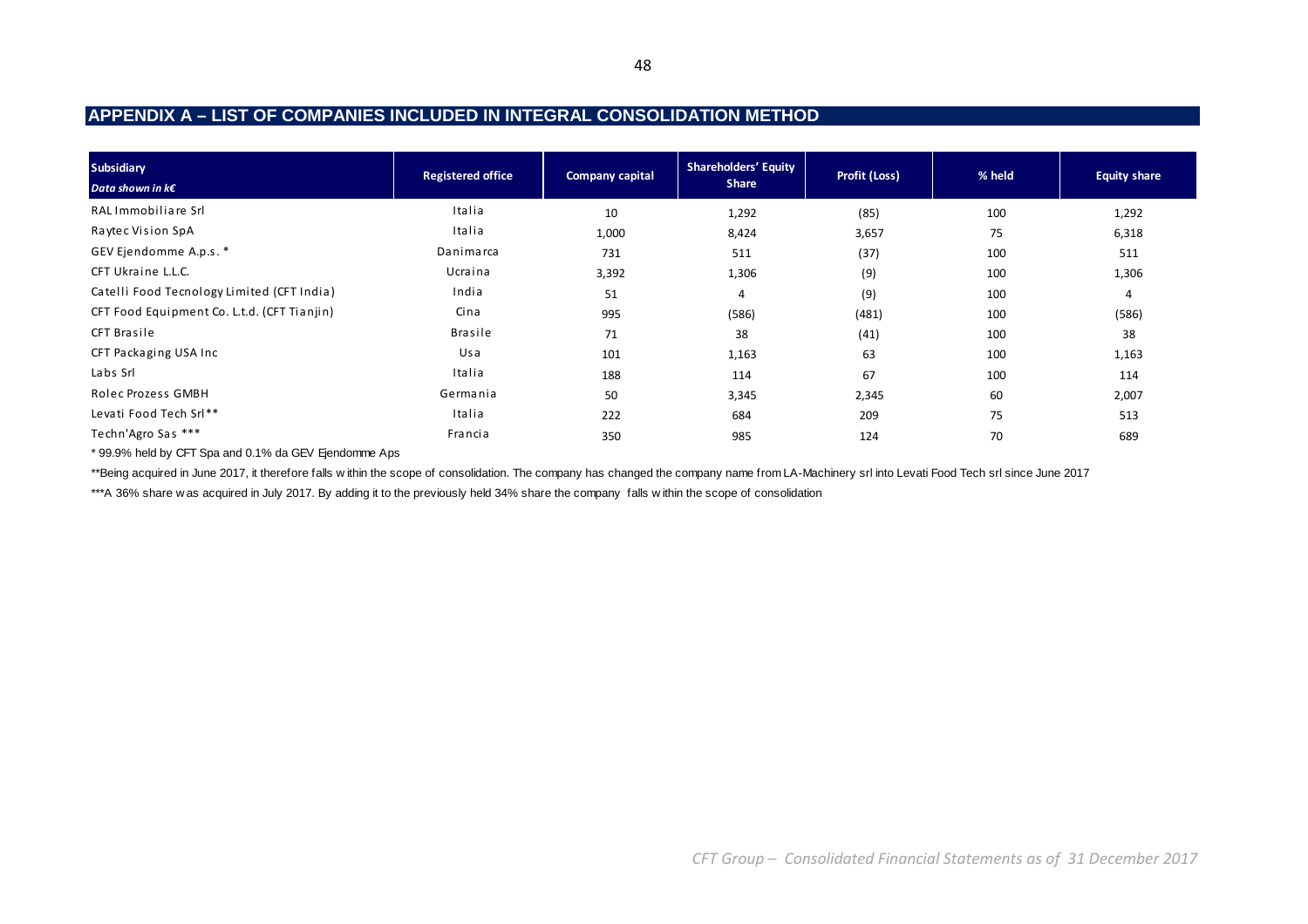## **APPENDIX B – LIST OF EQUITY HOLDINGS IN SUBSIDIARIES, ASSOCIATES AND OTHER NON-CONSOLIDATED COMPANIES**

| Company<br>Data shown in $k\epsilon$       | <b>Type of shareholding</b> | <b>Share value</b> |
|--------------------------------------------|-----------------------------|--------------------|
| CFT Elettrica srl*                         | Subsidiary                  | 50                 |
| Raynext spa*                               | Subsidiary                  | 25                 |
| PE Labellers & CFT Asia Pacific Sdn Bhd*** | Associate                   | 37                 |
| Gemini Srl**                               | Associate                   | 25                 |
| Emiliana Conserve                          | Other companies             | 487                |
| Xnext Spa                                  | Other companies             | 56                 |
| Parma partecipazioni calcistiche           | Other companies             | 10                 |
| Immobiliare Caprazucca Spa                 | Other companies             |                    |
| So. Ge. A.P. Spa                           | Other companies             | 9                  |
| Iren Spa                                   | Other companies             | 15                 |
| Omani Eurofood                             | Other companies             | 1                  |
| Banca di Parma                             | Other companies             | 79                 |
| Banco Popolare                             | Other companies             | 1                  |
| Caaf Industria E.R.                        | Other companies             | 1                  |
| Unionfidi                                  | Other companies             |                    |
| Total                                      |                             | 796                |

\* Start-up company not included in the scope of consolidation

\*\* Start-up company not valued according to the equity method

\*\*\* Share held since late 2017. Therefore, the relevant valuation w as not considered significant under the equity method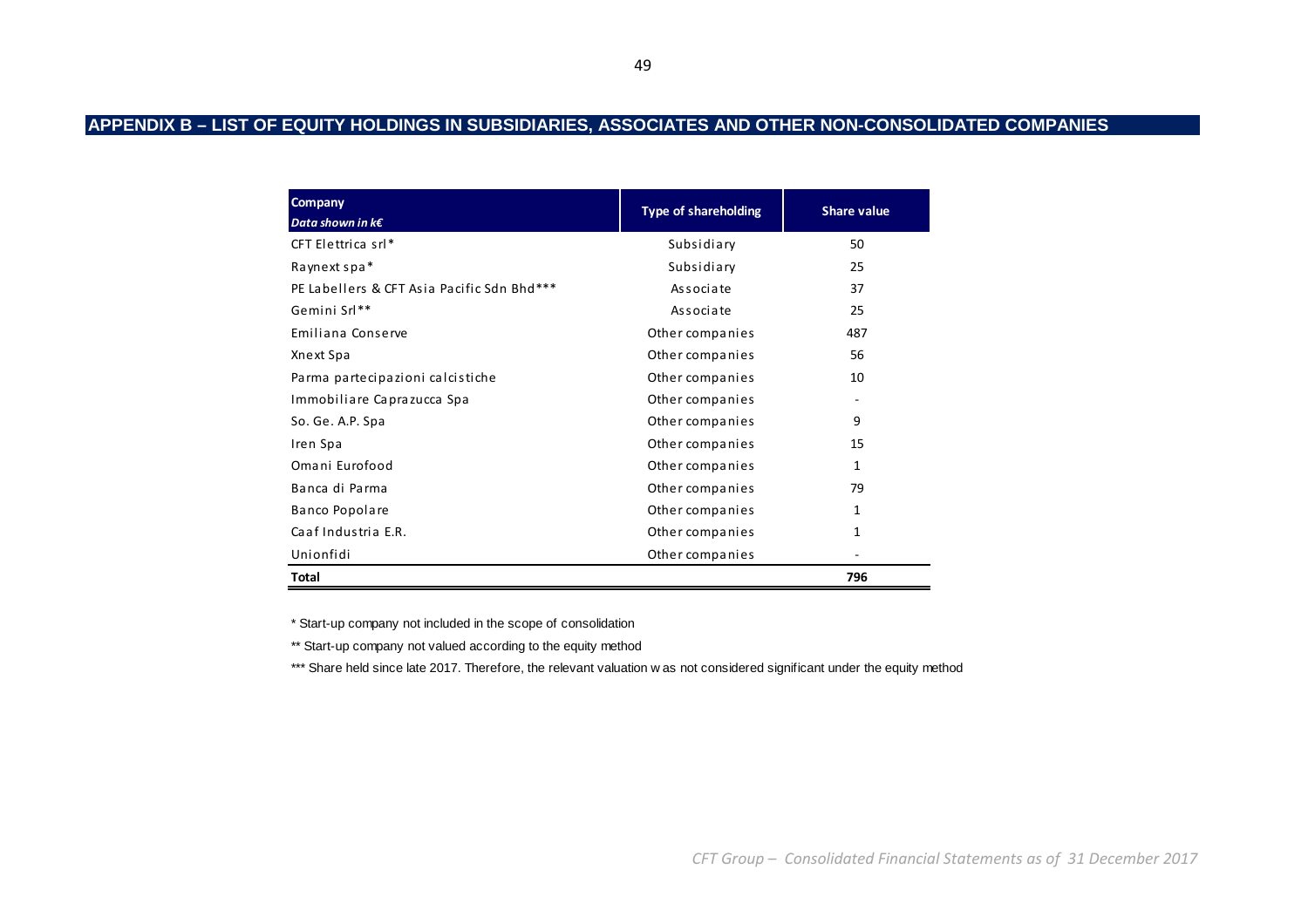## **APPENDIX C – RECONCILIATION OF CONSOLIDATION PARENT'S NET RESULT AND EQUITY AND CONSOLIDATED VALUES**

| <b>Description</b>                                                                           | Shareholder's | <b>Net result</b><br>31.12.2017 |  |
|----------------------------------------------------------------------------------------------|---------------|---------------------------------|--|
| Data shown in $k \in \mathbb{C}$                                                             | 31.12.2017    |                                 |  |
| Equity and net result as posted in the parent company's financial statements for<br>the year | 15,343        | 4,652                           |  |
| Disposal of surplus value from 2012 merger                                                   | (2, 538)      | 158                             |  |
| Manzini and Comaco Consolidation surplus value                                               | 3,960         | (155)                           |  |
| Impact of leasing by financial accounting method                                             | 484           | 357                             |  |
| Valuation of associates by equity method                                                     | 0             | (61)                            |  |
| Impact of other adjustments                                                                  | (8)           | 61                              |  |
| Group Equity and net result as of 31.12.2017                                                 | 17,241        | 5,012                           |  |
| Equity and net result attributable to minority interest                                      | 3,860         | 2,054                           |  |
| Consolidated corporate assets and net result 31.12.2017                                      | 21,101        | 7,066                           |  |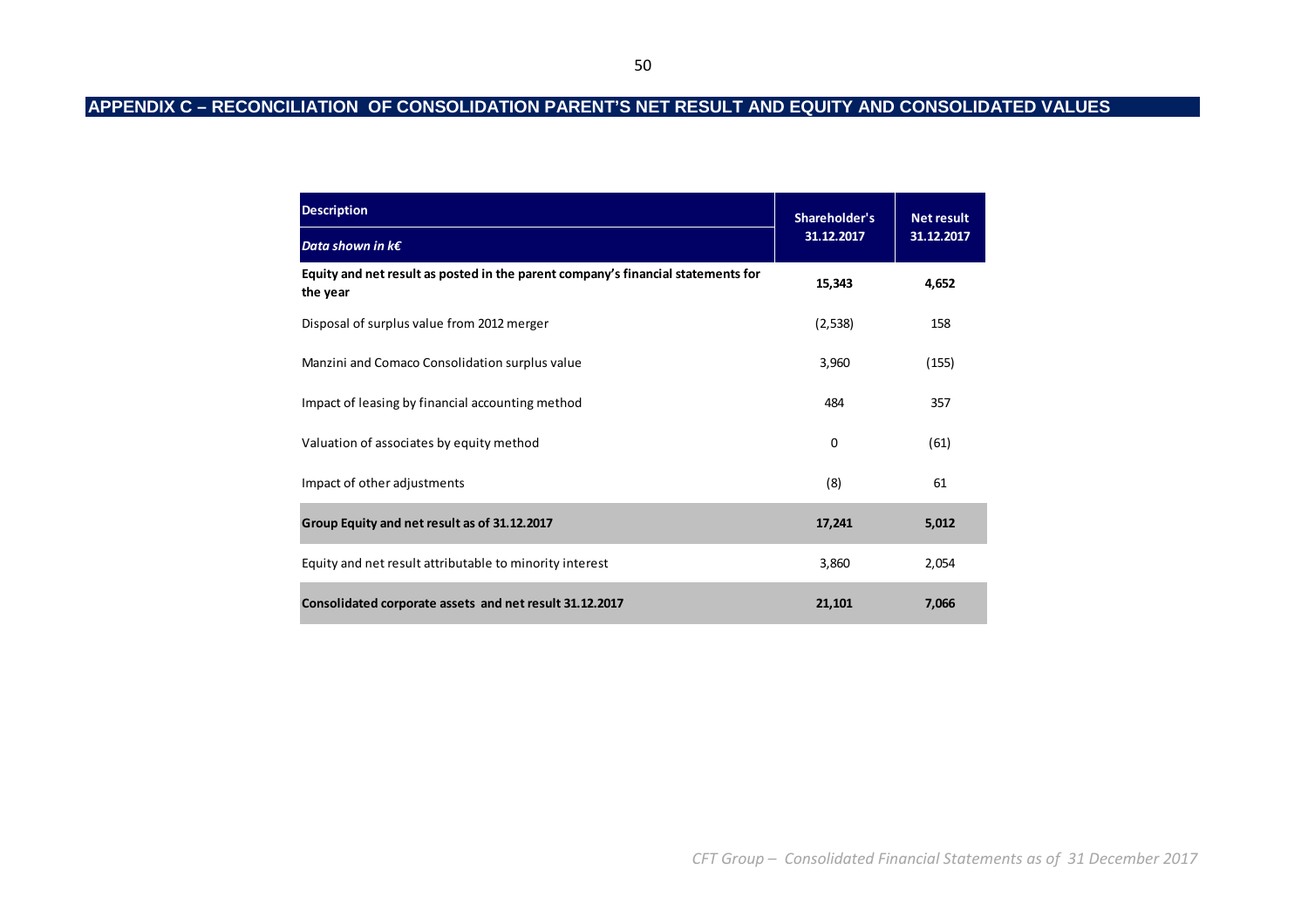## **APPENDIX D – CHANGES IN SHAREHOLDERS' EQUITY**

| <b>Description</b>                              | Capital | <b>Share</b><br>premium  | <b>Revaluation</b> | Legal reserve | Other    | <b>Earnings</b><br>(losses) | Group<br><b>Earnings</b> | <b>Group Equity</b>      | <b>Third-party</b> | <b>Total equity</b>      |
|-------------------------------------------------|---------|--------------------------|--------------------|---------------|----------|-----------------------------|--------------------------|--------------------------|--------------------|--------------------------|
| Data shown in $k \in \mathbb{R}$                |         | reserve                  | reserve            |               | reserves | carried<br>forward          | (losses)                 |                          | equity             |                          |
| Balance as of 01.01.2016                        | 7,500   | $\overline{\phantom{a}}$ | 1,109              | 8             | 6,404    | (5, 531)                    | 4,006                    | 13,496                   | 655                | 14,151                   |
| - Allocation of previous year's profit          |         |                          |                    | 143           | 2,737    | 1,126                       | (4,006)                  | $\overline{\phantom{a}}$ |                    | $\overline{\phantom{0}}$ |
| - Other changes -capital reduction              | (208)   |                          |                    |               | (407)    |                             |                          | (615)                    |                    | (615)                    |
| - Other changes - capital increase              | 208     |                          |                    |               | (216)    |                             |                          | (8)                      |                    | (8)                      |
| - Other changes - Change in consolidation scope |         |                          |                    |               |          |                             |                          | -                        | 1,796              | 1,796                    |
| - Profit (loss) for the FY                      |         |                          |                    |               |          |                             | 5,248                    | 5,248                    | 904                | 6,152                    |
| <b>Balance as of 31.12.2016</b>                 | 7,500   |                          | 1,109              | 151           | 8,518    | (4, 405)                    | 5,248                    | 18,121                   | 3,355              | 21,476                   |
| - Allocation of previous year's profit          |         |                          |                    | 237           | 4,479    | 532                         | (5, 248)                 |                          |                    | $\overline{\phantom{0}}$ |
| - Other changes – Resolved/paid dividends       |         |                          |                    |               | (2,500)  |                             |                          | (2,500)                  | (2,340)            | (4,840)                  |
| - Other changes - Translation reserve           |         |                          |                    |               | (337)    |                             |                          | (337)                    |                    | (337)                    |
| - Other changes - Change in consolidation scope |         |                          |                    |               | (294)    |                             |                          | (294)                    | 791                | 497                      |
| - Others - real estate leasing break-down       |         |                          |                    |               | (1,010)  | (1,751)                     |                          | (2,761)                  |                    | (2,761)                  |
| - Profit (loss) for the FY                      |         |                          |                    |               |          |                             | 5,012                    | 5,012                    | 2,054              | 7,066                    |
| <b>Balance as of 31.12.2017</b>                 | 7,500   |                          | 1,109              | 388           | 8,856    | (5,624)                     | 5,012                    | 17,241                   | 3,860              | 21,101                   |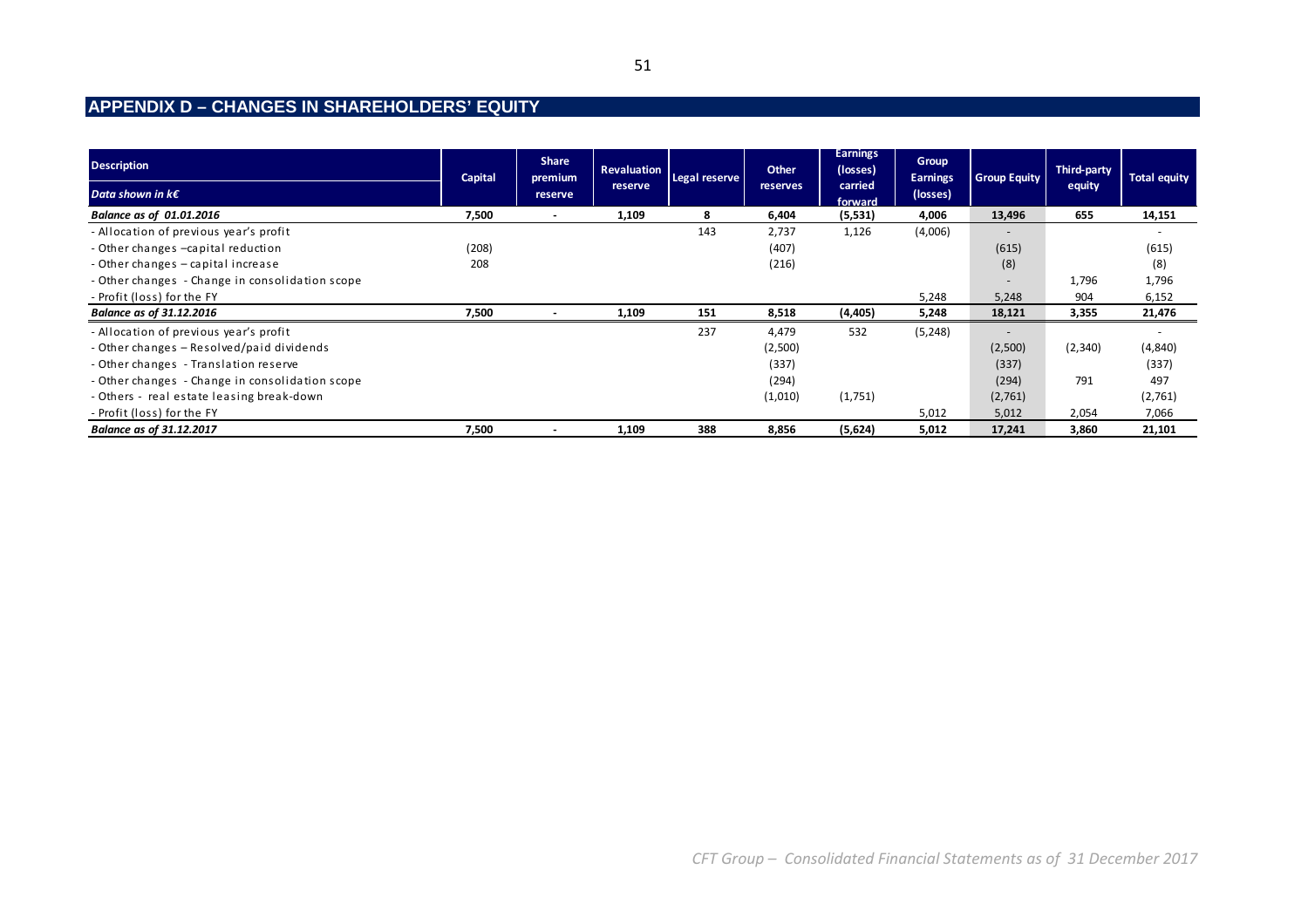#### 52

## **APPENDIX E – TAXES: TEMPORARY DIFFERENCES**

| <b>Description</b>                 | <b>TAXABLE</b> |            | <b>TAX</b> |            |       |
|------------------------------------|----------------|------------|------------|------------|-------|
| Data shown in $k \in \mathbb{R}$   | 31.12.2016     | 31.12.2017 | 31.12.2016 | 31.12.2017 |       |
| Bad debt provision                 | 3,617          | 2,756      | 868        | 662        |       |
| Provision for risk guarantees      | 652            | 652        | 182        | 182        |       |
| Adjustment of foreign currency     | 27             | 148        | 7          | 36         |       |
| Amortisation of deferred tax       | 2,501          | 2,380      | 692        | 658        |       |
| Provision for inventory write-down | 3,926          | 4,348      | 1,095      | 1,213      |       |
| Provision for various claims       | 924            | 1,451      | 247        | 394        |       |
| Provision for legal disputes       | 30             | 30         | 8          | 8          |       |
| Cost of plant to be completed      | 3,955          | 5,165      | 949        | 1,240      |       |
| Advance capital gain               | 1,119          | 932        | 88         | 73         |       |
| Capital gain on acquisitions       | 204            | 204        | 53         | 53         |       |
| Non-PEX share write-downs          | 11             | 11         | 3          | 3          |       |
| Profit on inventories              |                | 781        |            | 220        |       |
| <b>TOTAL PREPAID TAXES</b>         | 16,967         | 18,859     | 4,192      | 4,741      | (549) |
|                                    |                |            | ٠          |            |       |
| Impact of leasing                  | 1,452          | 1,319      | (405)      | (368)      |       |
| Capital gain on acquisition assets | 8,380          | 8,088      | (2,115)    | (1,735)    |       |
| <b>TOTAL DEFERRED TAXES</b>        | 9,832          | 9,407      | (2,520)    | (2, 103)   | (417) |
|                                    |                |            |            |            |       |
| Breakdown of real estate leasing*  |                |            |            |            | 217   |
| <b>IMPACT ON INCOME STATEMENT</b>  |                |            |            |            |       |

\*Deferred taxes posted to equity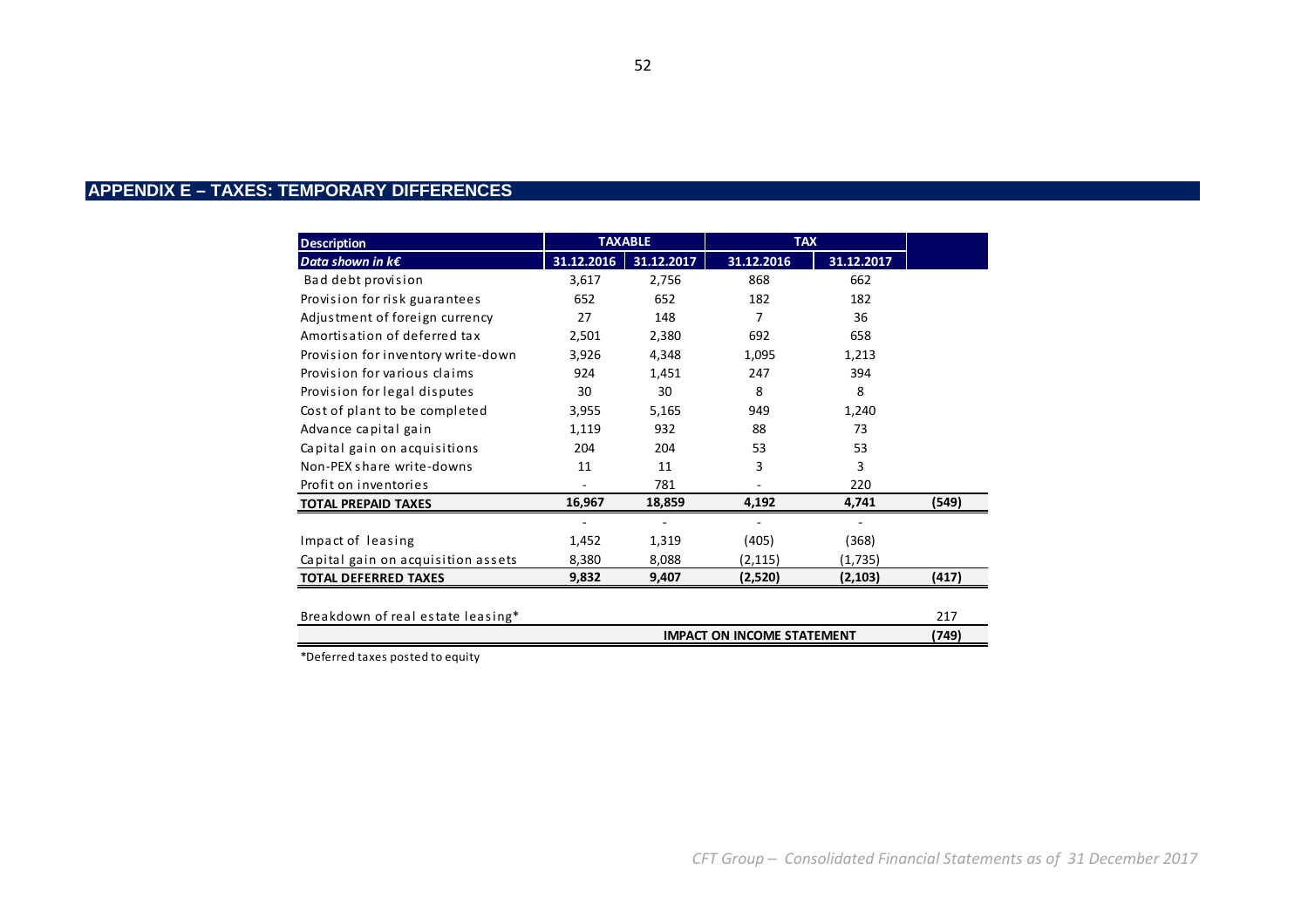*CFT Group – Consolidated Financial Statements as of 31 December 2017* 

**INDEPENDENT AUDITOR'S REPORT**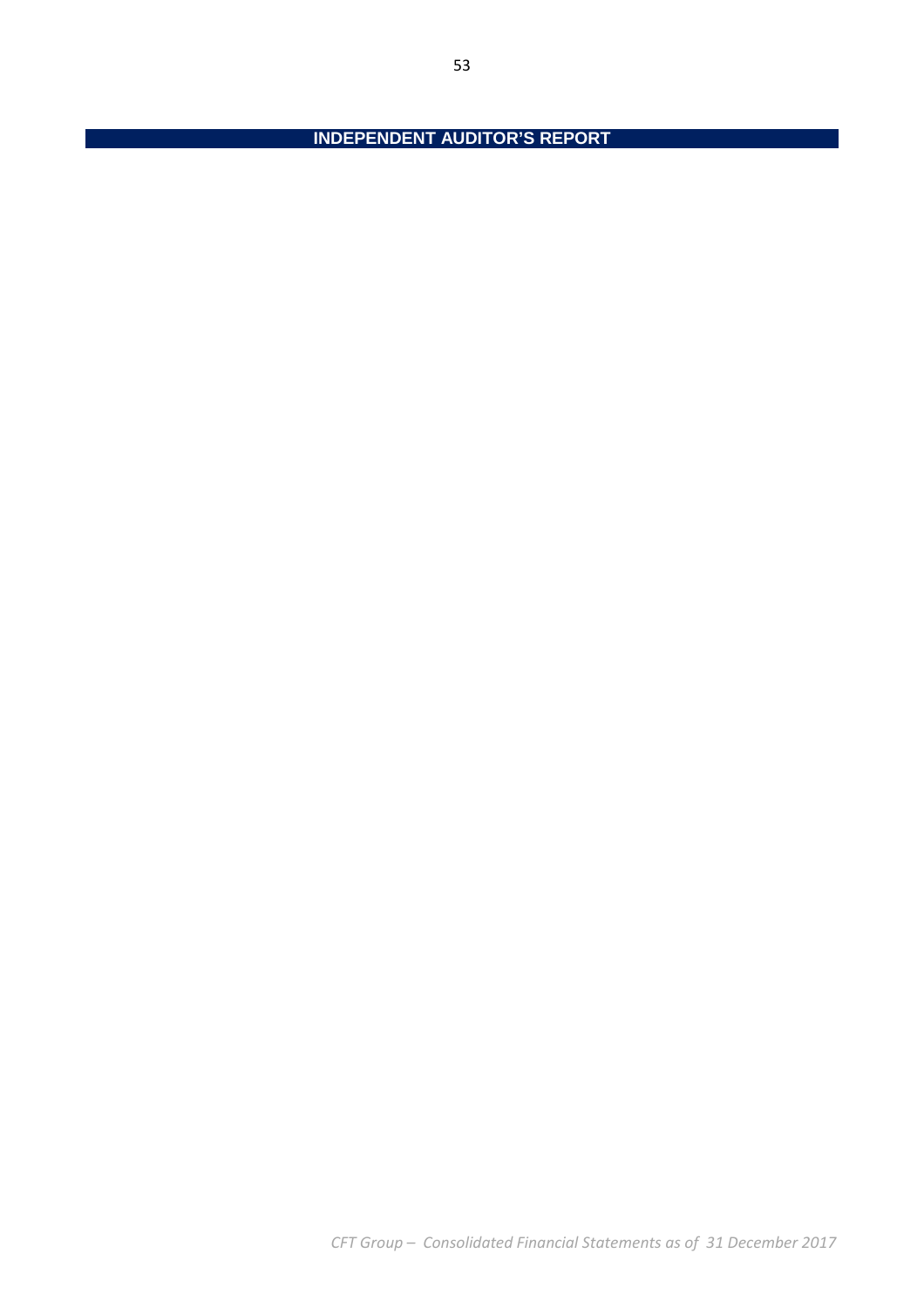

### RELAZIONE DELLA SOCIETÀ DI REVISIONE INDIPENDENTE AI SENSI DELL'ARTICOLO 14 DEL DLGS 27 GENNAIO 2010, Nº 39

**CFT SPA** 

BILANCIO CONSOLIDATO AL 31 DICEMBRE 2017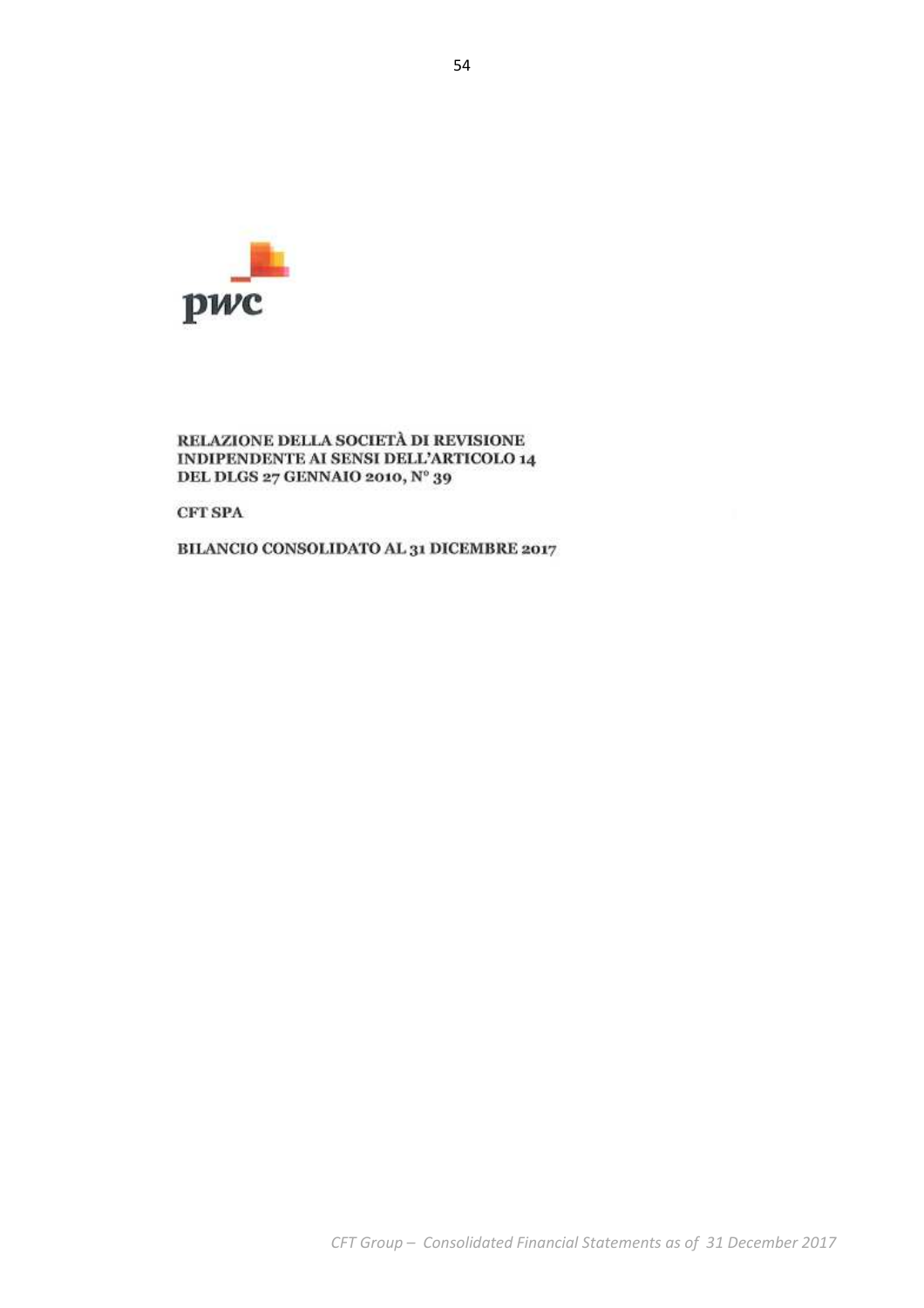

Relazione della società di revisione indipendente ai sensi dell'articolo 14 del DLgs 27 gennaio 2010, nº 39

Agli Azionisti di CFT SpA

Relazione sulla revisione contabile del bilancio consolidato

#### Giudizio

Abbiamo svolto la revisione contabile del bilancio consolidato di CFT SpA (di seguito anche la "Società") e sue società controllate (di seguito anche il "Gruppo CFT"), costituito dallo stato patrimoniale al 31 dicembre 2017, dal conto economico, dal rendiconto finanziario per l'esercizio chiuso a tale data e dalla nota integrativa.

A nostro giudizio, il bilancio consolidato fornisce una rappresentazione veritiera e corretta della situazione patrimoniale e finanziaria del Gruppo CFT al 31 dicembre 2017, del risultato economico e dei flussi di cassa per l'esercizio chiuso a tale data in conformità alle norme italiane che ne disciplinano i criteri di redazione.

#### Elementi alla base del giudizio

Abbiamo svolto la revisione contabile in conformità ai principi di revisione internazionali (ISA Italia). Le nostre responsabilità ai sensi di tali principi sono ulteriormente descritte nella sezione Responsabilità della società di revisione per la revisione contabile del bilancio consolidato della presente relazione. Siamo indipendenti rispetto a CFT SpA in conformità alle norme e ai principi in materia di etica e di indipendenza applicabili nell'ordinamento italiano alla revisione contabile del bilancio. Riteniamo di aver acquisito elementi probativi sufficienti ed appropriati su cui basare il nostro giudizio.

#### Responsabilità degli amministratori e del collegio sindacale per il bilancio consolidato

Gli amministratori di CFT SpA sono responsabili per la redazione del bilancio consolidato che fornisca una rappresentazione veritiera e corretta in conformità alle norme italiane che ne disciplinano i criteri di redazione e, nei termini previsti dalla legge, per quella parte del controllo interno dagli stessi ritenuta necessaria per consentire la redazione di un bilancio che non contenga errori significativi dovuti a frodi o a comportamenti o eventi non intenzionali.

#### PricewaterhouseCoopers SpA

Sede legale e amministrativa: Milano 2014<br/>9 Via Monte Rosa ya Tel. ozyväyt Fax ozyväyten Cap. Sec. Euro 6.39<br/>o.cor, on i.v., C. F. e P.IVA e Reg. Imp. Milano tray<br/>ygääneg5 Iscritta al. n° 119644 del Registra d

www.pwe.com/it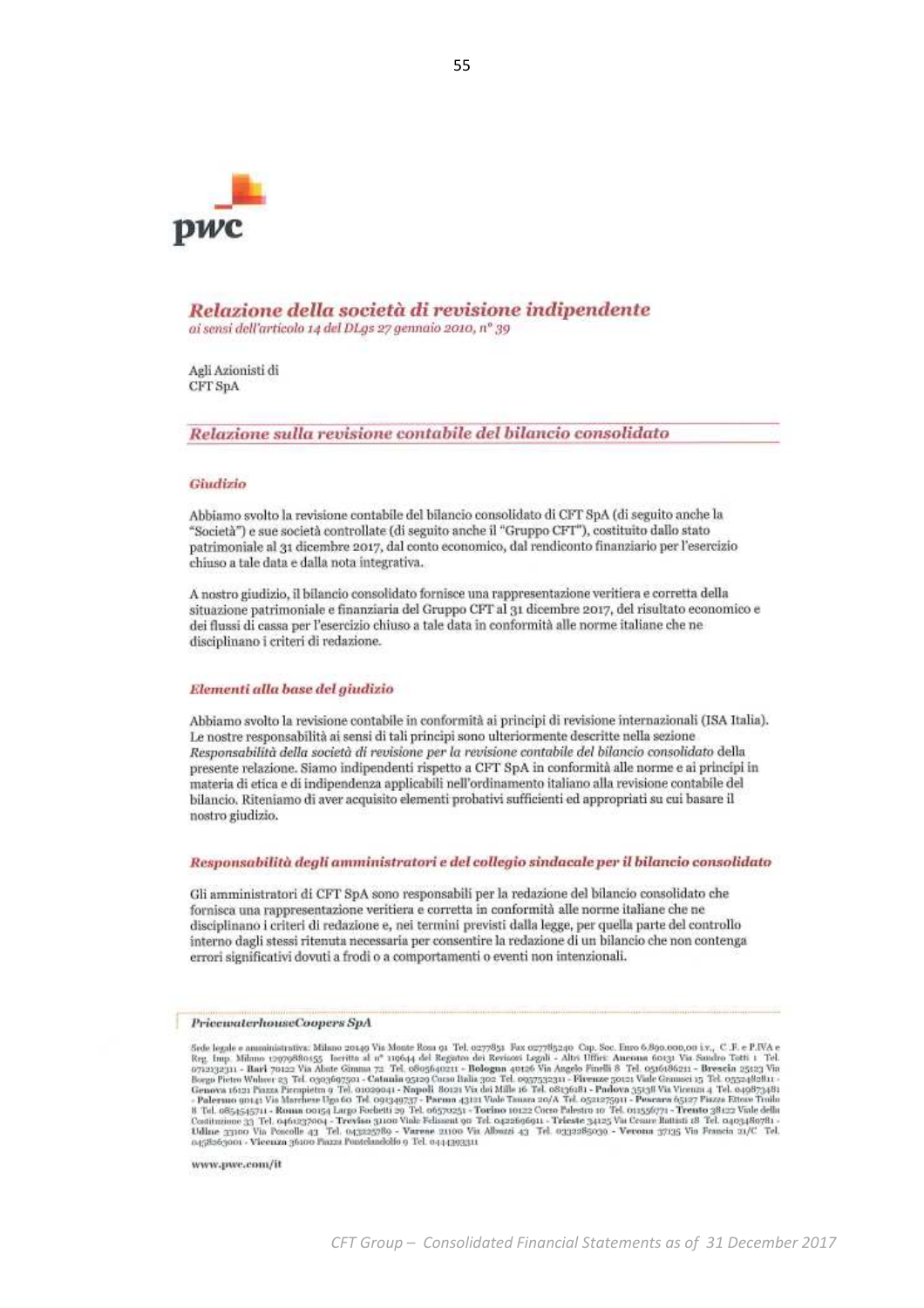

Gli amministratori di CFT SpA sono responsabili per la valutazione della capacità del Gruppo CFT di continuare ad operare come un'entità in funzionamento e, nella redazione del bilancio consolidato, per l'appropriatezza dell'utilizzo del presupposto della continuità aziendale, nonché per una adeguata informativa in materia. Gli amministratori utilizzano il presupposto della continuità aziendale nella redazione del bilancio consolidato a meno che abbiano valutato che sussistono le condizioni per la liquidazione della capogruppo CFT SpA o per l'interruzione dell'attività o non abbiano alternative realistiche a tali scelte.

Il collegio sindacale ha la responsabilità della vigilanza, nei termini previsti dalla legge, sul processo di predisposizione dell'informativa finanziaria del Gruppo CFT.

#### Responsabilità della società di revisione per la revisione contabile del bilancio consolidato

I nostri obiettivi sono l'acquisizione di una ragionevole sicurezza che il bilancio consolidato nel suo complesso non contenga errori significativi, dovuti a frodi o a comportamenti o eventi non intenzionali, e l'emissione di una relazione di revisione che includa il nostro giudizio. Per ragionevole sicurezza si intende un livello elevato di sicurezza che, tuttavia, non fornisce la garanzia che una revisione contabile svolta in conformità ai principi di revisione internazionali (ISA Italia) individui sempre un errore significativo, qualora esistente. Gli errori possono derivare da frodi o da comportamenti o eventi non intenzionali e sono considerati significativi qualora ci si possa ragionevolmente attendere che essi, singolarmente o nel loro insieme, siano in grado di influenzare le decisioni economiche prese dagli utilizzatori sulla base del bilancio consolidato.

Nell'ambito della revisione contabile svolta in conformità ai principi di revisione internazionali (ISA Italia), abbiamo esercitato il giudizio professionale e abbiamo mantenuto lo scetticismo professionale per tutta la durata della revisione contabile. Inoltre:

- abbiamo identificato e valutato i rischi di errori significativi nel bilancio consolidato, dovuti a frodi o a comportamenti o eventi non intenzionali; abbiamo definito e svolto procedure di revisione in risposta a tali rischi; abbiamo acquisito elementi probativi sufficienti ed appropriati su cui basare il nostro giudizio. Il rischio di non individuare un errore significativo dovuto a frodi è più elevato rispetto al rischio di non individuare un errore significativo derivante da comportamenti o eventi non intenzionali, poiché la frode può implicare l'esistenza di collusioni, falsificazioni, omissioni intenzionali, rappresentazioni fuorvianti o forzature del controllo interno;
- abbiamo acquisito una comprensione del controllo interno rilevante ai fini della revisione contabile allo scopo di definire procedure di revisione appropriate nelle circostanze e non per esprimere un giudizio sull'efficacia del controllo interno del Gruppo CFT;
- abbiamo valutato l'appropriatezza dei principi contabili utilizzati nonché la ragionevolezza delle stime contabili effettuate dagli amministratori, inclusa la relativa informativa;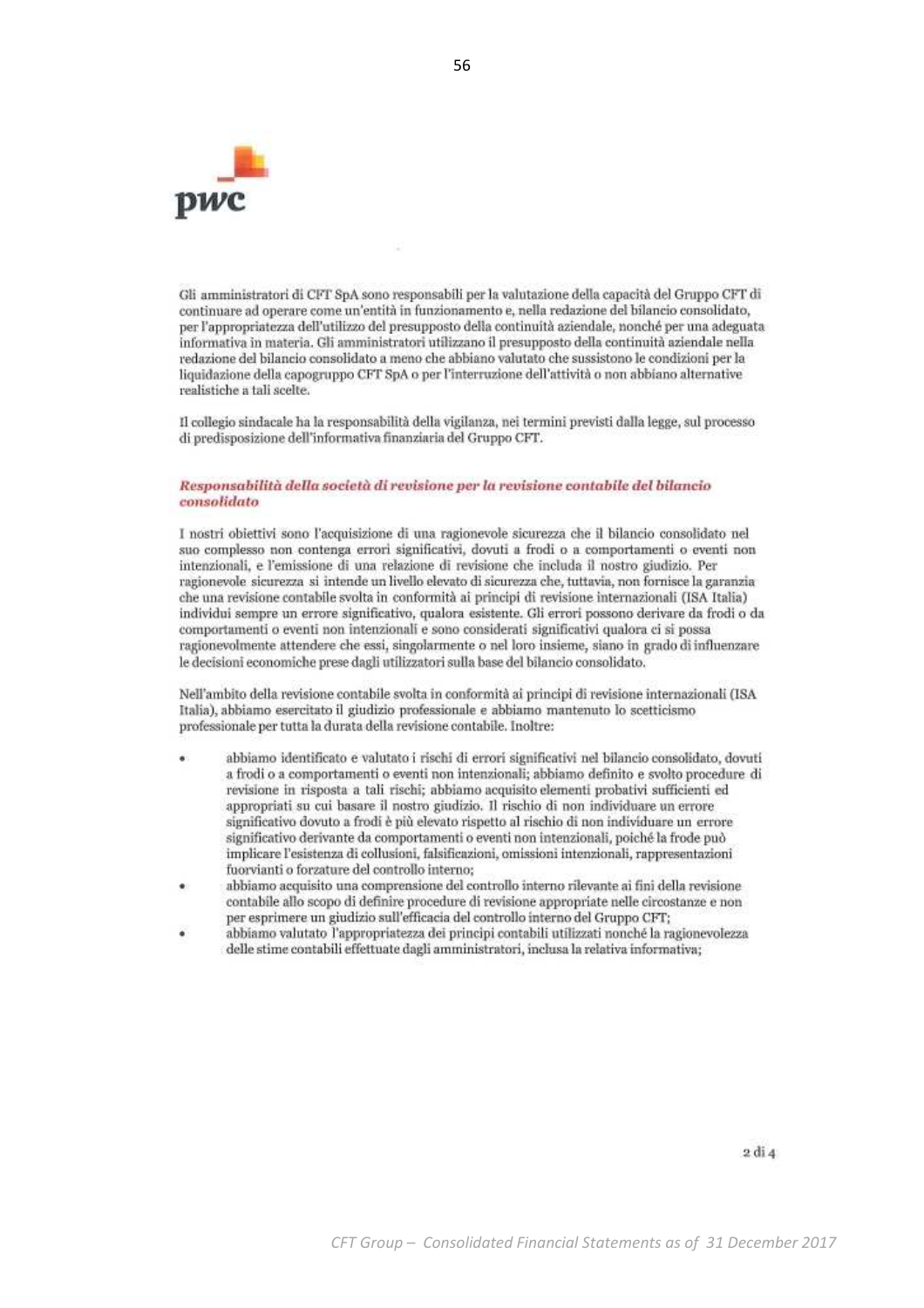

- siamo giunti ad una conclusione sull'appropriatezza dell'utilizzo da parte degli amministratori del presupposto della continuità aziendale e, in base agli elementi probativi acquisiti, sull'eventuale esistenza di una incertezza significativa riguardo a eventi o circostanze che possono far sorgere dubbi significativi sulla capacità del Gruppo CFT di continuare ad operare come un'entità in funzionamento. In presenza di un'incertezza significativa, siamo tenuti a richiamare l'attenzione nella relazione di revisione sulla relativa informativa di bilancio ovvero, qualora tale informativa sia inadeguata, a riflettere tale circostanza nella formulazione del nostro giudizio. Le nostre conclusioni sono basate sugli elementi probativi acquisiti fino alla data della presente relazione. Tuttavia, eventi o circostanze successivi possono comportare che il Gruppo CFT cessi di operare come un'entità in funzionamento;
- abbiamo valutato la presentazione, la struttura e il contenuto del bilancio consolidato nel suo complesso, inclusa l'informativa, e se il bilancio consolidato rappresenti le operazioni e gli eventi sottostanti in modo da fornire una corretta rappresentazione;
- abbiamo acquisito elementi probativi sufficienti e appropriati sulle informazioni finanziarie delle imprese o delle differenti attività economiche svolte all'interno del Gruppo CFT per esprimere un giudizio sul bilancio consolidato. Siamo responsabili della direzione, della supervisione e dello svolgimento dell'incarico di revisione contabile del Gruppo CFT. Siamo gli unici responsabili del giudizio di revisione sul bilancio consolidato.

Abbiamo comunicato ai responsabili delle attività di governance, identificati ad un livello appropriato come richiesto dagli ISA Italia, tra gli altri aspetti, la portata e la tempistica pianificate per la revisione contabile e i risultati significativi emersi, incluse le eventuali carenze significative nel controllo interno identificate nel corso della revisione contabile.

## Relazione su altre disposizioni di legge e regolamentari

### Giudizio ai sensi dell'articolo 14, comma 2, lettera e), del DLgs 39/10

Gli amministratori di CFT SpA sono responsabili per la predisposizione della relazione sulla gestione del Gruppo CFT al 31 dicembre 2017, incluse la sua coerenza con il relativo bilancio consolidato e la sua conformità alle norme di legge.

Abbiamo svolto le procedure indicate nel principio di revisione (SA Italia) n° 720B al fine di esprimere un giudizio sulla coerenza della relazione sulla gestione con il bilancio consolidato del Gruppo CFT al 31 dicembre 2017 e sulla conformità della stessa alle norme di legge, nonché di rilasciare una dichiarazione su eventuali errori significativi.

A nostro giudizio, la relazione sulla gestione è coerente con il bilancio consolidato del Gruppo CFT al 31 dicembre 2017 ed è redatta in conformità alle norme di legge.